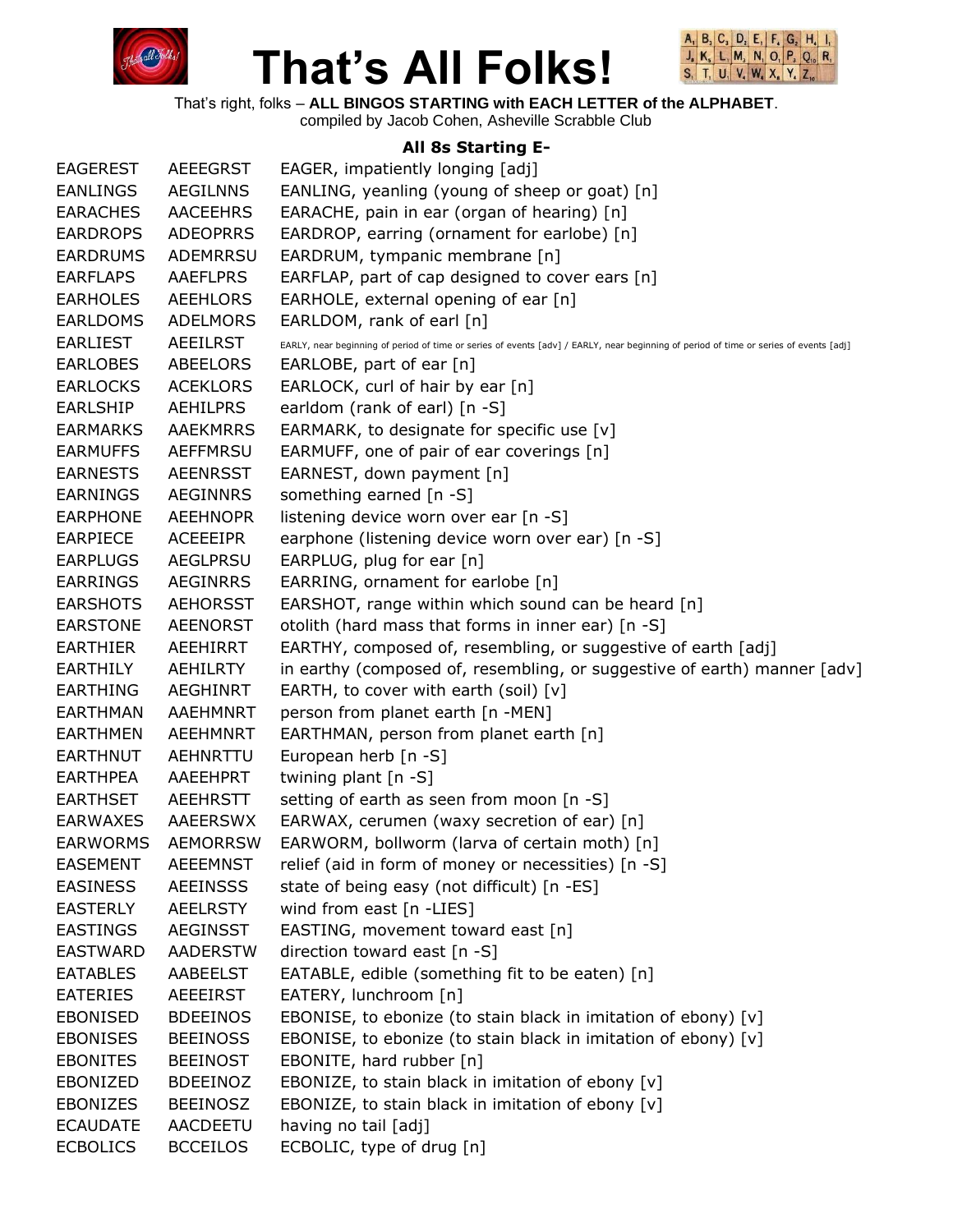



That's right, folks – **ALL BINGOS STARTING with EACH LETTER of the ALPHABET**. compiled by Jacob Cohen, Asheville Scrabble Club

|                 |                 | complied by Jacob Conen, Asheville Scrabble Club                       |
|-----------------|-----------------|------------------------------------------------------------------------|
| <b>ECCLESIA</b> | <b>ACCEEILS</b> | assembly in ancient Greece [n -E]                                      |
| <b>ECDYSIAL</b> | <b>ACDEILSY</b> | ECDYSIS, shedding of outer layer of skin [adj]                         |
| <b>ECDYSONE</b> | <b>CDEENOSY</b> | insect hormone [n -S]                                                  |
| <b>ECDYSONS</b> | <b>CDENOSSY</b> | ECDYSON, ecdysone (insect hormone) [n]                                 |
| <b>ECESISES</b> | <b>CEEEISSS</b> | ECESIS, establishment of plant or animal in new environment [n]        |
| <b>ECHELLES</b> | <b>CEEEHLLS</b> | ECHELLE, device for spreading light into its component colors [n]      |
| <b>ECHELONS</b> | <b>CEEHLNOS</b> | ECHELON, to group in particular formation [v]                          |
| <b>ECHIDNAE</b> | <b>ACDEEHIN</b> | ECHIDNA, spiny anteater [n]                                            |
| <b>ECHIDNAS</b> | <b>ACDEHINS</b> | ECHIDNA, spiny anteater [n]                                            |
| <b>ECHINATE</b> | <b>ACEEHINT</b> | spiny (bearing or covered with thorns) [adj]                           |
| <b>ECHINOID</b> | <b>CDEHIINO</b> | spiny marine animal [n -S]                                             |
| <b>ECHOGRAM</b> | <b>ACEGHMOR</b> | record produced by device that uses ultrasonic waves [n -S]            |
| <b>ECHOISMS</b> | <b>CEHIMOSS</b> | ECHOISM, formation of words in imitation of sounds [n]                 |
| <b>ECHOLESS</b> | <b>CEEHLOSS</b> | producing no echo [adj]                                                |
| <b>ECLECTIC</b> | <b>CCCEEILT</b> | one who draws his beliefs from various sources [n -S]                  |
| <b>ECLIPSED</b> | <b>CDEEILPS</b> | ECLIPSE, to obscure (to make obscure) [v]                              |
| <b>ECLIPSER</b> | <b>CEEILPRS</b> | one that eclipses (to obscure (to make obscure)) [n -S]                |
| <b>ECLIPSES</b> | <b>CEEILPSS</b> | ECLIPSE, to obscure (to make obscure) [v]                              |
| <b>ECLIPSES</b> | <b>CEEILPSS</b> | ECLIPSIS, ellipsis (omission of word or words in sentence) [n]         |
| <b>ECLIPSIS</b> | <b>CEIILPSS</b> | ellipsis (omission of word or words in sentence) [n -SES, -ES]         |
| <b>ECLIPTIC</b> | <b>CCEIILPT</b> | astronomical plane [n -S]                                              |
| <b>ECLOGITE</b> | <b>CEEGILOT</b> | type of rock [n -S]                                                    |
| <b>ECLOGUES</b> | <b>CEEGLOSU</b> | ECLOGUE, pastoral poem [n]                                             |
| <b>ECLOSING</b> | <b>CEGILNOS</b> | ECLOSE, to emerge as larva from egg $[v]$                              |
| <b>ECLOSION</b> | <b>CEILNOOS</b> | emergence of insect larva from egg [n -S]                              |
| <b>ECOCIDAL</b> | <b>ACCDEILO</b> | ECOCIDE, destruction of natural environment [adj]                      |
| <b>ECOCIDES</b> | <b>CCDEEIOS</b> | ECOCIDE, destruction of natural environment [n]                        |
| <b>ECOFREAK</b> | <b>ACEEFKOR</b> | zealous environmentalist [n -S]                                        |
| <b>ECOGIFTS</b> | <b>CEFGIOST</b> | ECOGIFT, donation of land to government for ecological purposes [n]    |
| <b>ECOLOGIC</b> | <b>CCEGILOO</b> | ECOLOGY, environmental science [adj]                                   |
| <b>ECONOBOX</b> | <b>BCENOOOX</b> | small economical car [n -ES]                                           |
| <b>ECONOMIC</b> | <b>CCEIMNOO</b> | pertaining to financial matters [adj]                                  |
| <b>ECORCHES</b> | <b>CCEEHORS</b> | ECORCHE, anatomical figure with skin removed to show musculature [n]   |
| <b>ECOTAGES</b> | <b>ACEEGOST</b> | ECOTAGE, obstructive action in defense of natural environment [n]      |
| <b>ECOTONAL</b> | <b>ACELNOOT</b> | ECOTONE, type of ecological zone [adj]                                 |
| <b>ECOTONES</b> | <b>CEENOOST</b> | ECOTONE, type of ecological zone [n]                                   |
| <b>ECOTOPIA</b> | <b>ACEIOOPT</b> | ecologically ideal region or form of society [n -S]                    |
| <b>ECOTOURS</b> | <b>CEOORSTU</b> | ECOTOUR, to engage in ecotourism [v]                                   |
| <b>ECOTYPES</b> | <b>CEEOPSTY</b> | ECOTYPE, subspecies adapted to specific environmental conditions [n]   |
| <b>ECOTYPIC</b> | <b>CCEIOPTY</b> | ECOTYPE, subspecies adapted to specific environmental conditions [adj] |
| <b>ECOZONES</b> | <b>CEENOOSZ</b> | ECOZONE, regional ecosystem [n]                                        |
| <b>ECRASEUR</b> | <b>ACEERRSU</b> | surgical instrument [n -S]                                             |
| <b>ECSTATIC</b> | <b>ACCEISTT</b> | one that is subject to ecstasies [n -S]                                |
| <b>ECTODERM</b> | <b>CDEEMORT</b> | outermost germ layer of embryo [n -S]                                  |
| <b>ECTOGENE</b> | <b>CEEEGNOT</b> | gene involved in development of embryo in artificial conditions [n -S] |
| <b>ECTOMERE</b> | <b>CEEEMORT</b> | cell that develops into ectoderm [n -S]                                |
| <b>ECTOPIAS</b> | <b>ACEIOPST</b> | ECTOPIA, congenital displacement of parts or organs [n]                |
|                 |                 |                                                                        |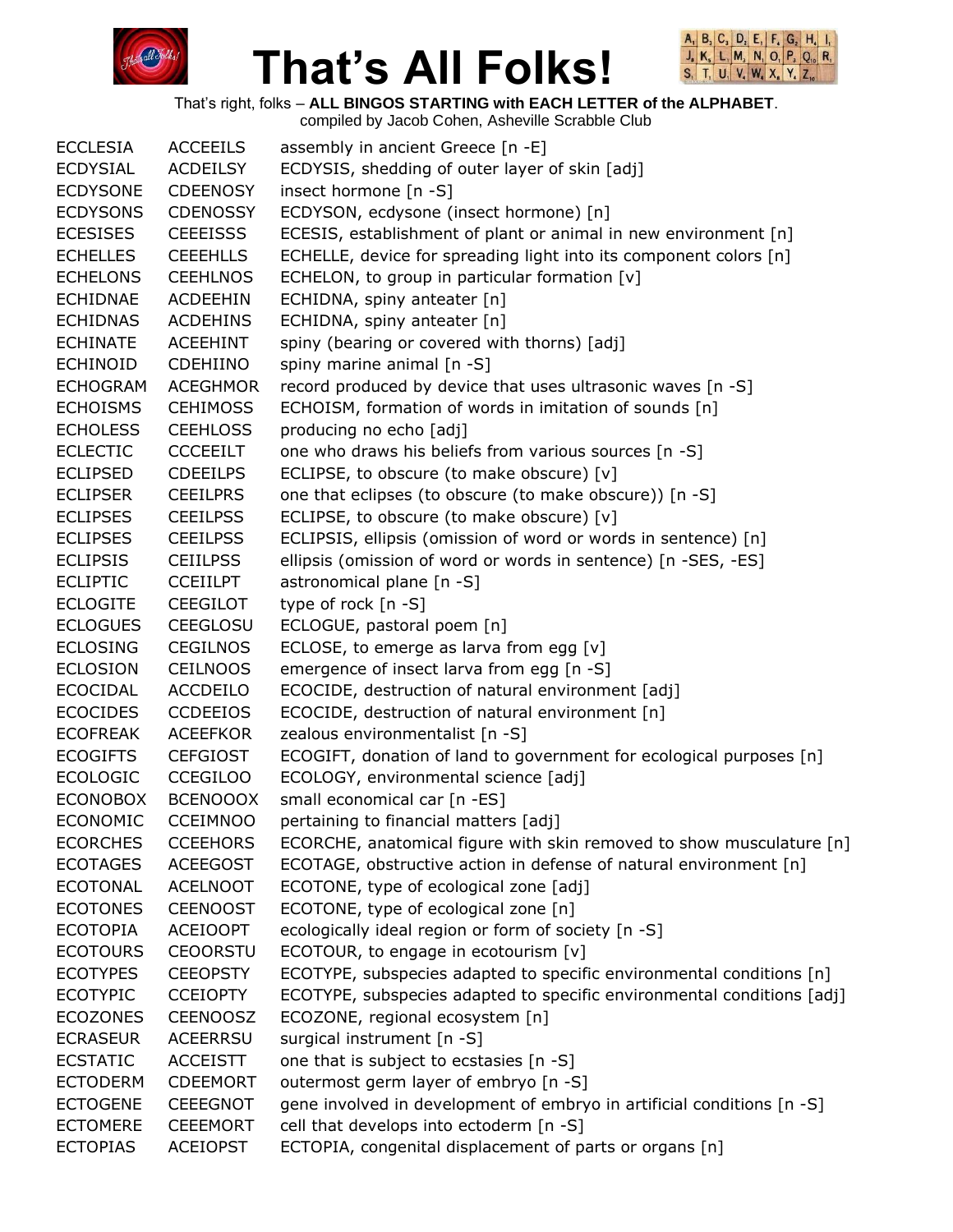



That's right, folks – **ALL BINGOS STARTING with EACH LETTER of the ALPHABET**.

| <b>ECTOSARC</b> | <b>ACCEORST</b> | outermost layer of protoplasm of certain protozoans [n -S]            |
|-----------------|-----------------|-----------------------------------------------------------------------|
| <b>ECTOZOAN</b> | <b>ACENOOTZ</b> | ectozoon (parasite on body of animal) [n -S]                          |
| <b>ECTOZOON</b> | <b>CENOOOTZ</b> | parasite on body of animal [n -ZOA]                                   |
| <b>ECUMENES</b> | <b>CEEEMNSU</b> | ECUMENE, inhabited area [n]                                           |
| <b>ECUMENIC</b> | <b>CCEEIMNU</b> | universal [adj]                                                       |
| <b>EDACIOUS</b> | ACDEIOSU        | voracious [adj]                                                       |
| <b>EDAMAMES</b> | <b>AADEEMMS</b> | EDAMAME, green soybeans in pod [n]                                    |
| <b>EDENTATE</b> | <b>ADEEENTT</b> | toothless mammal [n -S]                                               |
| <b>EDGELESS</b> | <b>DEEEGLSS</b> | lacking edge [adj]                                                    |
| <b>EDGEWAYS</b> | <b>ADEEGSWY</b> | edgewise (sideways (toward or from one side)) [adv]                   |
| <b>EDGEWISE</b> | <b>DEEEGISW</b> | sideways (toward or from one side) [adv]                              |
| <b>EDGINESS</b> | <b>DEEGINSS</b> | state of being edgy (tense, nervous, or irritable) [n -ES]            |
| <b>EDIFICES</b> | <b>CDEEFIIS</b> | EDIFICE, building (something that is built) [n]                       |
| <b>EDIFIERS</b> | <b>DEEFIIRS</b> | EDIFIER, one that edifies (to enlighten) [n]                          |
| <b>EDIFYING</b> | <b>DEFGIINY</b> | EDIFY, to enlighten [v]                                               |
| <b>EDITABLE</b> | ABDEEILT        | EDIT, to correct and prepare for publication [adj]                    |
| <b>EDITIONS</b> | <b>DEIINOST</b> | EDITION, particular series of printed material [n]                    |
| <b>EDITRESS</b> | <b>DEEIRSST</b> | female editor [n -ES]                                                 |
| <b>EDUCABLE</b> | ABCDEELU        | mildly retarded person [n -S]                                         |
| <b>EDUCATED</b> | <b>ACDDEETU</b> | EDUCATE, to teach (to impart knowledge or skill to) [v]               |
| <b>EDUCATES</b> | <b>ACDEESTU</b> | EDUCATE, to teach (to impart knowledge or skill to) [v]               |
| <b>EDUCATOR</b> | <b>ACDEORTU</b> | one that educates (to teach (to impart knowledge or skill to)) [n -S] |
| <b>EDUCIBLE</b> | <b>BCDEEILU</b> | EDUCE, to draw forth or bring out [adj]                               |
| <b>EDUCTION</b> | CDEINOTU        | act of educing (to draw forth or bring out) [n -S]                    |
| <b>EDUCTIVE</b> | <b>CDEEITUV</b> | EDUCTION, act of educing (to draw forth or bring out) [adj]           |
| <b>EDUCTORS</b> | <b>CDEORSTU</b> | EDUCTOR, one that educes (to draw forth or bring out) [n]             |
| <b>EELGRASS</b> | <b>AEEGLRSS</b> | aquatic plant [n E-S]                                                 |
| <b>EELPOUTS</b> | <b>EELOPSTU</b> | EELPOUT, marine fish [n]                                              |
| <b>EELWORMS</b> | <b>EELMORSW</b> | EELWORM, small roundworm [n]                                          |
| <b>EENSIEST</b> | <b>EEEINSST</b> | EENSY, tiny (very small) [adj]                                        |
| <b>EERINESS</b> | <b>EEEINRSS</b> | state of being eerie (weird (mysteriously strange)) [n -ES]           |
| <b>EFFACERS</b> | <b>ACEEFFRS</b> | EFFACER, one that effaces (to rub or wipe out) [n]                    |
| <b>EFFACING</b> | <b>ACEFFGIN</b> | EFFACE, to rub or wipe out [v]                                        |
| <b>EFFECTED</b> | <b>CDEEEFFT</b> | EFFECT, to bring about [v]                                            |
| <b>EFFECTER</b> | <b>CEEEFFRT</b> | effector (bodily organ that responds to nerve impulse) [n -S]         |
| <b>EFFECTOR</b> | <b>CEEFFORT</b> | bodily organ that responds to nerve impulse [n -S]                    |
| <b>EFFENDIS</b> | <b>DEEFFINS</b> | EFFENDI, Turkish title of respect [n]                                 |
| <b>EFFERENT</b> | <b>EEEFFNRT</b> | organ or part conveying nervous impulses to effector [n -S]           |
| <b>EFFETELY</b> | <b>EEEFFLTY</b> | EFFETE, exhausted of vigor or energy [adv]                            |
| <b>EFFICACY</b> | <b>ACCEFFIY</b> | effectiveness (quality of being effective) [n -CIES]                  |
| <b>EFFIGIAL</b> | <b>AEFFGIIL</b> | resembling effigy (likeness or representation) [adj]                  |
| <b>EFFIGIES</b> | <b>EEFFGIIS</b> | EFFIGY, likeness or representation [n]                                |
| <b>EFFLUENT</b> | EEFFLNTU        | outflow [n -S]                                                        |
| <b>EFFLUVIA</b> | <b>AEFFILUV</b> | byproducts in form of waste [n EFFLUVIA]                              |
| <b>EFFLUXES</b> | <b>EEFFLSUX</b> | EFFLUX, outflow [n]                                                   |
| <b>EFFULGED</b> | <b>DEEFFGLU</b> | EFFULGE, to shine forth [v]                                           |
| <b>EFFULGES</b> | <b>EEFFGLSU</b> | EFFULGE, to shine forth [v]                                           |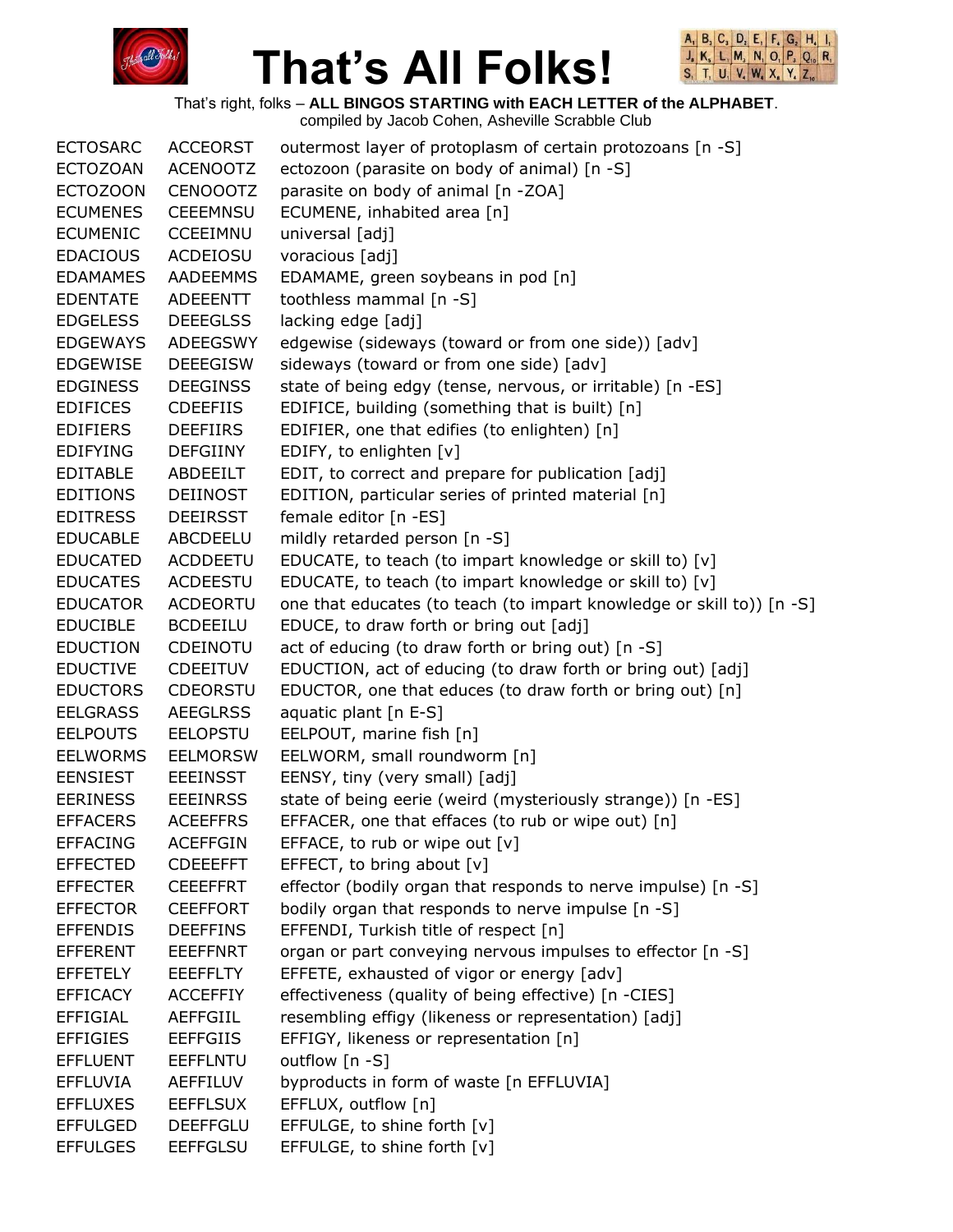



That's right, folks – **ALL BINGOS STARTING with EACH LETTER of the ALPHABET**.

| <b>EFFUSING</b> | <b>EFFGINSU</b> | EFFUSE, to pour forth [v]                                                                             |
|-----------------|-----------------|-------------------------------------------------------------------------------------------------------|
| <b>EFFUSION</b> | EFFINOSU        | outpouring of emotion [n -S]                                                                          |
| <b>EFFUSIVE</b> | <b>EEFFISUV</b> | pouring forth [adj]                                                                                   |
| <b>EFTSOONS</b> | <b>EFNOOSST</b> | eftsoon (soon afterward) [adv]                                                                        |
| <b>EGALITES</b> | <b>AEEGILST</b> | EGALITE, equality (state of being equal (having same capability, quantity, or effect as another)) [n] |
| <b>EGESTING</b> | <b>EEGGINST</b> | EGEST, to discharge from body [v]                                                                     |
| <b>EGESTION</b> | <b>EEGINOST</b> | act of egesting (to discharge from body) [n -S]                                                       |
| <b>EGESTIVE</b> | <b>EEEGISTV</b> | EGESTION, act of egesting (to discharge from body) [adj]                                              |
| <b>EGGFRUIT</b> | <b>EFGGIRTU</b> | tropical tree [n -S]                                                                                  |
| <b>EGGHEADS</b> | <b>ADEEGGHS</b> | EGGHEAD, intellectual [n]                                                                             |
| <b>EGGPLANT</b> | <b>AEGGLNPT</b> | perennial herb yielding edible fruit [n -S]                                                           |
| <b>EGGSHELL</b> | <b>EEGGHLLS</b> | hard exterior of bird's egg [n -S]                                                                    |
| <b>EGLATERE</b> | AEEEGLRT        | wild rose [n -S]                                                                                      |
| <b>EGLOMISE</b> | <b>EEGILMOS</b> | made of glass with painted picture on back [adj]                                                      |
| <b>EGOISTIC</b> | <b>CEGIIOST</b> | EGOIST, one who practices egoism (extreme devotion to self-interest) [adj]                            |
| EGOMANIA        | AAEGIMNO        | extreme egotism [n -S]                                                                                |
| <b>EGOTISMS</b> | <b>EGIMOSST</b> | EGOTISM, self-conceit [n]                                                                             |
| <b>EGOTISTS</b> | <b>EGIOSSTT</b> | EGOTIST, conceited person [n]                                                                         |
| EGOTIZED        | <b>DEEGIOTZ</b> | EGOTIZE, to talk and think about oneself excessively [v]                                              |
| <b>EGOTIZES</b> | EEGIOSTZ        | EGOTIZE, to talk and think about oneself excessively [v]                                              |
| <b>EGRESSED</b> | <b>DEEEGRSS</b> | EGRESS, to go out [v]                                                                                 |
| <b>EGRESSES</b> | <b>EEEGRSSS</b> | EGRESS, to go out [v]                                                                                 |
| <b>EGYPTIAN</b> | <b>AEGINPTY</b> | typeface with squared serifs [n -S]                                                                   |
| <b>EIDETICS</b> | <b>CDEEIIST</b> | EIDETIC, person able to recall vivid images [n]                                                       |
| <b>EIDOLONS</b> | <b>DEILNOOS</b> | EIDOLON, phantom (something existing in appearance only) [n]                                          |
| <b>EIGHTEEN</b> | <b>EEEGHINT</b> | number [n -S]                                                                                         |
| <b>EIGHTHLY</b> | <b>EGHHILTY</b> | in eighth place [adv]                                                                                 |
| <b>EIGHTIES</b> | <b>EEGHIIST</b> | EIGHTY, number [n]                                                                                    |
| <b>EIGHTVOS</b> | <b>EGHIOSTV</b> | EIGHTVO, octavo (page size) [n]                                                                       |
| <b>EINKORNS</b> | <b>EIKNNORS</b> | EINKORN, variety of wheat [n]                                                                         |
| <b>EINSTEIN</b> | <b>EEIINNST</b> | very intelligent person [n -S]                                                                        |
| <b>EIRENICS</b> | <b>CEEIINRS</b> | irenics (branch of theology) [n EIRENICS]                                                             |
| <b>EISWEINS</b> | <b>EEIINSSW</b> | EISWEIN, sweet German wine [n]                                                                        |
| <b>EJECTING</b> | CEEGIJNT        | EJECT, to throw out forcibly [v]                                                                      |
| <b>EJECTION</b> | <b>CEEIJNOT</b> | act of ejecting (to throw out forcibly) [n -S]                                                        |
| <b>EJECTIVE</b> | <b>CEEEIJTV</b> | sound produced with air compressed above closed glottis [n -S]                                        |
| <b>EJECTORS</b> | <b>CEEJORST</b> | EJECTOR, one that ejects (to throw out forcibly) [n]                                                  |
| <b>EKISTICS</b> | <b>CEIIKSST</b> | science dealing with human habitats [n EKISTICS]                                                      |
| <b>EKPWELES</b> | <b>EEEKLPSW</b> | EKPWELE, former monetary unit of Equatorial Guinea [n]                                                |
| <b>EKTEXINE</b> | <b>EEEIKNTX</b> | outer layer of exine [n -S]                                                                           |
| <b>ELAPHINE</b> | <b>AEEHILNP</b> | pertaining to genus of deer [adj]                                                                     |
| <b>ELAPSING</b> | <b>AEGILNPS</b> | ELAPSE, to pass away $[v]$                                                                            |
| <b>ELASTANE</b> | <b>AAEELNST</b> | spandex (synthetic elastic fiber) [n -S]                                                              |
| <b>ELASTASE</b> | AAEELSST        | enzyme (complex protein) [n -S]                                                                       |
| <b>ELASTICS</b> | <b>ACEILSST</b> | ELASTIC, stretchable material [n]                                                                     |
| <b>ELASTINS</b> | <b>AEILNSST</b> | ELASTIN, bodily protein [n]                                                                           |
| <b>ELATEDLY</b> | <b>ADEELLTY</b> | ELATE, to raise spirits of [adv]                                                                      |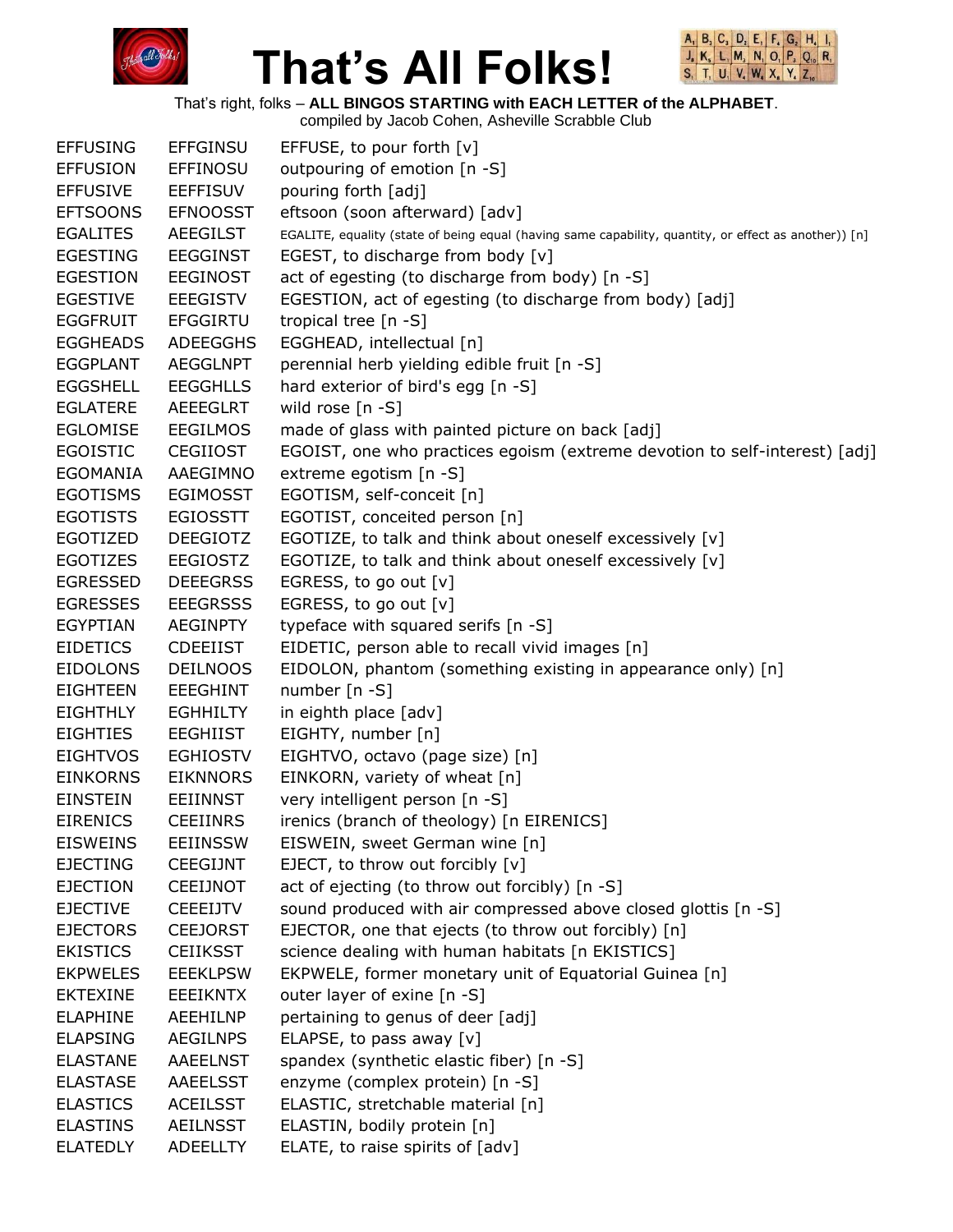



That's right, folks – **ALL BINGOS STARTING with EACH LETTER of the ALPHABET**.

| <b>ELATERID</b> | ADEEILRT        | elater (click beetle) [n -S]                                                                              |
|-----------------|-----------------|-----------------------------------------------------------------------------------------------------------|
| <b>ELATERIN</b> | AEEILNRT        | chemical compound [n -S]                                                                                  |
| <b>ELATIONS</b> | <b>AEILNOST</b> | ELATION, feeling of great joy [n]                                                                         |
| <b>ELATIVES</b> | <b>AEEILSTV</b> | ELATIVE, adjectival form in some languages [n]                                                            |
| <b>ELBOWING</b> | <b>BEGILNOW</b> | act of fouling opponent with elbow (joint of arm) [n -S] / ELBOW, to jostle (to bump or push roughly) [v] |
| <b>ELDORADO</b> | <b>ADDELOOR</b> | place of great abundance [n -S]                                                                           |
| <b>ELDRITCH</b> | <b>CDEHILRT</b> | weird (mysteriously strange) [adj]                                                                        |
| <b>ELECTEES</b> | <b>CEEEELST</b> | ELECTEE, person who has been elected [n]                                                                  |
| <b>ELECTING</b> | <b>CEEGILNT</b> | ELECT, to select by vote for office [v]                                                                   |
| <b>ELECTION</b> | <b>CEEILNOT</b> | act of electing (to select by vote for office) [n -S]                                                     |
| <b>ELECTIVE</b> | <b>CEEEILTV</b> | optional course of study [n -S]                                                                           |
| <b>ELECTORS</b> | <b>CEELORST</b> | ELECTOR, one that elects (to select by vote for office) [n]                                               |
| <b>ELECTRET</b> | <b>CEEELRTT</b> | type of nonconductor [n -S]                                                                               |
| <b>ELECTRIC</b> | <b>CCEEILRT</b> | something run by electricity [n -S]                                                                       |
| <b>ELECTRON</b> | <b>CEELNORT</b> | elementary particle [n -S]                                                                                |
| <b>ELECTROS</b> | <b>CEELORST</b> | ELECTRO, to make metallic copy of page of type for printing [v]                                           |
| <b>ELECTRUM</b> | <b>CEELMRTU</b> | alloy of gold and silver [n -S]                                                                           |
| <b>ELEGANCE</b> | <b>ACEEEGLN</b> | tasteful opulence [n -S]                                                                                  |
| <b>ELEGANCY</b> | <b>ACEEGLNY</b> | elegance (tasteful opulence) [n -CIES]                                                                    |
| <b>ELEGIACS</b> | <b>ACEEGILS</b> | ELEGIAC, type of verse [n]                                                                                |
| <b>ELEGISED</b> | <b>DEEEGILS</b> | ELEGISE, to elegize (to write elegy) [v]                                                                  |
| <b>ELEGISES</b> | <b>EEEGILSS</b> | ELEGISE, to elegize (to write elegy) [v]                                                                  |
| <b>ELEGISTS</b> | <b>EEGILSST</b> | ELEGIST, one that writes elegies [n]                                                                      |
| <b>ELEGIZED</b> | <b>DEEEGILZ</b> | ELEGIZE, to write elegy [v]                                                                               |
| <b>ELEGIZES</b> | <b>EEEGILSZ</b> | ELEGIZE, to write elegy [v]                                                                               |
| <b>ELEMENTS</b> | <b>EEELMNST</b> | ELEMENT, substance that cannot be separated into simpler substances by chemical means [n]                 |
| <b>ELENCHIC</b> | <b>CCEEHILN</b> | ELENCHUS, logical refutation [adj]                                                                        |
| <b>ELENCHUS</b> | <b>CEEHLNSU</b> | logical refutation [n -HI]                                                                                |
| <b>ELENCTIC</b> | <b>CCEEILNT</b> | ELENCHUS, logical refutation [adj]                                                                        |
| <b>ELEPHANT</b> | <b>AEEHLNPT</b> | large mammal [n -S]                                                                                       |
| <b>ELEVATED</b> | <b>ADEEELTV</b> | ELEVATE, to raise (to move to higher position) [v] / railway that operates on raised structure [n -S]     |
| <b>ELEVATES</b> | <b>AEEELSTV</b> | ELEVATE, to raise (to move to higher position) [v]                                                        |
| <b>ELEVATOR</b> | <b>AEELORTV</b> | one that elevates (to raise (to move to higher position)) [n -S]                                          |
| <b>ELEVENTH</b> | <b>EEEHLNTV</b> | one of eleven equal parts [n -S]                                                                          |
| <b>ELFISHLY</b> | <b>EFHILLSY</b> | ELFISH, resembling elf (small, often mischievous fairy) [adv]                                             |
| <b>ELFLOCKS</b> | <b>CEFKLLOS</b> | ELFLOCK, lock of tangled hair [n]                                                                         |
| <b>ELICITED</b> | <b>CDEEIILT</b> | ELICIT, to educe (to draw forth or bring out) $[v]$                                                       |
| <b>ELICITOR</b> | <b>CEIILORT</b> | one that elicits (to educe (to draw forth or bring out)) [n -S]                                           |
| <b>ELIDIBLE</b> | <b>BDEEIILL</b> | ELIDE, to omit (to leave out) [adj]                                                                       |
| <b>ELIGIBLE</b> | <b>BEEGIILL</b> | one that is qualified to be chosen [n -S]                                                                 |
| <b>ELIGIBLY</b> | <b>BEGIILLY</b> | in qualified manner [adv]                                                                                 |
| <b>ELISIONS</b> | <b>EIILNOSS</b> | ELISION, act of eliding (to omit (to leave out)) [n]                                                      |
| <b>ELITISMS</b> | <b>EIILMSST</b> | ELITISM, belief in rule by elite [n]                                                                      |
| <b>ELITISTS</b> | <b>EIILSSTT</b> | ELITIST, adherent of elitism (belief in rule by elite) [n]                                                |
| <b>ELKHOUND</b> | DEHKLNOU        | hunting dog $[n - S]$                                                                                     |
| <b>ELLIPSES</b> | <b>EEILLPSS</b> | ELLIPSE, type of plane curve [n] / ELLIPSIS, omission of word or words in sentence [n]                    |
| <b>ELLIPSIS</b> | <b>EIILLPSS</b> | omission of word or words in sentence [n -SES]                                                            |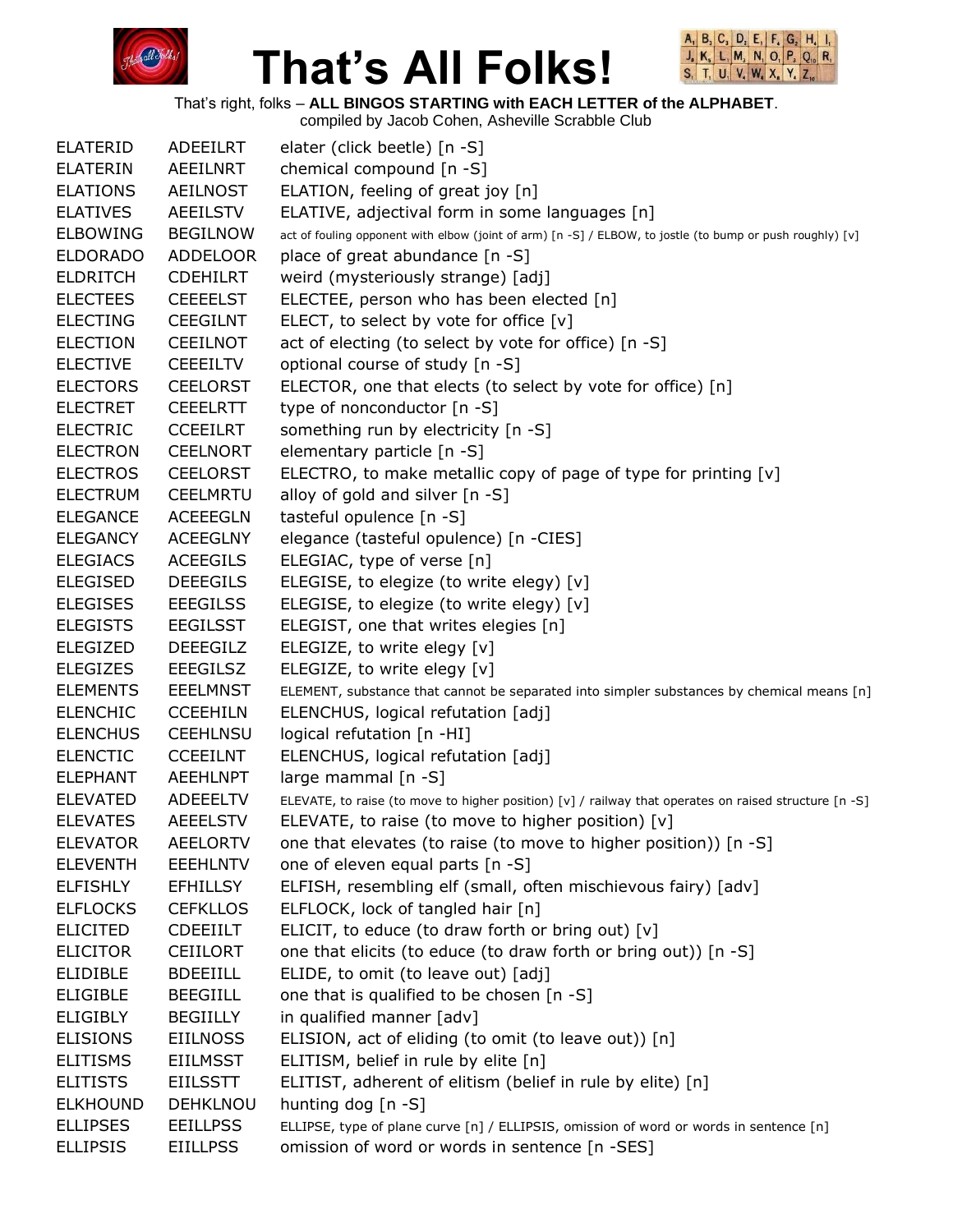



That's right, folks – **ALL BINGOS STARTING with EACH LETTER of the ALPHABET**.

| <b>ELLIPTIC</b> | <b>CEIILLPT</b> | having shape of ellipse [adj]                                                       |
|-----------------|-----------------|-------------------------------------------------------------------------------------|
| <b>ELMWOODS</b> | <b>DELMOOSW</b> | ELMWOOD, wood of elm [n]                                                            |
| <b>ELOIGNED</b> | <b>DEEGILNO</b> | ELOIGN, to remove to distant place [v]                                              |
| <b>ELOIGNER</b> | EEGILNOR        | one that eloigns (to remove to distant place) [n -S]                                |
| <b>ELOINERS</b> | <b>EEILNORS</b> | ELOINER, one that eloins (to eloign (to remove to distant place)) [n]               |
| <b>ELOINING</b> | EGIILNNO        | ELOIN, to eloign (to remove to distant place) [v]                                   |
| <b>ELONGATE</b> | AEEGLNOT        | to lengthen (to make or become longer) [v -D, -TING, -S]                            |
| <b>ELOQUENT</b> | EELNOQTU        | fluent and convincing in speech [adj]                                               |
| <b>ELUSIONS</b> | <b>EILNOSSU</b> | ELUSION, act of eluding (to evade (to escape or avoid by cleverness or deceit)) [n] |
| <b>ELUTIONS</b> | <b>EILNOSTU</b> | ELUTION, act of eluting (to remove by means of solvent) [n]                         |
| <b>ELUVIATE</b> | <b>AEEILTUV</b> | to undergo transfer of materials in soil [v -D, -TING, -S]                          |
| <b>ELUVIUMS</b> | <b>EILMSUUV</b> | ELUVIUM, soil deposit [n]                                                           |
| <b>ELVISHLY</b> | <b>EHILLSVY</b> | ELVISH, elfish (resembling elf (small, often mischievous fairy)) [adv]              |
| <b>ELYTROID</b> | <b>DEILORTY</b> | ELYTRON, hardened forewing of certain insects [adj]                                 |
| <b>ELYTROUS</b> | <b>ELORSTUY</b> | ELYTRON, hardened forewing of certain insects [adj]                                 |
| <b>EMACIATE</b> | AACEEIMT        | to make thin $[v -D, -TING, -S]$                                                    |
| <b>EMAILING</b> | AEGIILMN        | EMAIL, to send message to by computer $[v]$                                         |
| <b>EMANATED</b> | AADEEMNT        | EMANATE, to send forth [v]                                                          |
| <b>EMANATES</b> | AAEEMNST        | EMANATE, to send forth [v]                                                          |
| <b>EMANATOR</b> | <b>AAEMNORT</b> | one that emanates (to send forth) [n -S]                                            |
| EMBALMED        | ABDEELMM        | EMBALM, to treat so as to protect from decay [v]                                    |
| EMBALMER        | ABEELMMR        | one that embalms (to treat so as to protect from decay) [n -S]                      |
| <b>EMBANKED</b> | ABDEEKMN        | EMBANK, to confine or protect with raised structure [v]                             |
| <b>EMBARKED</b> | ABDEEKMR        | EMBARK, to make start [v]                                                           |
| EMBARRED        | ABDEEMRR        | EMBAR, to imprison (to confine (to shut within enclosure)) [v]                      |
| EMBATTLE        | ABEELMTT        | to prepare for battle [v -D, -LING, -S]                                             |
| EMBAYING        | ABEGIMNY        | EMBAY, to enclose in bay $[v]$                                                      |
| EMBEDDED        | <b>BDDDEEEM</b> | EMBED, to fix firmly into surrounding mass $[v]$                                    |
| EMBEZZLE        | <b>BEEELMZZ</b> | to appropriate fraudulently to one's own use [v -D, -LING, -S]                      |
| EMBIGGEN        | <b>BEEGGIMN</b> | to make bigger [v -ED, -ING, -S]                                                    |
| EMBITTER        | <b>BEEIMRTT</b> | to make bitter [v -ED, -ING, -S]                                                    |
| EMBLAZED        | ABDEELMZ        | EMBLAZE, to set on fire [v]                                                         |
| <b>EMBLAZER</b> | ABEELMRZ        | one that emblazes (to set on fire) [n -S]                                           |
| <b>EMBLAZES</b> | ABEELMSZ        | EMBLAZE, to set on fire [v]                                                         |
| <b>EMBLAZON</b> | ABELMNOZ        | to decorate with brilliant colors [v -ED, -ING, -S]                                 |
| <b>EMBLEMED</b> | <b>BDEEELMM</b> | EMBLEM, to represent with emblem (graphical symbol) [v]                             |
| <b>EMBODIED</b> | <b>BDDEEIMO</b> | EMBODY, to provide with body [v]                                                    |
| <b>EMBODIER</b> | <b>BDEEIMOR</b> | one that embodies (to provide with body) [n -S]                                     |
| <b>EMBODIES</b> | <b>BDEEIMOS</b> | EMBODY, to provide with body [v]                                                    |
| <b>EMBOLDEN</b> | <b>BDEELMNO</b> | to instill with courage [v -ED, -ING, -S]                                           |
| <b>EMBOLIES</b> | <b>BEEILMOS</b> | EMBOLY, phase of embryonic growth [n]                                               |
| <b>EMBOLISM</b> | <b>BEILMMOS</b> | obstruction of blood vessel by embolus [n -S]                                       |
| <b>EMBORDER</b> | <b>BDEEMORR</b> | to provide with border [v -ED, -ING, -S]                                            |
| <b>EMBOSKED</b> | <b>BDEEKMOS</b> | EMBOSK, to conceal with foliage $[v]$                                               |
| <b>EMBOSOMS</b> | <b>BEMMOOSS</b> | EMBOSOM, to embrace (to hug (to clasp tightly in arms)) [v]                         |
| <b>EMBOSSED</b> | <b>BDEEMOSS</b> | EMBOSS, to decorate with raised designs [v]                                         |
| <b>EMBOSSER</b> | <b>BEEMORSS</b> | one that embosses (to decorate with raised designs) [n -S]                          |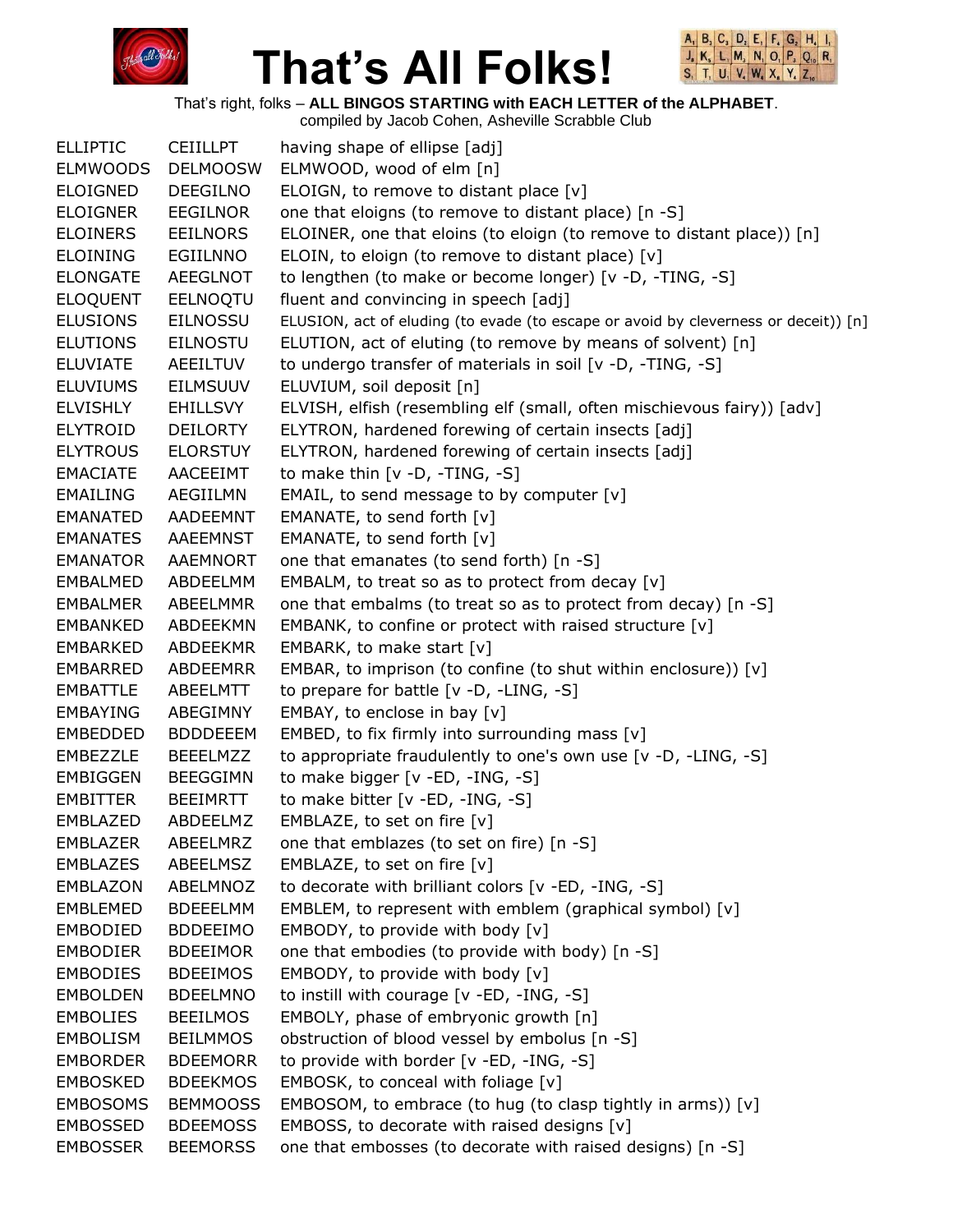



That's right, folks – **ALL BINGOS STARTING with EACH LETTER of the ALPHABET**.

| <b>EMBOSSES</b> | <b>BEEMOSSS</b> | EMBOSS, to decorate with raised designs $[v]$                                    |
|-----------------|-----------------|----------------------------------------------------------------------------------|
| <b>EMBOWELS</b> | <b>BEELMOSW</b> | EMBOWEL, to disbowel (to remove intestines of) [v]                               |
| <b>EMBOWERS</b> | <b>BEEMORSW</b> | EMBOWER, to surround with foliage $[v]$                                          |
| <b>EMBOWING</b> | <b>BEGIMNOW</b> | EMBOW, to arch (to bend like arch (curved structure spanning opening)) [v]       |
| <b>EMBRACED</b> | <b>ABCDEEMR</b> | EMBRACE, to hug (to clasp tightly in arms) $[v]$                                 |
| <b>EMBRACER</b> | ABCEEMRR        | one that embraces (to hug (to clasp tightly in arms)) [n -S]                     |
| <b>EMBRACES</b> | ABCEEMRS        | EMBRACE, to hug (to clasp tightly in arms) $[v]$                                 |
| <b>EMBROILS</b> | <b>BEILMORS</b> | EMBROIL, to involve in conflict $[v]$                                            |
| <b>EMBROWNS</b> | <b>BEMNORSW</b> | EMBROWN, to make brown [v]                                                       |
| <b>EMBRUING</b> | <b>BEGIMNRU</b> | EMBRUE, to imbrue (to stain (to discolor or dirty)) [v]                          |
| <b>EMBRUTED</b> | <b>BDEEMRTU</b> | EMBRUTE, to imbrute (to make brutal) [v]                                         |
| <b>EMBRUTES</b> | <b>BEEMRSTU</b> | EMBRUTE, to imbrute (to make brutal) [v]                                         |
| EMBRYOID        | <b>BDEIMORY</b> | mass of tissue that resembles embryo [n -S]                                      |
| <b>EMBRYONS</b> | <b>BEMNORSY</b> | EMBRYON, embryo (organism in its early stages of development) [n]                |
| <b>EMCEEING</b> | <b>CEEEGIMN</b> | EMCEE, to serve as master of ceremonies [v]                                      |
| <b>EMDASHES</b> | <b>ADEEHMSS</b> | EMDASH, mark in writing that indicates break in thought or structure [n]         |
| <b>EMEERATE</b> | AEEEEMRT        | emirate (rank of emir) [n -S]                                                    |
| <b>EMENDATE</b> | <b>ADEEEMNT</b> | to emend (to correct (to make free from error)) [v -D, -TING, -S]                |
| <b>EMENDERS</b> | <b>DEEEMNRS</b> | EMENDER, one that emends (to correct (to make free from error)) [n]              |
| <b>EMENDING</b> | <b>DEEGIMNN</b> | EMEND, to correct (to make free from error) [v]                                  |
| <b>EMERALDS</b> | <b>ADEELMRS</b> | EMERALD, green gem [n]                                                           |
| <b>EMERGENT</b> | <b>EEEGMNRT</b> | type of aquatic plant [n -S]                                                     |
| <b>EMERGING</b> | <b>EEGGIMNR</b> | EMERGE, to come out into view [v]                                                |
| <b>EMERITAE</b> | AEEEIMRT        | EMERITA, retired woman who retains honorary title [n]                            |
| <b>EMERITAS</b> | AEEIMRST        | EMERITA, retired woman who retains honorary title [n]                            |
| <b>EMERITUS</b> | EEIMRSTU        | retired person who retains honorary title [n -TI]                                |
| <b>EMEROIDS</b> | <b>DEEIMORS</b> | EMEROID, emerod (tumor (abnormal swelling)) [n]                                  |
| <b>EMERSION</b> | <b>EEIMNORS</b> | act of emerging (to come out into view) [n -S]                                   |
| <b>EMESISES</b> | <b>EEEIMSSS</b> | EMESIS, act of vomiting (to eject contents of stomach through mouth) [n]         |
| <b>EMETINES</b> | <b>EEEIMNST</b> | EMETINE, alkaloid (type of chemical compound) [n]                                |
| EMIGRANT        | <b>AEGIMNRT</b> | one that emigrates (to leave one country or region to settle in another) [n -S]  |
| <b>EMIGRATE</b> | <b>AEEGIMRT</b> | to leave one country or region to settle in another [v -D, -TING, -S]            |
| <b>EMINENCE</b> | <b>CEEEIMNN</b> | high station or rank [n -S]                                                      |
| <b>EMINENCY</b> | <b>CEEIMNNY</b> | eminence (high station or rank) [n -CIES]                                        |
| <b>EMIRATES</b> | AEEIMRST        | EMIRATE, rank of emir $[n]$                                                      |
| <b>EMISSARY</b> | <b>AEIMRSSY</b> | person sent on mission [n -RIES]                                                 |
| <b>EMISSION</b> | <b>EIIMNOSS</b> | act of emitting (to send forth) [n -S]                                           |
| <b>EMISSIVE</b> | <b>EEIIMSSV</b> | EMISSION, act of emitting (to send forth) [adj]                                  |
| <b>EMITTERS</b> | <b>EEIMRSTT</b> | EMITTER, one that emits (to send forth) [n]                                      |
| EMITTING        | <b>EGIIMNTT</b> | EMIT, to send forth [v]                                                          |
| <b>EMOCORES</b> | <b>CEEMOORS</b> | EMOCORE, emo (style of rock music with emotional lyrics) [n]                     |
| <b>EMOTICON</b> | <b>CEIMNOOT</b> | group of keyboard characters used to suggest facial expression or emotion [n -S] |
| <b>EMOTIONS</b> | <b>EIMNOOST</b> | EMOTION, affective state of consciousness [n]                                    |
| <b>EMPALERS</b> | <b>AEELMPRS</b> | EMPALER, one that empales (to impale (to pierce with pointed object)) [n]        |
| <b>EMPALING</b> | AEGILMNP        | EMPALE, to impale (to pierce with pointed object) [v]                            |
| <b>EMPANADA</b> | AAADEMNP        | pastry turnover [n -S]                                                           |
| <b>EMPANELS</b> | <b>AEELMNPS</b> | EMPANEL, to impanel (to enter on list for jury duty) [v]                         |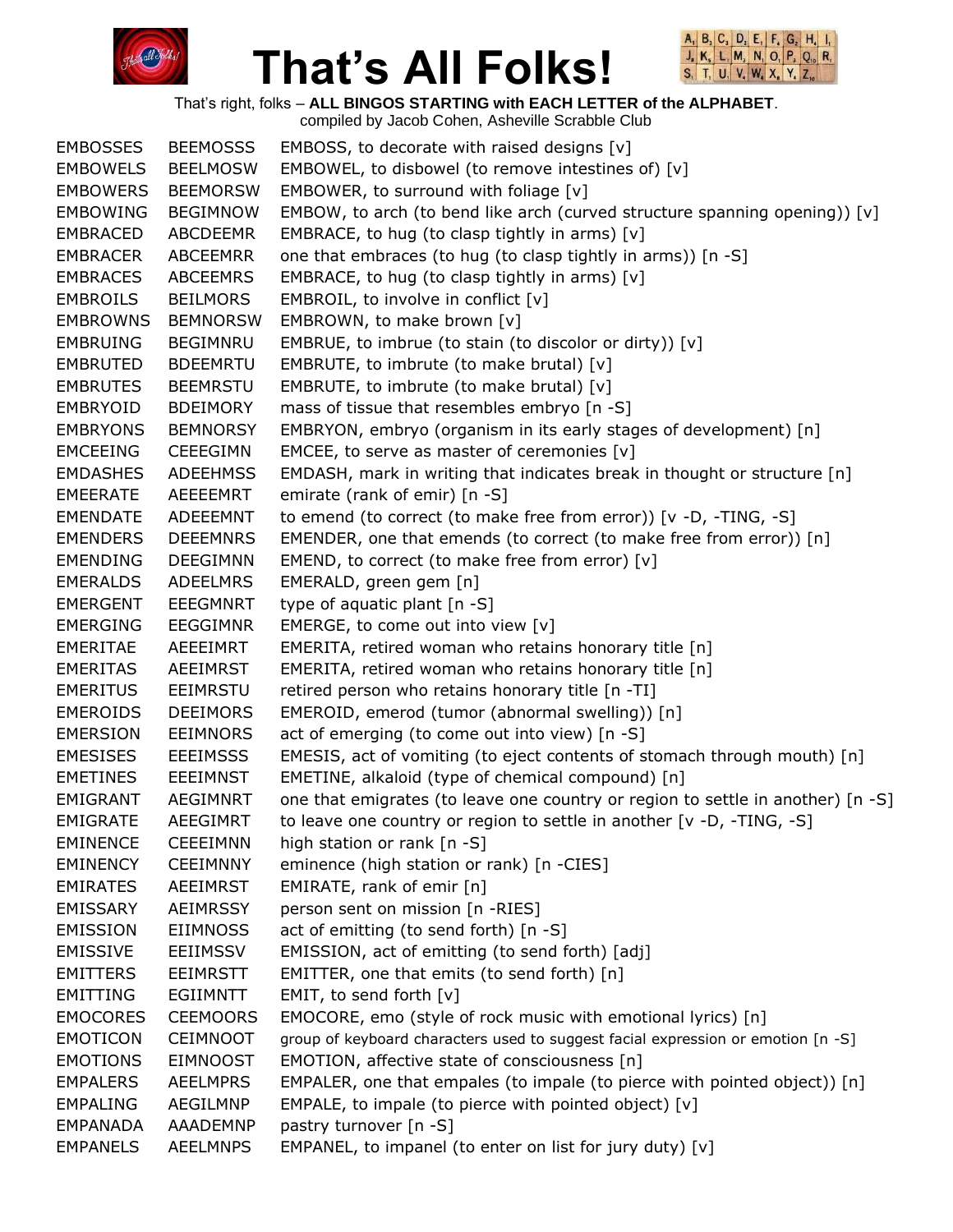



That's right, folks – **ALL BINGOS STARTING with EACH LETTER of the ALPHABET**. compiled by Jacob Cohen, Asheville Scrabble Club

EMPATHIC ACEHIMPT EMPATHY, imaginative identification with another's thoughts and feelings [adj] EMPERIES EEEIMPRS EMPERY, absolute dominion [n] EMPERORS EEMOPRRS EMPEROR, ruler of empire [n] EMPHASES AEEHMPSS EMPHASIS, special significance imparted to something [n] EMPHASIS AEHIMPSS special significance imparted to something [n -SES] EMPHATIC ACEHIMPT strongly expressive [adj] EMPIRICS CEIIMPRS EMPIRIC, one who relies on practical experience [n] EMPLACED ACDEELMP EMPLACE, to position (to put in particular location) [v] EMPLACES ACEELMPS EMPLACE, to position (to put in particular location) [v] EMPLANED ADEELMNP EMPLANE, to enplane (to board airplane) [v] EMPLANES AEELMNPS EMPLANE, to enplane (to board airplane) [v] EMPLOYED DEELMOPY EMPLOY, to hire (to engage services of for payment) [v] EMPLOYEE EEELMOPY person who is employed [n -S] EMPLOYER EELMOPRY one that employs (to hire (to engage services of for payment)) [n -S] EMPLOYES EELMOPSY EMPLOYE, employee (person who is employed) [n] EMPOISON EIMNOOPS to embitter (to make bitter) [v -ED, -ING, -S] EMPORIUM EIMMOPRU trading or market center [n -IA, -S] EMPOWERS EEMOPRSW EMPOWER, to give legal power to [v] EMPRISES EEIMPRSS EMPRISE, adventurous undertaking [n] EMPRIZES EEIMPRSZ EMPRIZE, emprise (adventurous undertaking) [n] EMPTIERS EEIMPRST EMPTIER, one that empties (to remove contents of) [n] EMPTIEST EEIMPSTT EMPTY, containing nothing [adj] EMPTINGS EGIMNPST emptins (liquid leavening) [n EMPTINGS] EMPTYING EGIMNPTY EMPTY, to remove contents of [v] EMPURPLE EELMPPRU to tinge with purple [v -D, -LING, -S] EMPYEMAS AEEMMPSY EMPYEMA, collection of pus in body cavity [n] EMPYEMIC CEEIMMPY EMPYEMA, collection of pus in body cavity [adj] EMPYREAL AEELMPRY pertaining to sky [adj] EMPYREAN AEEMNPRY highest heaven [n -S] EMULATED ADEELMTU EMULATE, to try to equal or surpass [v] EMULATES AEELMSTU EMULATE, to try to equal or surpass [v] EMULATOR AELMORTU one that emulates (to try to equal or surpass) [n -S] EMULSIFY EFILMSUY to make into emulsion [v -FIED, -ING, -FIES] EMULSION EILMNOSU type of liquid mixture [n -S] EMULSIVE EEILMSUV EMULSION, type of liquid mixture [adj] EMULSOID DEILMOSU liquid dispersed in another liquid [n -S] ENABLERS ABEELNRS ENABLER, one that enables (to make possible) [n] ENABLING ABEGILNN ENABLE, to make possible [v] ENACTING ACEGINNT ENACT, to make into law [v] ENACTION ACEINNOT action of enacting [n -S] ENACTIVE ACEEINTV having power to enact [adj] ENACTORS ACENORST ENACTOR, one that enacts (to make into law) [n] ENACTORY ACENORTY pertaining to enactment of law [adj] ENAMELED ADEEELMN ENAMEL, to cover with hard, glossy surface [v] ENAMELER AEEELMNR one that enamels (to cover with hard, glossy surface) [n -S] ENAMINES AEEIMNNS ENAMINE, type of amine (type of chemical compound) [n] ENAMORED ADEEMNOR ENAMOR, to inspire with love [v]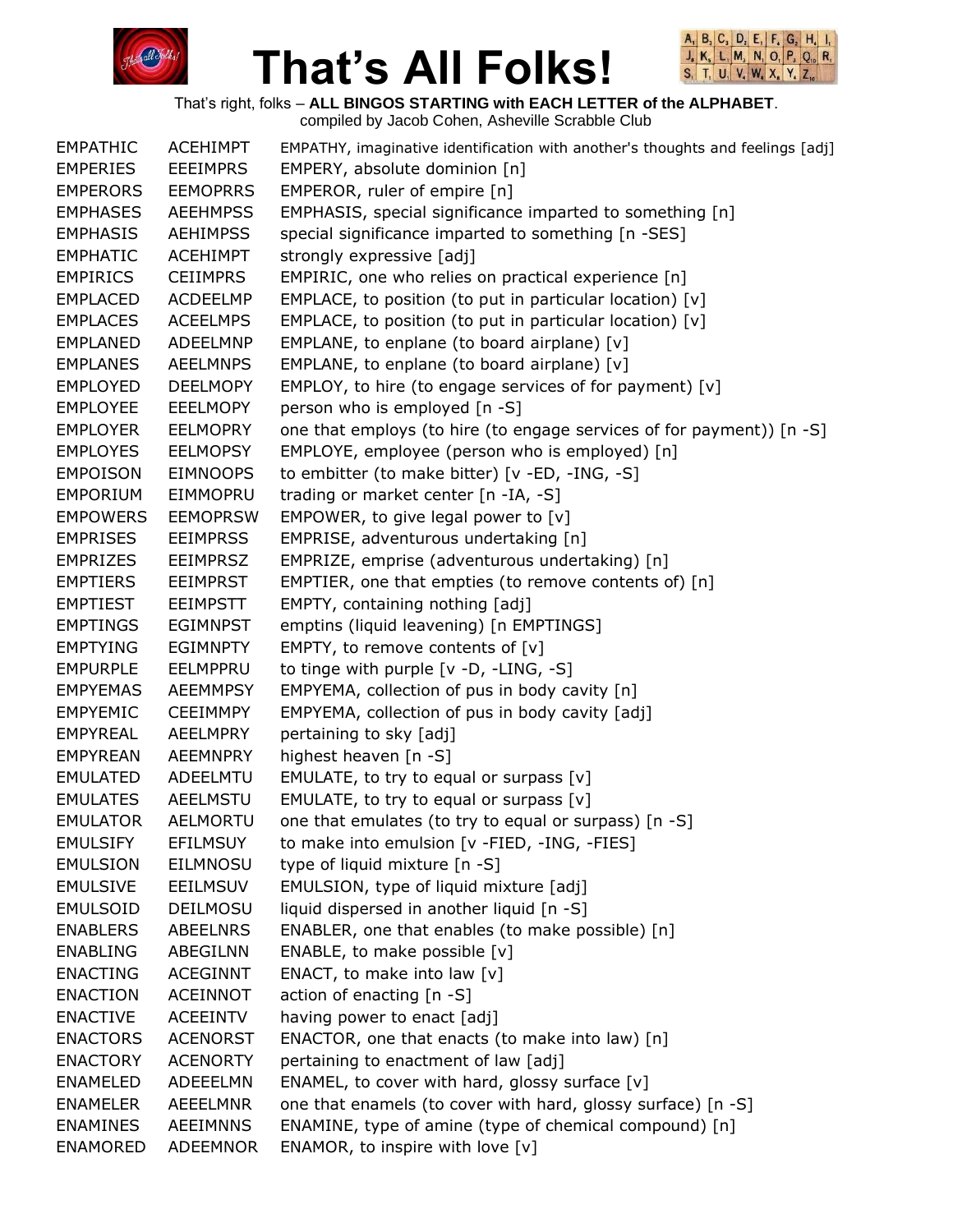



That's right, folks – **ALL BINGOS STARTING with EACH LETTER of the ALPHABET**.

| <b>ENAMOURS</b> | <b>AEMNORSU</b> | ENAMOUR, to enamor (to inspire with love) $[v]$                     |
|-----------------|-----------------|---------------------------------------------------------------------|
| <b>ENATIONS</b> | AEINNOST        | ENATION, outgrowth from surface of organ [n]                        |
| ENCAENIA        | AACEEINN        | annual university ceremonies [n ENCAENIA]                           |
| <b>ENCAGING</b> | <b>ACEGGINN</b> | ENCAGE, to confine in cage $[v]$                                    |
| <b>ENCAMPED</b> | <b>ACDEEMNP</b> | ENCAMP, to set up camp [v]                                          |
| <b>ENCASHED</b> | <b>ACDEEHNS</b> | ENCASH, to cash (to convert into cash (ready money)) [v]            |
| <b>ENCASHES</b> | <b>ACEEHNSS</b> | ENCASH, to cash (to convert into cash (ready money)) [v]            |
| <b>ENCASING</b> | <b>ACEGINNS</b> | ENCASE, to enclose in case [v]                                      |
| <b>ENCEINTE</b> | <b>CEEEINNT</b> | encircling fortification [n -S]                                     |
| <b>ENCHAINS</b> | <b>ACEHINNS</b> | ENCHAIN, to bind with chains [v]                                    |
| <b>ENCHANTS</b> | <b>ACEHNNST</b> | ENCHANT, to delight (to give great pleasure to) [v]                 |
| <b>ENCHASED</b> | <b>ACDEEHNS</b> | ENCHASE, to place in ornamental setting [v]                         |
| <b>ENCHASER</b> | <b>ACEEHNRS</b> | one that enchases (to place in ornamental setting) [n -S]           |
| <b>ENCHASES</b> | <b>ACEEHNSS</b> | ENCHASE, to place in ornamental setting $[v]$                       |
| <b>ENCHORIC</b> | <b>CCEHINOR</b> | belonging to particular country [adj]                               |
| <b>ENCIPHER</b> | <b>CEEHINPR</b> | to write in characters of hidden meaning [v -ED, -ING, -S]          |
| <b>ENCIRCLE</b> | <b>CCEEILNR</b> | to form circle around $[v -D, -LING, -S]$                           |
| <b>ENCLASPS</b> | <b>ACELNPSS</b> | ENCLASP, to embrace (to hug (to clasp tightly in arms)) $[v]$       |
| <b>ENCLAVED</b> | <b>ACDEELNV</b> | ENCLAVE, to enclose within foreign territory [v]                    |
| <b>ENCLAVES</b> | <b>ACEELNSV</b> | ENCLAVE, to enclose within foreign territory [v]                    |
| <b>ENCLITIC</b> | <b>CCEIILNT</b> | word pronounced as part of preceding word [n -S]                    |
| <b>ENCLOSED</b> | <b>CDEELNOS</b> | ENCLOSE, to close in on all sides $[v]$                             |
| <b>ENCLOSER</b> | <b>CEELNORS</b> | one that encloses (to close in on all sides) [n -S]                 |
| <b>ENCLOSES</b> | <b>CEELNOSS</b> | ENCLOSE, to close in on all sides $[v]$                             |
| <b>ENCODERS</b> | <b>CDEENORS</b> | ENCODER, one that encodes (to put into code) [n]                    |
| <b>ENCODING</b> | <b>CDEGINNO</b> | ENCODE, to put into code [v]                                        |
| <b>ENCOMIUM</b> | CEIMMNOU        | eulogy (formal expression of high praise) [n -IA, -S]               |
| <b>ENCORING</b> | <b>CEGINNOR</b> | ENCORE, to call for reappearance of performer [v]                   |
| <b>ENCROACH</b> | <b>ACCEHNOR</b> | to advance beyond proper limits [v -ED, -ING, -ES]                  |
| <b>ENCRUSTS</b> | <b>CENRSSTU</b> | ENCRUST, to cover with crust $[v]$                                  |
| <b>ENCRYPTS</b> | <b>CENPRSTY</b> | ENCRYPT, to encipher (to write in characters of hidden meaning) [v] |
| <b>ENCUMBER</b> | <b>BCEEMNRU</b> | to hinder in action or movement [v -ED, -ING, -S]                   |
| <b>ENCYCLIC</b> | <b>CCCEILNY</b> | letter addressed by pope to bishops of world [n -S]                 |
| <b>ENCYSTED</b> | <b>CDEENSTY</b> | ENCYST, to enclose in cyst [v]                                      |
| <b>ENDAMAGE</b> | AADEEGMN        | to damage (to injure (to do or cause injury to)) [v -D, -GING, -S]  |
| <b>ENDAMEBA</b> | AABDEEMN        | parasitic ameba [n -E, -S]                                          |
| <b>ENDANGER</b> | <b>ADEEGNNR</b> | to imperil (to place in jeopardy) [v -ED, -ING, -S]                 |
| <b>ENDARCHY</b> | <b>ACDEHNRY</b> | condition of being endarch [n -HIES]                                |
| <b>ENDASHES</b> | <b>ADEEHNSS</b> | ENDASH, mark in writing used to connect elements of compound [n]    |
| <b>ENDBRAIN</b> | <b>ABDEINNR</b> | part of brain [n -S]                                                |
| <b>ENDEARED</b> | <b>ADDEEENR</b> | ENDEAR, to make dear or beloved [v]                                 |
| <b>ENDEAVOR</b> | ADEENORV        | to make effort [v -ED, -ING, -S]                                    |
| ENDEMIAL        | ADEEILMN        | peculiar to country or people [adj]                                 |
| <b>ENDEMICS</b> | <b>CDEEIMNS</b> | ENDEMIC, endemial disease [n]                                       |
| <b>ENDEMISM</b> | <b>DEEIMMNS</b> | state of being endemial (peculiar to country or people) [n -S]      |
| <b>ENDERMIC</b> | <b>CDEEIMNR</b> | acting by absorption through skin [adj]                             |
| <b>ENDEXINE</b> | <b>DEEEINNX</b> | inner layer of exine [n -S]                                         |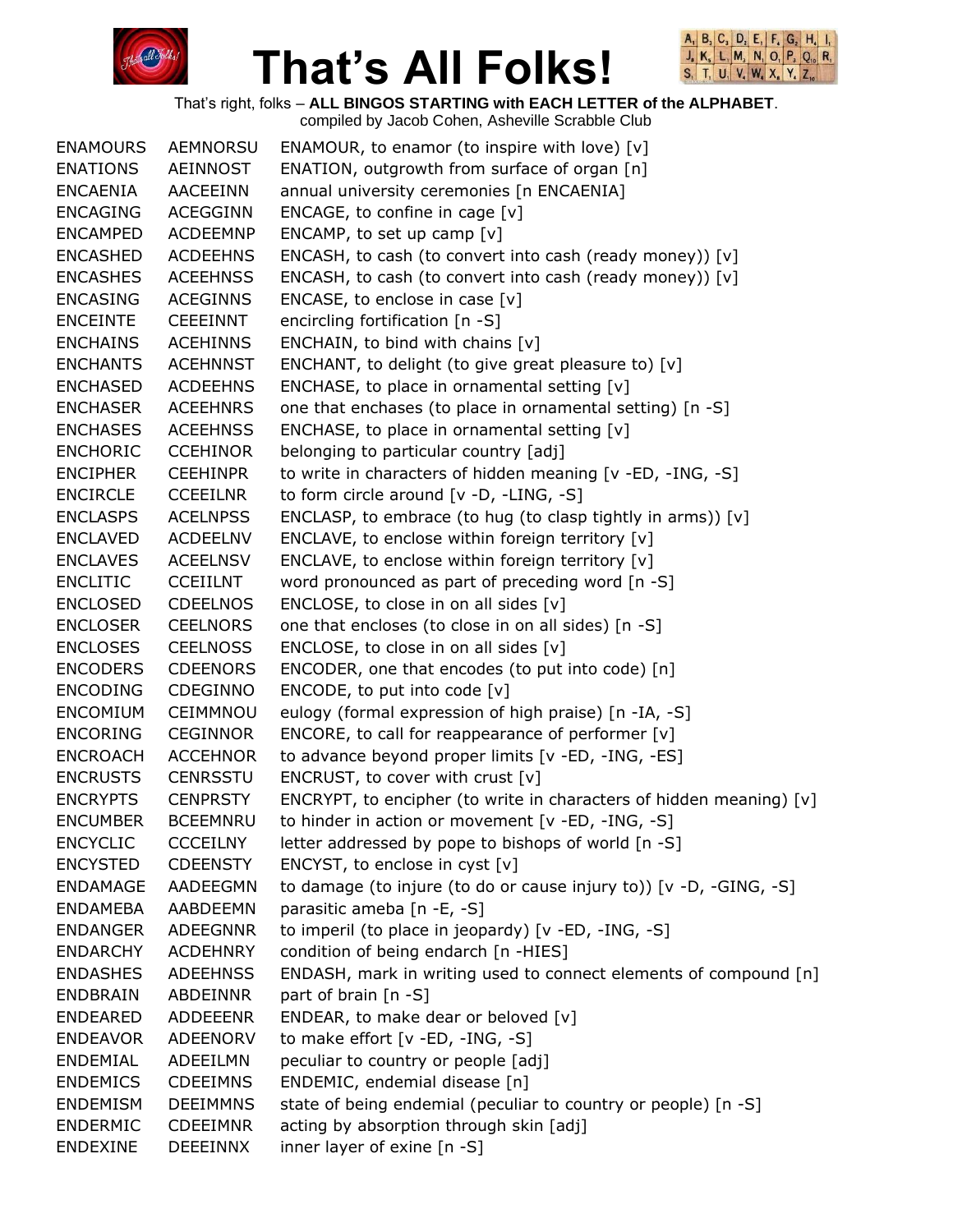



That's right, folks – **ALL BINGOS STARTING with EACH LETTER of the ALPHABET**.

| <b>ENDGAMES</b> | <b>ADEEGMNS</b> | ENDGAME, last stage of chess game [n]                                                 |
|-----------------|-----------------|---------------------------------------------------------------------------------------|
| <b>ENDITING</b> | <b>DEGIINNT</b> | ENDITE, to indite (to write or compose) [v]                                           |
| <b>ENDLEAFS</b> | <b>ADEEFLNS</b> | ENDLEAF, endpaper (sheet of paper used in bookbinding) [n]                            |
| <b>ENDNOTES</b> | <b>DEENNOST</b> | ENDNOTE, note placed at end of text [n]                                               |
| <b>ENDOCARP</b> | <b>ACDENOPR</b> | inner layer of pericarp [n -S]                                                        |
| <b>ENDOCAST</b> | <b>ACDENOST</b> | cast of cranial cavity [n -S]                                                         |
| <b>ENDODERM</b> | <b>DDEEMNOR</b> | innermost germ layer of embryo [n -S]                                                 |
| <b>ENDOGAMY</b> | ADEGMNOY        | marriage within particular group [n -MIES]                                            |
| <b>ENDOGENS</b> | <b>DEEGNNOS</b> | ENDOGEN, type of plant [n]                                                            |
| <b>ENDOGENY</b> | <b>DEEGNNOY</b> | growth from within [n -NIES]                                                          |
| <b>ENDOPODS</b> | <b>DDENOOPS</b> | ENDOPOD, branch of crustacean limb [n]                                                |
| <b>ENDORSED</b> | <b>DDEENORS</b> | ENDORSE, to sign back of negotiable document [v]                                      |
| <b>ENDORSEE</b> | <b>DEEENORS</b> | one to whom document is transferred by endorsement [n -S]                             |
| <b>ENDORSER</b> | <b>DEENORRS</b> | one that endorses (to sign back of negotiable document) [n -S]                        |
| <b>ENDORSES</b> | <b>DEENORSS</b> | ENDORSE, to sign back of negotiable document [v]                                      |
| <b>ENDORSOR</b> | <b>DENOORRS</b> | endorser (one that endorses (to sign back of negotiable document)) [n -S]             |
| <b>ENDOSARC</b> | <b>ACDENORS</b> | portion of cell [n -S]                                                                |
| <b>ENDOSMOS</b> | <b>DEMNOOSS</b> | form of osmosis [n -ES]                                                               |
| <b>ENDOSOME</b> | <b>DEEMNOOS</b> | cellular particle [n -S]                                                              |
| <b>ENDOSTEA</b> | ADEENOST        | bone membranes [n ENDOSTEA]                                                           |
| <b>ENDOWERS</b> | <b>DEENORSW</b> | ENDOWER, one that endows (to provide with something) [n]                              |
| <b>ENDOWING</b> | <b>DEGINNOW</b> | ENDOW, to provide with something $[v]$                                                |
| <b>ENDOZOIC</b> | CDEINOOZ        | involving passage through animal [adj]                                                |
| <b>ENDPAPER</b> | <b>ADEENPPR</b> | sheet of paper used in bookbinding [n -S]                                             |
| <b>ENDPLATE</b> | <b>ADEELNPT</b> | type of nerve terminal [n -S]                                                         |
| <b>ENDPLAYS</b> | <b>ADELNPSY</b> | ENDPLAY, to force (opponent in bridge) to lead [v]                                    |
| <b>ENDPOINT</b> | <b>DEINNOPT</b> | either of two points that mark end of line segment [n -S]                             |
| <b>ENDURERS</b> | <b>DEENRRSU</b> | ENDURER, one that endures (to last (to continue in existence)) [n]                    |
| <b>ENDURING</b> | DEGINNRU        | ENDURE, to last (to continue in existence) [v]                                        |
| <b>ENERGIDS</b> | <b>DEEGINRS</b> | ENERGID, nucleus and body of cytoplasm with which it interacts [n]                    |
| <b>ENERGIES</b> | <b>EEEGINRS</b> | ENERGY, capacity for vigorous activity [n]                                            |
| <b>ENERGISE</b> | <b>EEEGINRS</b> | to energize (to give energy to) [v -D, -SING, -S]                                     |
| <b>ENERGIZE</b> | <b>EEEGINRZ</b> | to give energy to $[v -D, -ZING, -S]$                                                 |
| <b>ENERVATE</b> | <b>AEEENRTV</b> | to deprive of strength or vitality [v -D, -TING, -S                                   |
| <b>ENFACING</b> | <b>ACEFGINN</b> | ENFACE, to write on front of $[v]$                                                    |
| <b>ENFEEBLE</b> | <b>BEEEEFLN</b> | to make feeble [v -D, -LING, -S]                                                      |
| <b>ENFEOFFS</b> | <b>EEFFFNOS</b> | ENFEOFF, to invest with feudal estate [v]                                             |
| <b>ENFETTER</b> | EEEFNRTT        | to enchain (to bind with chains) [v -ED, -ING, -S]                                    |
| <b>ENFEVERS</b> | <b>EEEFNRSV</b> | ENFEVER, to fever (to affect with fever (abnormal elevation of body temperature)) [v] |
| <b>ENFILADE</b> | ADEEFILN        | to direct heavy gunfire along length of [v -D, -DING, -S]                             |
| <b>ENFLAMED</b> | <b>ADEEFLMN</b> | ENFLAME, to inflame (to set on fire) [v]                                              |
| <b>ENFLAMES</b> | <b>AEEFLMNS</b> | ENFLAME, to inflame (to set on fire) [v]                                              |
| <b>ENFOLDED</b> | <b>DDEEFLNO</b> | ENFOLD, to envelop (to cover completely) [v]                                          |
| <b>ENFOLDER</b> | <b>DEEFLNOR</b> | one that enfolds (to envelop (to cover completely)) [n -S]                            |
| <b>ENFORCED</b> | <b>CDEEFNOR</b> | ENFORCE, to compel obedience to [v]                                                   |
| <b>ENFORCER</b> | <b>CEEFNORR</b> | one that enforces (to compel obedience to) [n -S]                                     |
| <b>ENFORCES</b> | <b>CEEFNORS</b> | ENFORCE, to compel obedience to [v]                                                   |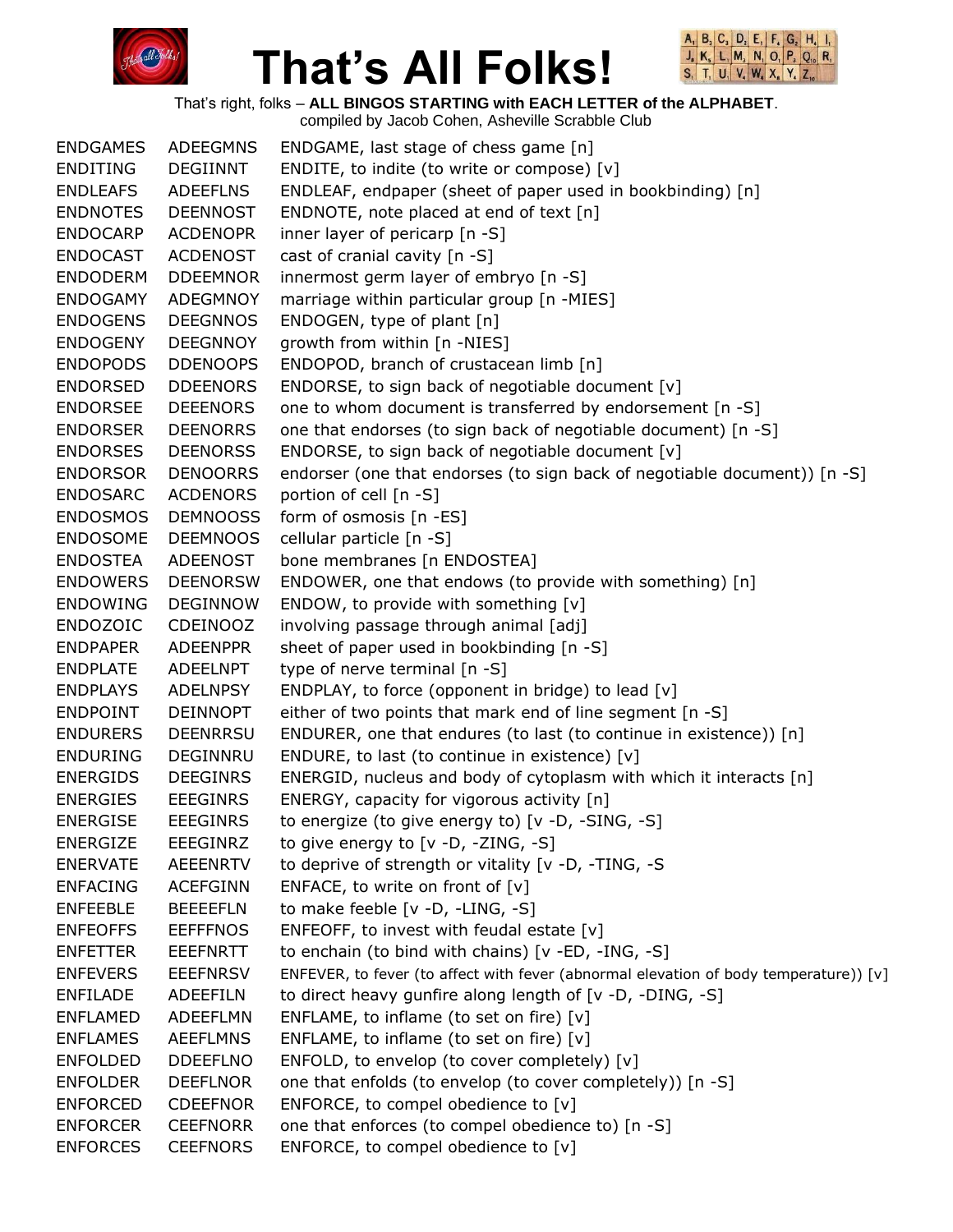



That's right, folks – **ALL BINGOS STARTING with EACH LETTER of the ALPHABET**.

| <b>ENFRAMED</b> | <b>ADEEFMNR</b> | ENFRAME, to frame (to construct by putting together various parts) [v]            |
|-----------------|-----------------|-----------------------------------------------------------------------------------|
| <b>ENFRAMES</b> | <b>AEEFMNRS</b> | ENFRAME, to frame (to construct by putting together various parts) [v]            |
| <b>ENGAGERS</b> | <b>AEEGGNRS</b> | ENGAGER, one that engages (to employ (to hire)) [n]                               |
| <b>ENGAGING</b> | AEGGGINN        | ENGAGE, to employ (to hire (to engage services of for payment)) [v]               |
| <b>ENGENDER</b> | <b>DEEEGNNR</b> | to bring into existence [v -ED, -ING, -S]                                         |
| ENGILDED        | <b>DDEEGILN</b> | ENGILD, to brighten (to make bright) [v]                                          |
| ENGINEER        | <b>EEEGINNR</b> | to carry through or manage by contrivance [v -ED, -ING, -S]                       |
| ENGINERY        | EEGINNRY        | machinery [n -RIES]                                                               |
| <b>ENGINING</b> | EGGIINNN        | ENGINE, to equip with machinery [v]                                               |
| <b>ENGINOUS</b> | EGINNOSU        | ingenious [adj]                                                                   |
| <b>ENGIRDED</b> | <b>DDEEGINR</b> | ENGIRD, to gird (to surround (to extend completely around)) [v]                   |
| <b>ENGIRDLE</b> | <b>DEEGILNR</b> | to engird (to gird (to surround (to extend completely around))) [v -D, -LING, -S] |
| <b>ENGORGED</b> | <b>DEEGGNOR</b> | ENGORGE, to fill with blood [v]                                                   |
| <b>ENGORGES</b> | <b>EEGGNORS</b> | ENGORGE, to fill with blood [v]                                                   |
| <b>ENGRAFTS</b> | <b>AEFGNRST</b> | ENGRAFT, to graft for propagation [v]                                             |
| <b>ENGRAILS</b> | AEGILNRS        | ENGRAIL, to ornament edge of with curved indentations [v]                         |
| <b>ENGRAINS</b> | <b>AEGINNRS</b> | ENGRAIN, to ingrain (to impress firmly on mind) [v]                               |
| <b>ENGRAMME</b> | <b>AEEGMMNR</b> | engram (durable mark caused by stimulus upon protoplasm) [n -S]                   |
| <b>ENGRAVED</b> | ADEEGNRV        | ENGRAVE, to form by incision [v]                                                  |
| <b>ENGRAVER</b> | <b>AEEGNRRV</b> | one that engraves (to form by incision) [n -S]                                    |
| <b>ENGRAVES</b> | <b>AEEGNRSV</b> | ENGRAVE, to form by incision [v]                                                  |
| <b>ENGULFED</b> | <b>DEEFGLNU</b> | ENGULF, to surround completely [v]                                                |
| <b>ENHALOED</b> | <b>ADEEHLNO</b> | ENHALO, to surround with halo [v]                                                 |
| <b>ENHALOES</b> | <b>AEEHLNOS</b> | ENHALO, to surround with halo [v]                                                 |
| <b>ENHANCED</b> | <b>ACDEEHNN</b> | ENHANCE, to raise to higher degree [v]                                            |
| <b>ENHANCER</b> | <b>ACEEHNNR</b> | one that enhances (to raise to higher degree) [n -S]                              |
| <b>ENHANCES</b> | <b>ACEEHNNS</b> | ENHANCE, to raise to higher degree [v]                                            |
| ENIGMATA        | AAEGIMNT        | ENIGMA, something that is hard to understand or explain [n]                       |
| <b>ENISLING</b> | <b>EGIILNNS</b> | ENISLE, to isolate (to set apart from others) [v]                                 |
| <b>ENJAMBED</b> | ABDEEJMN        | ENJAMB, to continue sentence from one line of poem to next [v]                    |
| <b>ENJOINED</b> | DEEIJNNO        | ENJOIN, to command (to direct with authority) [v]                                 |
| <b>ENJOINER</b> | <b>EEIJNNOR</b> | one that enjoins (to command (to direct with authority)) [n -S]                   |
| <b>ENJOYERS</b> | <b>EEJNORSY</b> | ENJOYER, one that enjoys (to receive pleasure from) [n]                           |
| <b>ENJOYING</b> | EGIJNNOY        | ENJOY, to receive pleasure from $[v]$                                             |
| <b>ENKINDLE</b> | <b>DEEIKLNN</b> | to set on fire [v -D, -LING, -S]                                                  |
| <b>ENLACING</b> | <b>ACEGILNN</b> | ENLACE, to bind with laces $[v]$                                                  |
| <b>ENLARGED</b> | ADEEGLNR        | ENLARGE, to make or become larger [v]                                             |
| <b>ENLARGER</b> | <b>AEEGLNRR</b> | device used to enlarge photographs [n -S]                                         |
| <b>ENLARGES</b> | <b>AEEGLNRS</b> | ENLARGE, to make or become larger [v]                                             |
| <b>ENLISTED</b> | <b>DEEILNST</b> | ENLIST, to engage for military service [v]                                        |
| <b>ENLISTEE</b> | <b>EEEILNST</b> | one that is enlisted [n -S]                                                       |
| <b>ENLISTER</b> | <b>EEILNRST</b> | one that enlists (to engage for military service) [n -S]                          |
| <b>ENLIVENS</b> | <b>EEILNNSV</b> | ENLIVEN, to make lively [v]                                                       |
| <b>ENMESHED</b> | <b>DEEEHMNS</b> | ENMESH, to ensnare or entangle in net $[v]$                                       |
| <b>ENMESHES</b> | <b>EEEHMNSS</b> | ENMESH, to ensnare or entangle in net $[v]$                                       |
| <b>ENMITIES</b> | <b>EEIIMNST</b> | ENMITY, hostility [n]                                                             |
| <b>ENNEADIC</b> | <b>ACDEEINN</b> | ENNEAD, group of nine [adj]                                                       |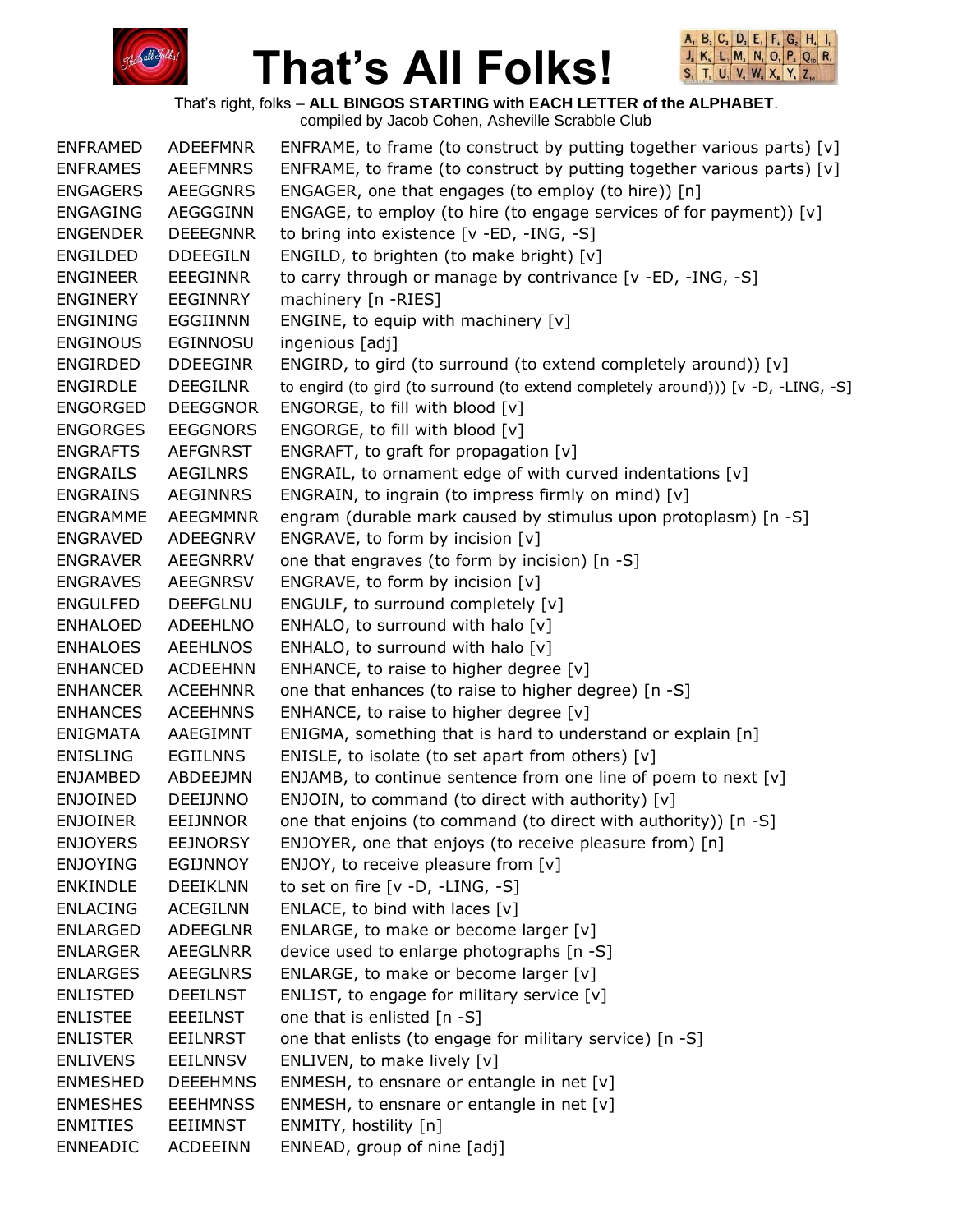



That's right, folks – **ALL BINGOS STARTING with EACH LETTER of the ALPHABET**.

| <b>ENNEAGON</b> | <b>AEEGNNNO</b> | nonagon (nine-sided polygon) [n -S]                                                              |
|-----------------|-----------------|--------------------------------------------------------------------------------------------------|
| <b>ENNOBLED</b> | <b>BDEELNNO</b> | ENNOBLE, to make noble [v]                                                                       |
| <b>ENNOBLER</b> | <b>BEELNNOR</b> | one that ennobles (to make noble) [n -S]                                                         |
| <b>ENNOBLES</b> | <b>BEELNNOS</b> | ENNOBLE, to make noble [v]                                                                       |
| <b>ENOLASES</b> | <b>AEELNOSS</b> | ENOLASE, enzyme (complex protein) [n]                                                            |
| <b>ENOPHILE</b> | <b>EEHILNOP</b> | oenophile (lover or connoisseur of wine) [n -S]                                                  |
| <b>ENORMITY</b> | <b>EIMNORTY</b> | great wickedness [n -TIES]                                                                       |
| <b>ENORMOUS</b> | <b>EMNOORSU</b> | huge (very large) [adj]                                                                          |
| <b>ENOSISES</b> | <b>EEINOSSS</b> | ENOSIS, union (number of persons, parties, or political entities united for common purpose) [n]  |
| <b>ENOUNCED</b> | CDEENNOU        | ENOUNCE, to announce (to make known publicly) [v]                                                |
| <b>ENOUNCES</b> | <b>CEENNOSU</b> | ENOUNCE, to announce (to make known publicly) [v]                                                |
| <b>ENPLANED</b> | ADEELNNP        | ENPLANE, to board airplane $[v]$                                                                 |
| <b>ENPLANES</b> | <b>AEELNNPS</b> | ENPLANE, to board airplane [v]                                                                   |
| <b>ENQUIRED</b> | DEEINQRU        | ENQUIRE, to inquire (to ask about) [v]                                                           |
| <b>ENQUIRER</b> | EEINQRRU        | one that inquires (to ask about) [n -S]                                                          |
| <b>ENQUIRES</b> | EEINQRSU        | ENQUIRE, to inquire (to ask about) [v]                                                           |
| <b>ENRAGING</b> | AEGGINNR        | ENRAGE, to make very angry [v]                                                                   |
| <b>ENRAVISH</b> | <b>AEHINRSV</b> | to delight greatly [v -ED, -ING, -ES]                                                            |
| <b>ENRICHED</b> | <b>CDEEHINR</b> | ENRICH, to add desirable elements to [v]                                                         |
| <b>ENRICHER</b> | <b>CEEHINRR</b> | one that enriches (to add desirable elements to) [n -S]                                          |
| <b>ENRICHES</b> | <b>CEEHINRS</b> | ENRICH, to add desirable elements to [v]                                                         |
| <b>ENROBERS</b> | <b>BEENORRS</b> | ENROBER, one that enrobes (to dress (to put clothes on)) [n]                                     |
| <b>ENROBING</b> | <b>BEGINNOR</b> | ENROBE, to dress (to put clothes on) $[v]$                                                       |
| <b>ENROLLED</b> | <b>DEELLNOR</b> | ENROL, to enroll [v] / ENROLL, to enter name of in register, record, or roll [v]                 |
| <b>ENROLLEE</b> | <b>EEELLNOR</b> | one that is enrolled [n -S]                                                                      |
| <b>ENROLLER</b> | <b>EELLNORR</b> | one that enrolls (to enter name of in register, record, or roll) [n -S]                          |
| <b>ENROOTED</b> | <b>DEENOORT</b> | ENROOT, to implant (to set securely) [v]                                                         |
| <b>ENSAMPLE</b> | <b>AEELMNPS</b> | example $[n -S]$                                                                                 |
| <b>ENSCONCE</b> | <b>CCEENNOS</b> | to settle securely or comfortably [v -D, -CING, -S]                                              |
| <b>ENSCROLL</b> | <b>CELLNORS</b> | to write on scroll [v -ED, -ING, -S]                                                             |
| <b>ENSEMBLE</b> | <b>BEEELMNS</b> | group of complementary parts [n -S]                                                              |
| <b>ENSERFED</b> | <b>DEEEFNRS</b> | ENSERF, to make serf of $[v]$                                                                    |
| <b>ENSHEATH</b> | <b>AEEHHNST</b> | to ensheathe (to enclose in sheath) [v -ED, -ING, -S]                                            |
| <b>ENSHRINE</b> | <b>EEHINNRS</b> | to place in shrine $[v -D, -NING, -S]$                                                           |
| <b>ENSHROUD</b> | <b>DEHNORSU</b> | to conceal (to keep from sight or discovery) [v -ED, -ING, -S]                                   |
| <b>ENSIFORM</b> | <b>EFIMNORS</b> | sword-shaped [adj]                                                                               |
| <b>ENSIGNCY</b> | <b>CEGINNSY</b> | rank of ensign [n -CIES]                                                                         |
| <b>ENSILAGE</b> | <b>AEEGILNS</b> | to ensile (to store in silo) [v -D, -GING, -S]                                                   |
| <b>ENSILING</b> | <b>EGIILNNS</b> | ENSILE, to store in silo $[v]$                                                                   |
| <b>ENSKYING</b> | <b>EGIKNNSY</b> | ENSKY, to raise to skies [v]                                                                     |
| <b>ENSLAVED</b> | <b>ADEELNSV</b> | ENSLAVE, to make slave of $[v]$                                                                  |
| <b>ENSLAVER</b> | <b>AEELNRSV</b> | one that enslaves (to make slave of) [n -S]                                                      |
| <b>ENSLAVES</b> | <b>AEELNSSV</b> | ENSLAVE, to make slave of [v]                                                                    |
| <b>ENSNARED</b> | <b>ADEENNRS</b> | ENSNARE, to trap (to catch in trap (device for capturing and holding animals)) [v]               |
| <b>ENSNARER</b> | <b>AEENNRRS</b> | one that ensnares (to trap (to catch in trap (device for capturing and holding animals))) [n -S] |
| <b>ENSNARES</b> | <b>AEENNRSS</b> | ENSNARE, to trap (to catch in trap (device for capturing and holding animals)) [v]               |
| <b>ENSNARLS</b> | <b>AELNNRSS</b> | ENSNARL, to tangle (to bring together in intricate confusion) [v]                                |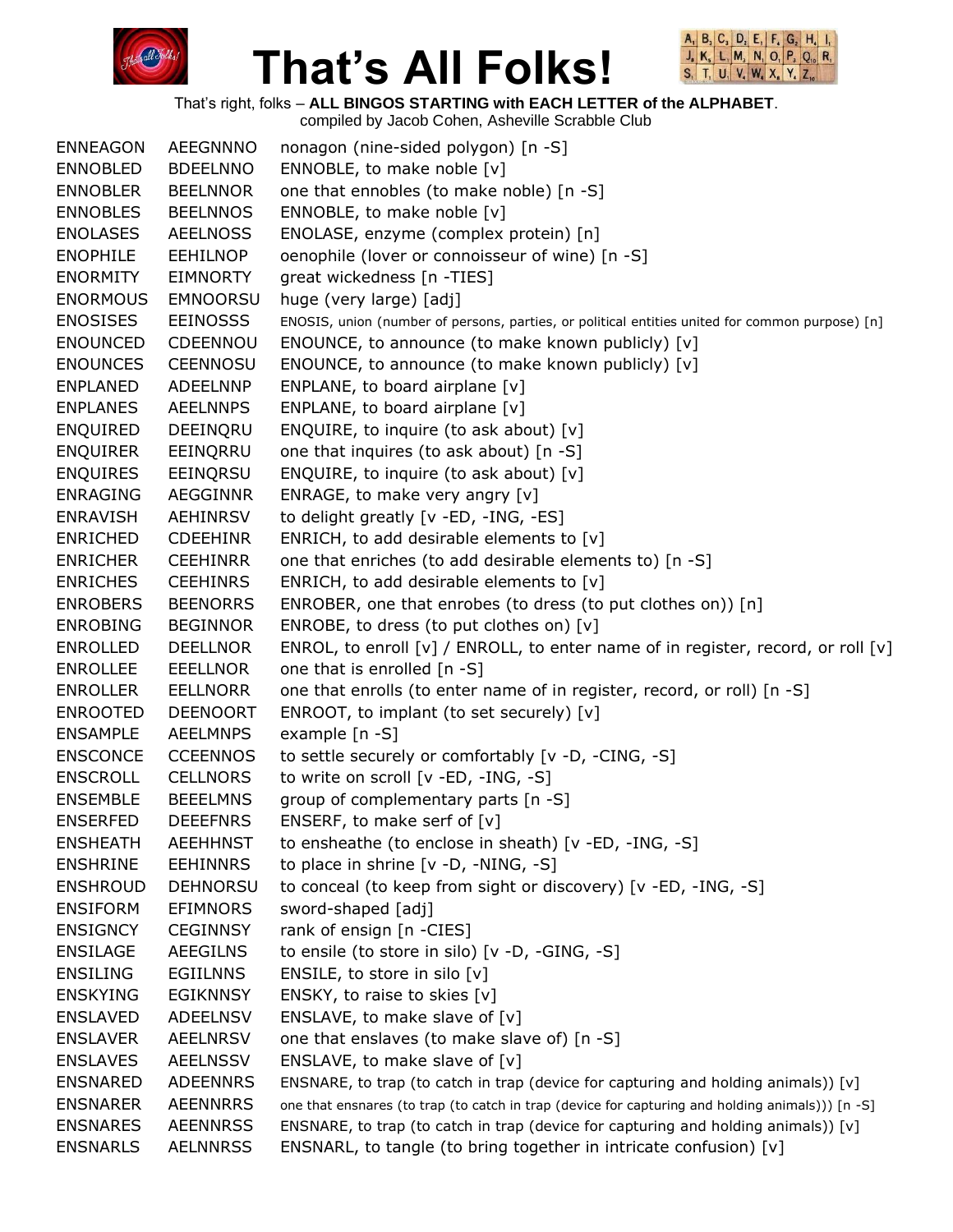



That's right, folks – **ALL BINGOS STARTING with EACH LETTER of the ALPHABET**.

| <b>ENSORCEL</b> | <b>CEELNORS</b> | to bewitch (to affect by witchcraft or magic) [v -ED, -ING, -S]                               |
|-----------------|-----------------|-----------------------------------------------------------------------------------------------|
| <b>ENSOULED</b> | <b>DEELNOSU</b> | ENSOUL, to endow with soul [v]                                                                |
| <b>ENSPHERE</b> | <b>EEEHNPRS</b> | to enclose in sphere [v -D, -RING, -S]                                                        |
| <b>ENSUITES</b> | <b>EEINSSTU</b> | ENSUITE, room (as bathroom) adjoining another room [n]                                        |
| <b>ENSURERS</b> | <b>EENRRSSU</b> | ENSURER, one that ensures (to make certain) [n]                                               |
| <b>ENSURING</b> | <b>EGINNRSU</b> | ENSURE, to make certain [v]                                                                   |
| <b>ENSWATHE</b> | <b>AEEHNSTW</b> | to swathe (to wrap in bandages) [v -D, -HING, -S]                                             |
| <b>ENTAILED</b> | ADEEILNT        | ENTAIL, to restrict inheritance of to specified line of heirs [v]                             |
| <b>ENTAILER</b> | <b>AEEILNRT</b> | one that entails (to restrict inheritance of to specified line of heirs) [n -S]               |
| <b>ENTAMEBA</b> | AABEEMNT        | endameba (parasitic ameba) [n -E, -S]                                                         |
| <b>ENTANGLE</b> | <b>AEEGLNNT</b> | to tangle (to bring together in intricate confusion) [v -D, -LING, -S]                        |
| <b>ENTASIAS</b> | <b>AAEINSST</b> | ENTASIA, spasmodic contraction of muscle [n]                                                  |
| <b>ENTASTIC</b> | <b>ACEINSTT</b> | ENTASIS, slight convexity in column [adj]                                                     |
| <b>ENTELLUS</b> | <b>EELLNSTU</b> | hanuman (East Indian monkey) [n -ES]                                                          |
| <b>ENTENTES</b> | <b>EEENNSTT</b> | ENTENTE, agreement between nations [n]                                                        |
| <b>ENTERERS</b> | <b>EEENRRST</b> | ENTERER, one that enters (to come or go into) [n]                                             |
| <b>ENTERICS</b> | <b>CEEINRST</b> | family of bacteria [n ENTERICS]                                                               |
| <b>ENTERING</b> | <b>EEGINNRT</b> | ENTER, to come or go into [v]                                                                 |
| <b>ENTERONS</b> | <b>EENNORST</b> | ENTERON, alimentary canal [n]                                                                 |
| <b>ENTHALPY</b> | <b>AEHLNPTY</b> | thermodynamic measure of heat [n -PIES]                                                       |
| <b>ENTHETIC</b> | <b>CEEHINTT</b> | introduced from outside [adj]                                                                 |
| <b>ENTHRALL</b> | <b>AEHLLNRT</b> | to charm (to attract irresistibly) [v -ED, -ING, -S]                                          |
| <b>ENTHRALS</b> | <b>AEHLNRST</b> | ENTHRAL, to enthrall (to charm (to attract irresistibly)) [v]                                 |
| <b>ENTHRONE</b> | <b>EEHNNORT</b> | to place on throne [v -D, -NING, -S]                                                          |
| <b>ENTHUSED</b> | <b>DEEHNSTU</b> | ENTHUSE, to show enthusiasm [v]                                                               |
| <b>ENTHUSES</b> | <b>EEHNSSTU</b> | ENTHUSE, to show enthusiasm [v]                                                               |
| <b>ENTICERS</b> | <b>CEEINRST</b> | ENTICER, one that entices (to allure (to attract with something desirable)) [n]               |
| <b>ENTICING</b> | <b>CEGIINNT</b> | ENTICE, to allure (to attract with something desirable) [v]                                   |
| <b>ENTIRELY</b> | <b>EEILNRTY</b> | completely (in complete (having all necessary parts) manner) [adv]                            |
| <b>ENTIRETY</b> | <b>EEINRTTY</b> | completeness (quality of being complete (having all necessary parts)) [n -TIES]               |
| <b>ENTITIES</b> | <b>EEIINSTT</b> | ENTITY, something that has real existence [n]                                                 |
| <b>ENTITLED</b> | <b>DEEILNTT</b> | ENTITLE, to give title to $[v]$                                                               |
| <b>ENTITLES</b> | <b>EEILNSTT</b> | ENTITLE, to give title to $[v]$                                                               |
| <b>ENTODERM</b> | <b>DEEMNORT</b> | endoderm (innermost germ layer of embryo) [n -S]                                              |
| <b>ENTOILED</b> | DEEILNOT        | ENTOIL, to entrap (to trap (to catch in trap (device for capturing and holding animals))) [v] |
| <b>ENTOMBED</b> | <b>BDEEMNOT</b> | ENTOMB, to place in tomb $[v]$                                                                |
| ENTOZOAL        | <b>AELNOOTZ</b> | entozoic (living within animal) [adj]                                                         |
| <b>ENTOZOAN</b> | <b>AENNOOTZ</b> | entozoic parasite [n -S]                                                                      |
| <b>ENTOZOIC</b> | <b>CEINOOTZ</b> | living within animal [adj]                                                                    |
| <b>ENTOZOON</b> | <b>ENNOOOTZ</b> | entozoan (entozoic parasite) [n -ZOA]                                                         |
| <b>ENTRAILS</b> | AEILNRST        | internal organs [n ENTRAILS]                                                                  |
| <b>ENTRAINS</b> | <b>AEINNRST</b> | ENTRAIN, to board train [v]                                                                   |
| <b>ENTRANCE</b> | <b>ACEENNRT</b> | to fill with delight or wonder [v -D, -CING, -S]                                              |
| <b>ENTRANTS</b> | <b>AENNRSTT</b> | ENTRANT, one that enters (to come or go into) [n]                                             |
| <b>ENTREATS</b> | <b>AEENRSTT</b> | ENTREAT, to ask for earnestly $[v]$                                                           |
| <b>ENTREATY</b> | <b>AEENRTTY</b> | earnest request [n -TIES]                                                                     |
| <b>ENTRENCH</b> | <b>CEEHNNRT</b> | to establish firmly [v -ED, -ING, -ES]                                                        |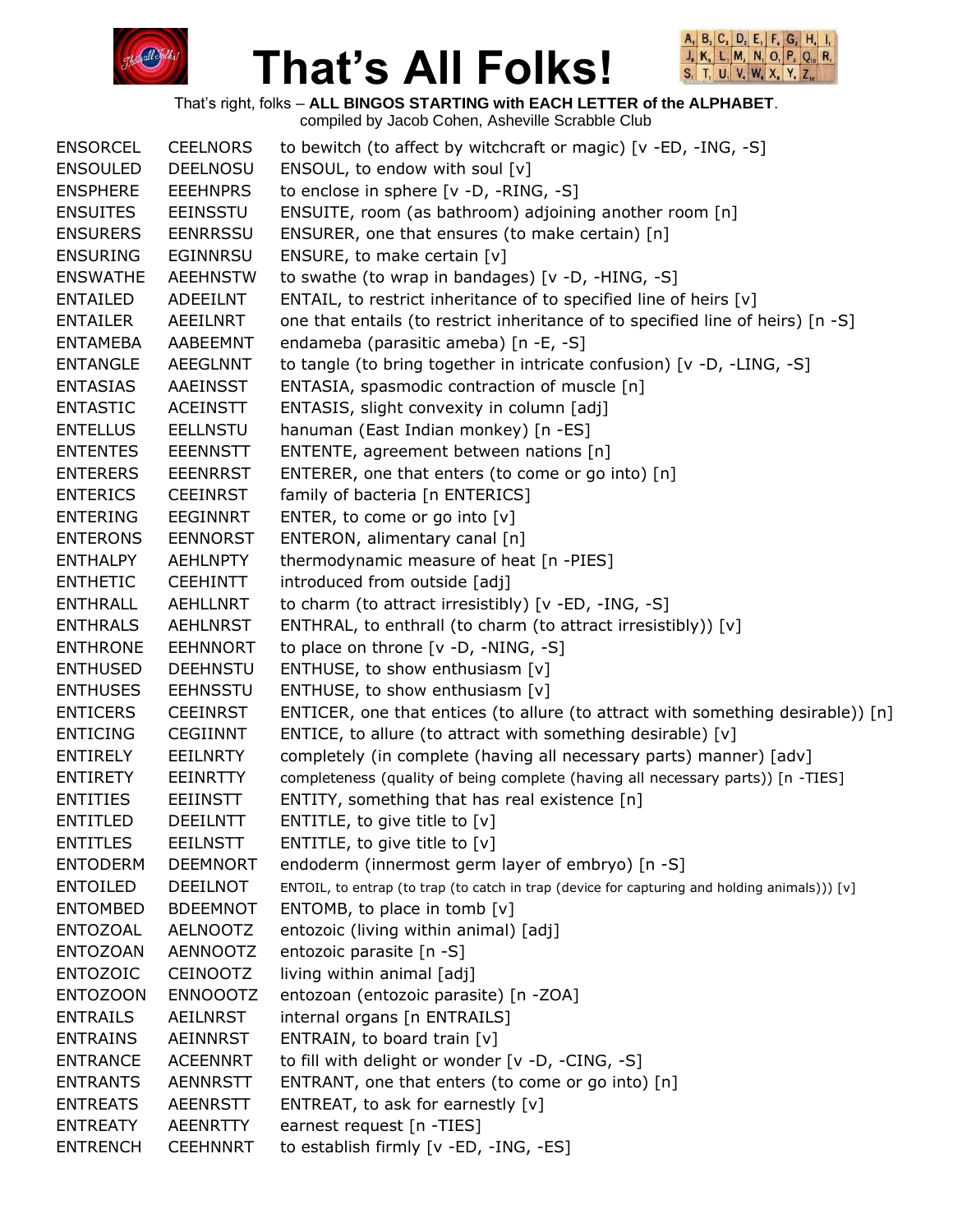



That's right, folks – **ALL BINGOS STARTING with EACH LETTER of the ALPHABET**.

| <b>ENTREPOT</b> | <b>EENOPRTT</b> | warehouse [n -S]                                             |
|-----------------|-----------------|--------------------------------------------------------------|
| <b>ENTRESOL</b> | <b>EELNORST</b> | mezzanine $[n - S]$                                          |
| <b>ENTROPIC</b> | <b>CEINOPRT</b> | ENTROPY, thermodynamic measure of disorder [adj]             |
| <b>ENTRUSTS</b> | <b>ENRSSTTU</b> | ENTRUST, to give over for safekeeping [v]                    |
| <b>ENTRYWAY</b> | <b>AENRTWYY</b> | passage serving as entrance [n -S]                           |
| <b>ENTWINED</b> | <b>DEEINNTW</b> | ENTWINE, to twine around $[v]$                               |
| <b>ENTWINES</b> | <b>EEINNSTW</b> | ENTWINE, to twine around $[v]$                               |
| <b>ENTWISTS</b> | <b>EINSSTTW</b> | ENTWIST, to twist together [v]                               |
| <b>ENURESES</b> | <b>EEENRSSU</b> | ENURESIS, involuntary urination [n]                          |
| <b>ENURESIS</b> | <b>EEINRSSU</b> | involuntary urination [n -SES, -ES]                          |
| <b>ENURETIC</b> | <b>CEEINRTU</b> | one who is affected with enuresis [n -S]                     |
| <b>ENVELOPE</b> | <b>EEELNOPV</b> | paper container [n -S]                                       |
| <b>ENVELOPS</b> | <b>EELNOPSV</b> | ENVELOP, to cover completely [v]                             |
| <b>ENVENOMS</b> | <b>EEMNNOSV</b> | ENVENOM, to put venom into [v]                               |
| <b>ENVIABLE</b> | ABEEILNV        | desirable [adj]                                              |
| <b>ENVIABLY</b> | ABEILNVY        | ENVIABLE, desirable [adv]                                    |
| <b>ENVIRONS</b> | <b>EINNORSV</b> | ENVIRON, to encircle (to form circle around) $[v]$           |
| <b>ENVISAGE</b> | AEEGINSV        | to form mental image of [v -D, -GING, -S]                    |
| <b>ENVISION</b> | EIINNOSV        | to envisage (to form mental image of) [v -ED, -ING, -S]      |
| <b>ENWHEELS</b> | <b>EEEHLNSW</b> | ENWHEEL, to encircle (to form circle around) [v]             |
| <b>ENWOMBED</b> | <b>BDEEMNOW</b> | ENWOMB, to enclose as if in womb $[v]$                       |
| <b>ENZOOTIC</b> | <b>CEINOOTZ</b> | type of animal disease [n -S]                                |
| <b>EOBIONTS</b> | <b>BEINOOST</b> | EOBIONT, type of basic organism [n]                          |
| <b>EOHIPPUS</b> | <b>EHIOPPSU</b> | extinct horse [n -ES]                                        |
| <b>EOLIPILE</b> | EEIILLOP        | type of engine [n -S]                                        |
| <b>EOLITHIC</b> | <b>CEHIILOT</b> | EOLITH, prehistoric stone tool [adj]                         |
| <b>EOLOPILE</b> | <b>EEILLOOP</b> | eolipile (type of engine) [n -S]                             |
| <b>EPATERED</b> | ADEEEPRT        | EPATER, to shock complacent people [v]                       |
| <b>EPAULETS</b> | <b>AEELPSTU</b> | EPAULET, shoulder ornament [n]                               |
| <b>EPAZOTES</b> | <b>AEEOPSTZ</b> | EPAZOTE, herb of goosefoot family [n]                        |
| <b>EPEEISTS</b> | <b>EEEIPSST</b> | EPEEIST, one who fences with epee [n]                        |
| <b>EPENDYMA</b> | <b>ADEEMNPY</b> | membrane lining certain body cavities [n -S]                 |
| <b>EPERGNES</b> | <b>EEEGNPRS</b> | EPERGNE, ornamental dish [n]                                 |
| <b>EPHEDRAS</b> | <b>ADEEHPRS</b> | EPHEDRA, desert shrub [n]                                    |
| <b>EPHEDRIN</b> | <b>DEEHINPR</b> | alkaloid used to treat allergies [n -S]                      |
| <b>EPHEMERA</b> | <b>AEEEHMPR</b> | something of very short life or duration [n -E, -S]          |
| <b>EPHORATE</b> | <b>AEEHOPRT</b> | office of ephor [n -S]                                       |
| EPIBLAST        | ABEILPST        | ectoderm (outermost germ layer of embryo) [n -S]             |
| <b>EPIBOLIC</b> | <b>BCEIILOP</b> | EPIBOLY, growth of one part around another [adj]             |
| <b>EPICALLY</b> | <b>ACEILLPY</b> | EPIC, long narrative poem [adv]                              |
| <b>EPICALYX</b> | <b>ACEILPXY</b> | set of bracts close to and resembling calyx [n -YCES, -ES]   |
| <b>EPICARPS</b> | <b>ACEIPPRS</b> | EPICARP, outer layer of pericarp [n]                         |
| <b>EPICEDIA</b> | ACDEEIIP        | funeral songs [n EPICEDIA]                                   |
| <b>EPICENES</b> | <b>CEEEINPS</b> | EPICENE, one having both male and female characteristics [n] |
| <b>EPICLIKE</b> | <b>CEEIIKLP</b> | resembling epic (long narrative poem) [adj]                  |
| <b>EPICOTYL</b> | <b>CEILOPTY</b> | part of plant embryo [n -S]                                  |
| <b>EPICURES</b> | <b>CEEIPRSU</b> | EPICURE, gourmet (connoisseur of fine food and drink) [n]    |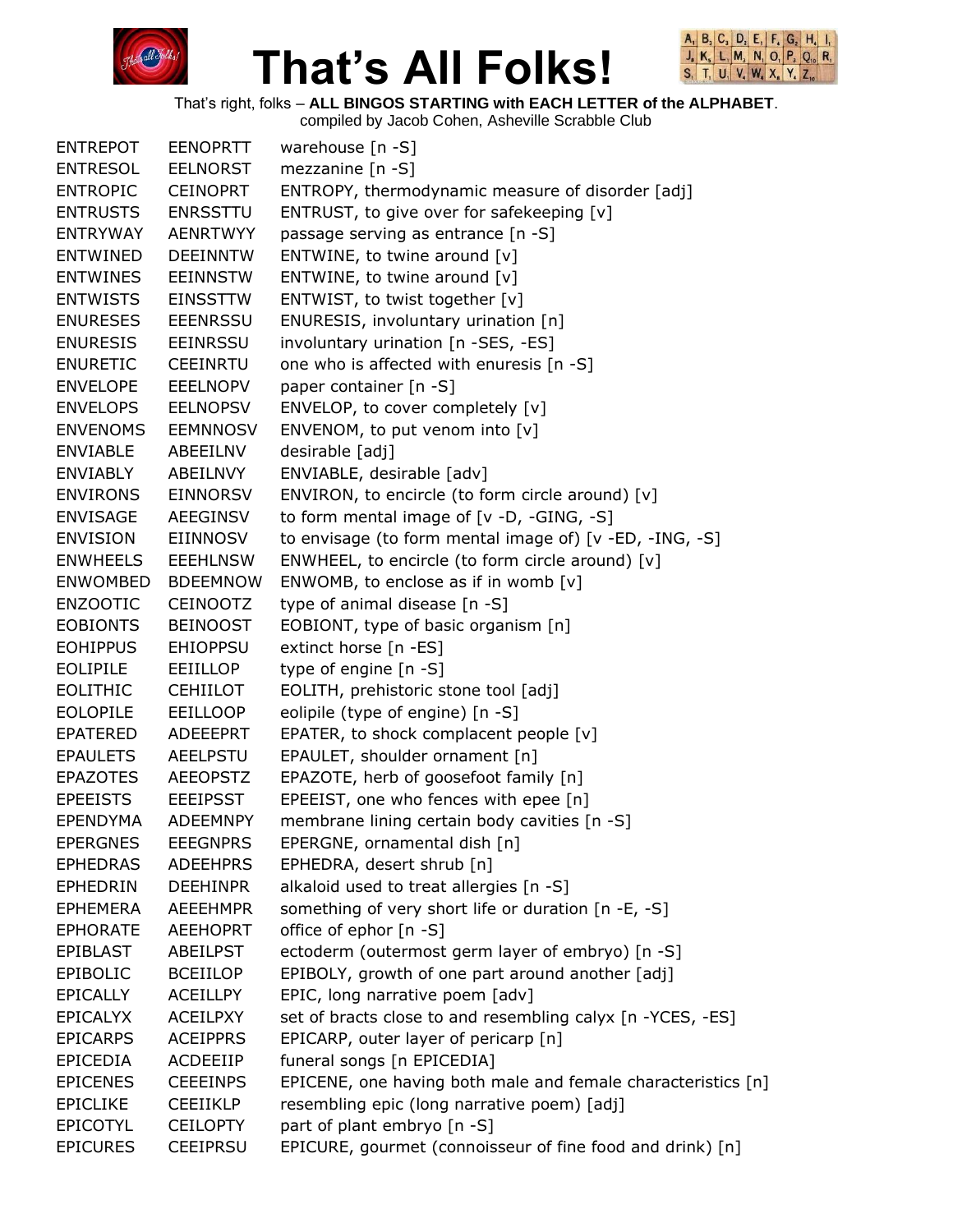



That's right, folks – **ALL BINGOS STARTING with EACH LETTER of the ALPHABET**.

| <b>EPICYCLE</b> | <b>CCEEILPY</b> | circle that rolls on circumference of another circle [n -S]                                                       |
|-----------------|-----------------|-------------------------------------------------------------------------------------------------------------------|
| EPIDEMIC        | <b>CDEEIIMP</b> | rapid spread of disease [n -S]                                                                                    |
| <b>EPIDERMS</b> | <b>DEEIMPRS</b> | EPIDERM, outer layer of skin [n]                                                                                  |
| <b>EPIDOTES</b> | <b>DEEIOPST</b> | EPIDOTE, mineral (naturally occurring inorganic substance having characteristic set of physical properties) [n]   |
| <b>EPIDOTIC</b> | <b>CDEIIOPT</b> | EPIDOTE, mineral (naturally occurring inorganic substance having characteristic set of physical properties) [adj] |
| EPIDURAL        | ADEILPRU        | injection to produce loss of sensation [n -S]                                                                     |
| <b>EPIFAUNA</b> | AAEFINPU        | fauna living on hard sea floor [n -E, -S]                                                                         |
| <b>EPIFOCAL</b> | <b>ACEFILOP</b> | pertaining to point of origin of earthquake [adj]                                                                 |
| <b>EPIGENIC</b> | <b>CEEGIINP</b> | pertaining to change in mineral character of rock [adj]                                                           |
| <b>EPIGEOUS</b> | <b>EEGIOPSU</b> | growing on or close to ground [adj]                                                                               |
| <b>EPIGONES</b> | <b>EEGINOPS</b> | EPIGONE, inferior imitator [n]                                                                                    |
| EPIGONIC        | <b>CEGIINOP</b> | EPIGONE, inferior imitator [adj]                                                                                  |
| <b>EPIGONUS</b> | <b>EGINOPSU</b> | epigone (inferior imitator) [n -NI]                                                                               |
| <b>EPIGRAMS</b> | <b>AEGIMPRS</b> | EPIGRAM, brief, witty remark [n]                                                                                  |
| <b>EPIGRAPH</b> | <b>AEGHIPPR</b> | engraved inscription [n -S]                                                                                       |
| <b>EPILATED</b> | <b>ADEEILPT</b> | EPILATE, to remove hair from [v]                                                                                  |
| <b>EPILATES</b> | <b>AEEILPST</b> | EPILATE, to remove hair from $[v]$                                                                                |
| <b>EPILATOR</b> | <b>AEILOPRT</b> | agent for removing hair [n -S]                                                                                    |
| <b>EPILEPSY</b> | <b>EEILPPSY</b> | disorder of nervous system [n -SIES]                                                                              |
| <b>EPILOGUE</b> | <b>EEGILOPU</b> | to provide with concluding section [v -D, -GING, -S]                                                              |
| <b>EPIMERES</b> | <b>EEEIMPRS</b> | EPIMERE, part of embryo [n]                                                                                       |
| EPIMERIC        | <b>CEEIIMPR</b> | EPIMER, type of sugar compound [adj]                                                                              |
| <b>EPIMYSIA</b> | <b>AEIIMPSY</b> | muscle sheaths [n EPIMYSIA]                                                                                       |
| <b>EPINASTY</b> | <b>AEINPSTY</b> | downward bending of plant parts [n -TIES]                                                                         |
| EPIPHANY        | <b>AEHINPPY</b> | appearance of deity [n -NIES]                                                                                     |
| <b>EPIPHYTE</b> | <b>EEHIPPTY</b> | plant growing upon another plant [n -S]                                                                           |
| <b>EPISCIAS</b> | <b>ACEIIPSS</b> | EPISCIA, tropical herb [n]                                                                                        |
| <b>EPISCOPE</b> | <b>CEEIOPPS</b> | type of projector [n -S]                                                                                          |
| <b>EPISODES</b> | <b>DEEIOPSS</b> | EPISODE, incident in course of continuous experience [n]                                                          |
| <b>EPISODIC</b> | <b>CDEIIOPS</b> | EPISODE, incident in course of continuous experience [adj]                                                        |
| EPISOMAL        | <b>AEILMOPS</b> | EPISOME, genetic determinant [adj]                                                                                |
| <b>EPISOMES</b> | <b>EEIMOPSS</b> | EPISOME, genetic determinant [n]                                                                                  |
| <b>EPISTASY</b> | <b>AEIPSSTY</b> | suppression of genetic effect [n -SIES]                                                                           |
| <b>EPISTLER</b> | <b>EEILPRST</b> | one that writes epistles [n -S]                                                                                   |
| <b>EPISTLES</b> | <b>EEILPSST</b> | EPISTLE, long or formal letter [n]                                                                                |
| <b>EPISTOME</b> | <b>EEIMOPST</b> | structure covering mouth of various invertebrates [n -S]                                                          |
| <b>EPISTYLE</b> | <b>EEILPSTY</b> | part of classical building [n -S]                                                                                 |
| <b>EPITAPHS</b> | <b>AEHIPPST</b> | EPITAPH, inscription on tomb [n]                                                                                  |
| <b>EPITASES</b> | <b>AEEIPSST</b> | EPITASIS, main part of classical drama [n]                                                                        |
| <b>EPITASIS</b> | <b>AEIIPSST</b> | main part of classical drama [n -SES]                                                                             |
| EPITAXIC        | <b>ACEIIPTX</b> | EPITAXY, type of crystalline growth [adj]                                                                         |
| <b>EPITHETS</b> | <b>EEHIPSTT</b> | EPITHET, term used to characterize person or thing [n]                                                            |
| <b>EPITOMES</b> | <b>EEIMOPST</b> | EPITOME, typical or ideal example [n]                                                                             |
| EPITOMIC        | <b>CEIIMOPT</b> | EPITOME, typical or ideal example [adj]                                                                           |
| <b>EPITOPES</b> | <b>EEIOPPST</b> | EPITOPE, region on surface of antigen [n]                                                                         |
| EPIZOISM        | <b>EIIMOPSZ</b> | state of being epizoic (living on body of animal) [n -S]                                                          |
| <b>EPIZOITE</b> | <b>EEIIOPTZ</b> | epizoic organism [n -S]                                                                                           |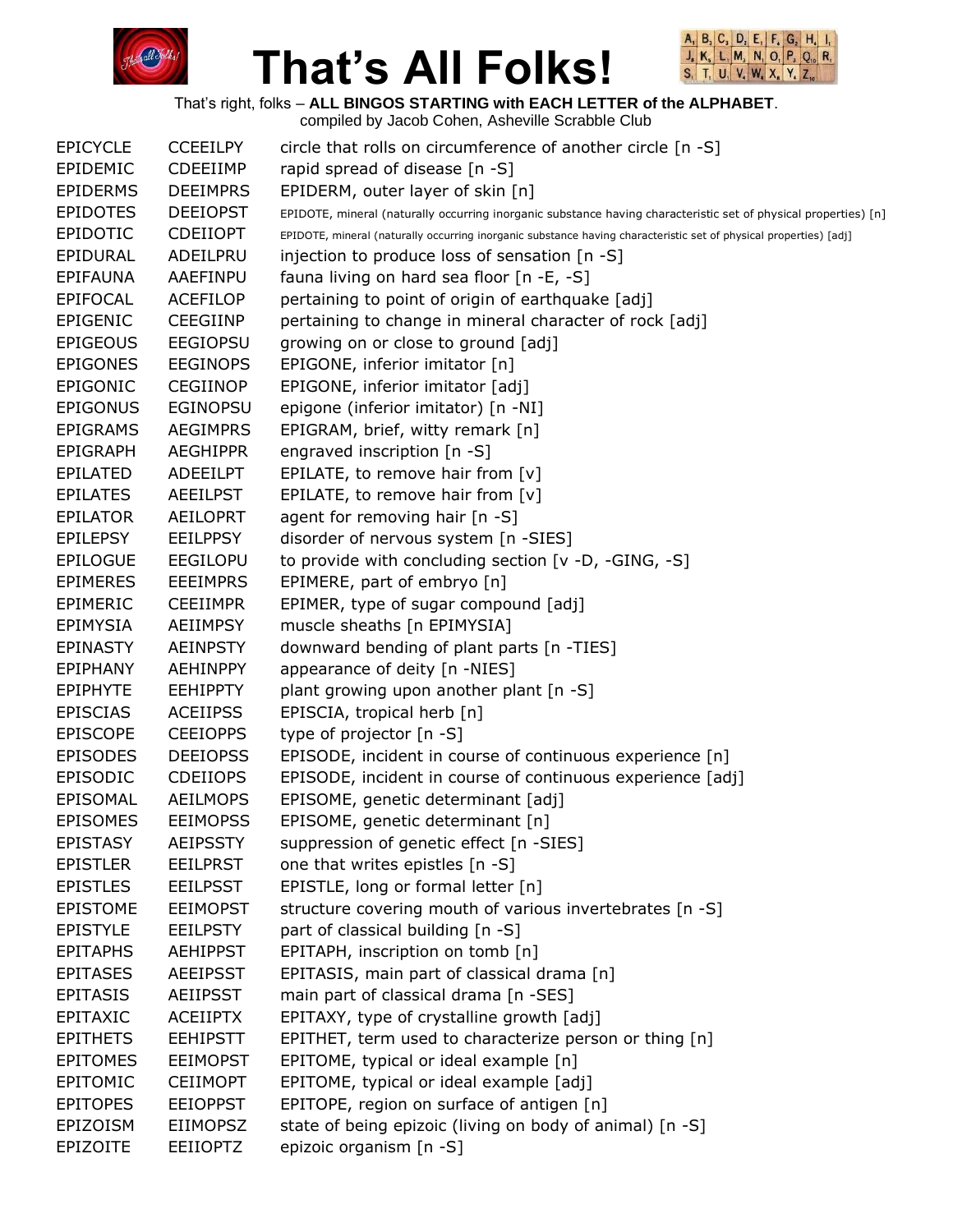



That's right, folks – **ALL BINGOS STARTING with EACH LETTER of the ALPHABET**.

|                 |                 | compiled by Jacob Cohen, Asheville Scrabble Club                                        |
|-----------------|-----------------|-----------------------------------------------------------------------------------------|
| <b>EPIZOOTY</b> | <b>EIOOPTYZ</b> | type of animal disease [n -TIES]                                                        |
| EPONYMIC        | <b>CEIMNOPY</b> | EPONYM, person for whom something is named [adj]                                        |
| <b>EPOPOEIA</b> | <b>AEEIOOPP</b> | epopee (epic poem) [n -S]                                                               |
| <b>EPOXIDES</b> | <b>DEEIOPSX</b> | EPOXIDE, epoxy compound [n]                                                             |
| <b>EPOXYING</b> | <b>EGINOPXY</b> | EPOXY, to glue with epoxy (type of resin) [v]                                           |
| <b>EPSILONS</b> | <b>EILNOPSS</b> | EPSILON, Greek letter [n]                                                               |
| <b>EQUALING</b> | AEGILNQU        | EQUAL, to be equal to $[v]$                                                             |
| <b>EQUALISE</b> | AEEILQSU        | to equalize (to make equal) [v -D, -SING, -S]                                           |
| <b>EQUALITY</b> | AEILQTUY        | state of being equal (having same capability, quantity, or effect as another) [n -TIES] |
| EQUALIZE        | AEEILQUZ        | to make equal $[v -D, -ZING, -S]$                                                       |
| <b>EQUALLED</b> | ADEELLQU        | EQUAL, to be equal to $[v]$                                                             |
| <b>EQUATING</b> | AEGINQTU        | EQUATE, to make equal [v]                                                               |
| <b>EQUATION</b> | AEINOQTU        | act of equating (to make equal) [n -S]                                                  |
| <b>EQUATIVE</b> | AEEIQTUV        | denoting sentence in which one term is identified with another [adj]                    |
| <b>EQUATORS</b> | <b>AEOQRSTU</b> | EQUATOR, great circle of spherical celestial bodies [n]                                 |
| <b>EQUINELY</b> | EEILNQUY        | in horselike manner [adv]                                                               |
| <b>EQUINITY</b> | <b>EIINQTUY</b> | state of being like horse [n -TIES]                                                     |
| <b>EQUIPAGE</b> | AEEGIPQU        | carriage (wheeled, horse-drawn vehicle) [n -S]                                          |
| <b>EQUIPPED</b> | DEEIPPQU        | EQUIP, to provide with whatever is needed [v]                                           |
| <b>EQUIPPER</b> | EEIPPQRU        | one that equips (to provide with whatever is needed) [n -S]                             |
| <b>EQUISETA</b> | AEEIQSTU        | rushlike plants [n EQUISETA]                                                            |
| EQUITANT        | AEINQTTU        | overlapping [adj]                                                                       |
| <b>EQUITIES</b> | EEIIQSTU        | EQUITY, fairness or impartiality [n]                                                    |
| <b>EQUIVOKE</b> | EEIKOQUV        | play on words [n -S]                                                                    |
| <b>ERADIATE</b> | AADEEIRT        | to radiate (to emit rays) [v -D, -TING, -S]                                             |
| <b>ERASABLE</b> | AABEELRS        | ERASE, to rub or scrape out [adj]                                                       |
| <b>ERASIONS</b> | <b>AEINORSS</b> | ERASION, erasure (act of erasing (to rub or scrape out)) [n]                            |
| <b>ERASURES</b> | AEERRSSU        | ERASURE, act of erasing (to rub or scrape out) [n]                                      |
| <b>ERECTERS</b> | <b>CEEERRST</b> | ERECTER, erector (one that erects (to build)) [n]                                       |
| <b>ERECTILE</b> | <b>CEEEILRT</b> | capable of being raised upright [adj]                                                   |
| <b>ERECTING</b> | <b>CEEGINRT</b> | ERECT, to build (to construct) [v]                                                      |
| <b>ERECTION</b> | <b>CEEINORT</b> | act of erecting (to build (to construct)) [n -S]                                        |
| <b>ERECTIVE</b> | <b>CEEEIRTV</b> | tending to erect [adj]                                                                  |
| <b>ERECTORS</b> | <b>CEEORRST</b> | ERECTOR, one that erects (to build (to construct)) [n]                                  |
| <b>EREMITES</b> | <b>EEEIMRST</b> | EREMITE, hermit (recluse (one who lives in solitude and seclusion)) [n]                 |
| <b>EREMITIC</b> | <b>CEEIIMRT</b> | EREMITE, hermit (recluse (one who lives in solitude and seclusion)) [adj]               |
| <b>EREMURUS</b> | <b>EEMRRSUU</b> | perennial herb [n -RI, -ES]                                                             |
| <b>EREPSINS</b> | <b>EEINPRSS</b> | EREPSIN, mixture of enzymes in small intestine [n]                                      |
| <b>ERETHISM</b> | <b>EEHIMRST</b> | abnormal irritability [n -S]                                                            |
| <b>EREWHILE</b> | EEEHILRW        | some time ago [adv]                                                                     |
| <b>ERGASTIC</b> | <b>ACEGIRST</b> | constituting nonliving by-products of protoplasmic activity [adj]                       |
| <b>ERGATIVE</b> | AEEGIRTV        | type of verb (word used to express act, occurrence, or mode of being) [n -S]            |
| <b>ERGOTISM</b> | <b>EGIMORST</b> | poisoning produced by eating ergot-infected grain [n -S]                                |
| ERIGERON        | <b>EEGINORR</b> | herb (flowering plant with nonwoody stem) [n -S]                                        |
| <b>ERINGOES</b> | <b>EEGINORS</b> | ERINGO, eryngo (medicinal herb) [n]                                                     |
| <b>ERISTICS</b> | <b>CEIIRSST</b> | ERISTIC, expert in debate [n]                                                           |
| <b>ERLKINGS</b> | <b>EGIKLNRS</b> | ERLKING, evil spirit of Germanic folklore [n]                                           |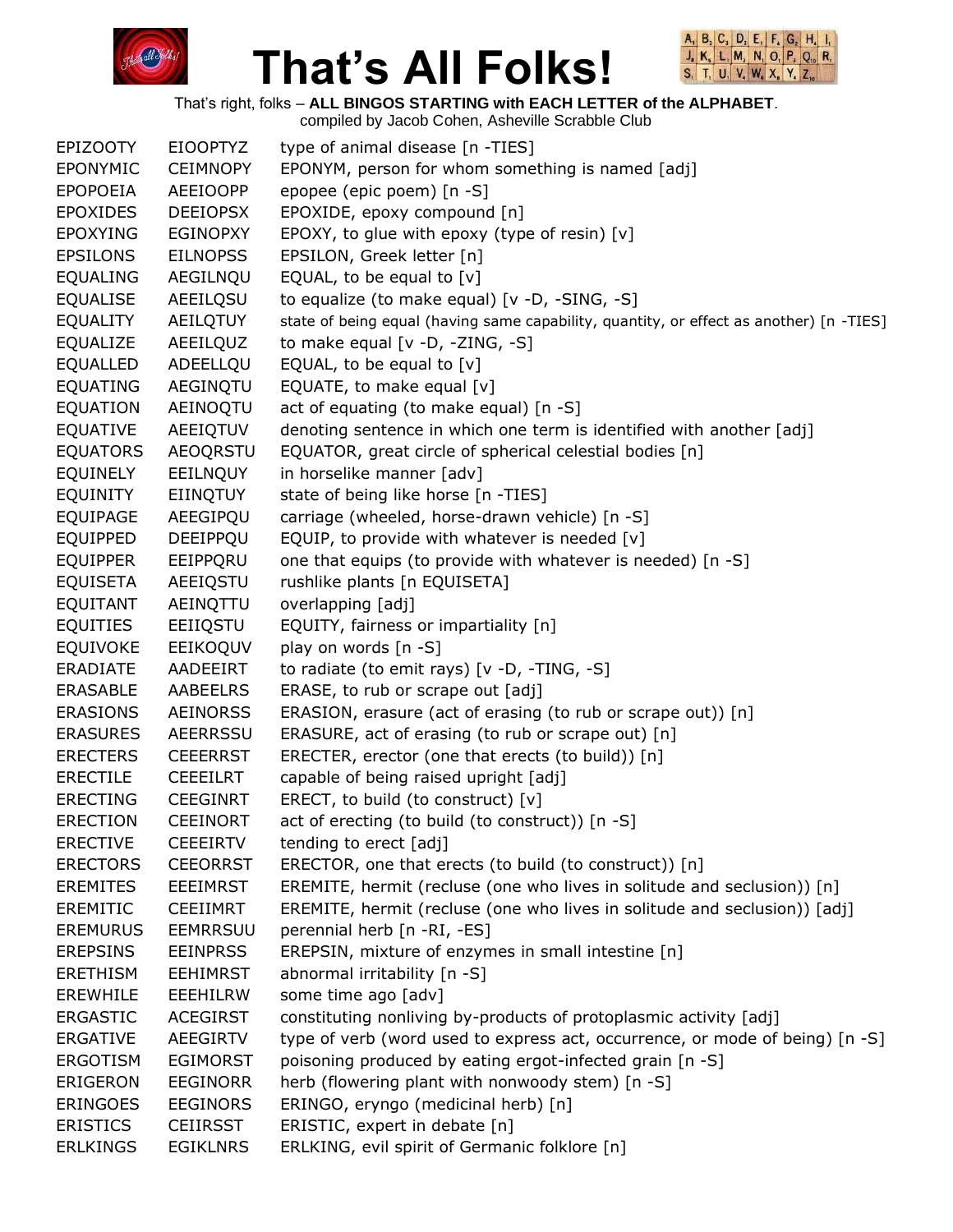



That's right, folks – **ALL BINGOS STARTING with EACH LETTER of the ALPHABET**.

| <b>ERODABLE</b> | ABDEELOR        | erosible (capable of being eroded) [adj]                                          |
|-----------------|-----------------|-----------------------------------------------------------------------------------|
| <b>ERODIBLE</b> | <b>BDEEILOR</b> | erosible (capable of being eroded) [adj]                                          |
| <b>EROGENIC</b> | <b>CEEGINOR</b> | arousing sexual desire [adj]                                                      |
| <b>EROSIBLE</b> | <b>BEEILORS</b> | capable of being eroded [adj]                                                     |
| <b>EROSIONS</b> | <b>EINOORSS</b> | EROSION, act of eroding (to wear away by constant friction) [n]                   |
| <b>EROTICAL</b> | ACEILORT        | EROTIC, amatory poem [adj]                                                        |
| <b>EROTICAS</b> | <b>ACEIORST</b> | EROTICA, literature or art dealing with sexual love [n]                           |
| <b>EROTISMS</b> | <b>EIMORSST</b> | EROTISM, sexual excitement [n]                                                    |
| <b>EROTIZED</b> | <b>DEEIORTZ</b> | EROTIZE, to give sexual meaning to $[v]$                                          |
| <b>EROTIZES</b> | <b>EEIORSTZ</b> | EROTIZE, to give sexual meaning to [v]                                            |
| <b>ERRANTLY</b> | AELNRRTY        | in wandering manner [adv]                                                         |
| <b>ERRANTRY</b> | AENRRRTY        | state of wandering [n -RIES]                                                      |
| <b>ERRATICS</b> | <b>ACEIRRST</b> | ERRATIC, eccentric person [n]                                                     |
| <b>ERRHINES</b> | <b>EEHINRRS</b> | ERRHINE, substance that promotes nasal discharge [n]                              |
| ERRINGLY        | EGILNRRY        | in mistaken manner [adv]                                                          |
| <b>ERSATZES</b> | <b>AEERSSTZ</b> | ERSATZ, substitute [n]                                                            |
| <b>ERUCTATE</b> | ACEERTTU        | to eruct (to belch (to expel gas through mouth)) [v -D, -TING, -S]                |
| <b>ERUCTING</b> | <b>CEGINRTU</b> | ERUCT, to belch (to expel gas through mouth) [v]                                  |
| <b>ERUMPENT</b> | <b>EEMNPRTU</b> | bursting forth [adj]                                                              |
| <b>ERUPTING</b> | EGINPRTU        | ERUPT, to burst forth [v]                                                         |
| <b>ERUPTION</b> | <b>EINOPRTU</b> | act of erupting (to burst forth) [n -S]                                           |
| <b>ERUPTIVE</b> | <b>EEIPRTUV</b> | type of rock [n -S]                                                               |
| <b>ERYNGIUM</b> | EGIMNRUY        | plant of parsley family [n -S]                                                    |
| <b>ERYNGOES</b> | <b>EEGNORSY</b> | ERYNGO, medicinal herb [n]                                                        |
| <b>ERYTHEMA</b> | <b>AEEHMRTY</b> | redness of skin [n -S]                                                            |
| <b>ERYTHRON</b> | <b>EHNORRTY</b> | bodily organ consisting of red blood cells [n -S]                                 |
| <b>ESCALADE</b> | AACDEELS        | to enter by means of ladders [v -D, -DING, -S]                                    |
| <b>ESCALATE</b> | <b>AACEELST</b> | to increase (to make or become greater) [v -D, -TING, -S]                         |
| <b>ESCALLOP</b> | <b>ACELLOPS</b> | to scallop (to bake in sauce topped with bread crumbs) [v -ED, -ING, -S]          |
| <b>ESCALOPE</b> | <b>ACEELOPS</b> | thin slice of meat or fish [n -S]                                                 |
| <b>ESCALOPS</b> | <b>ACELOPSS</b> | ESCALOP, to escallop (to scallop (to bake in sauce topped with bread crumbs)) [v] |
| <b>ESCAPADE</b> | <b>AACDEEPS</b> | reckless adventure [n -S]                                                         |
| <b>ESCAPEES</b> | <b>ACEEEPSS</b> | ESCAPEE, one that has escaped [n]                                                 |
| <b>ESCAPERS</b> | <b>ACEEPRSS</b> | ESCAPER, one that escapes (to get away) [n]                                       |
| <b>ESCAPING</b> | <b>ACEGINPS</b> | ESCAPE, to get away [v]                                                           |
| <b>ESCAPISM</b> | <b>ACEIMPSS</b> | avoidance of reality by diversion of mind [n -S]                                  |
| <b>ESCAPIST</b> | <b>ACEIPSST</b> | one given to escapism [n -S]                                                      |
| <b>ESCARGOT</b> | <b>ACEGORST</b> | edible snail [n -S]                                                               |
| <b>ESCAROLE</b> | <b>ACEELORS</b> | variety of endive [n -S]                                                          |
| <b>ESCARPED</b> | <b>ACDEEPRS</b> | ESCARP, to cause to slope steeply [v]                                             |
| <b>ESCHALOT</b> | <b>ACEHLOST</b> | shallot (plant resembling onion) [n -S]                                           |
| <b>ESCHEATS</b> | <b>ACEEHSST</b> | ESCHEAT, to confiscate [v]                                                        |
| <b>ESCHEWAL</b> | <b>ACEEHLSW</b> | act of eschewing (to avoid (to keep away from)) [n -S]                            |
| <b>ESCHEWED</b> | <b>CDEEEHSW</b> | ESCHEW, to avoid (to keep away from) [v]                                          |
| <b>ESCHEWER</b> | <b>CEEEHRSW</b> | one that avoids something [n -S]                                                  |
| <b>ESCOLARS</b> | <b>ACELORSS</b> | ESCOLAR, food fish [n]                                                            |
| <b>ESCORTED</b> | <b>CDEEORST</b> | ESCORT, to accompany (to go with as companion) [v]                                |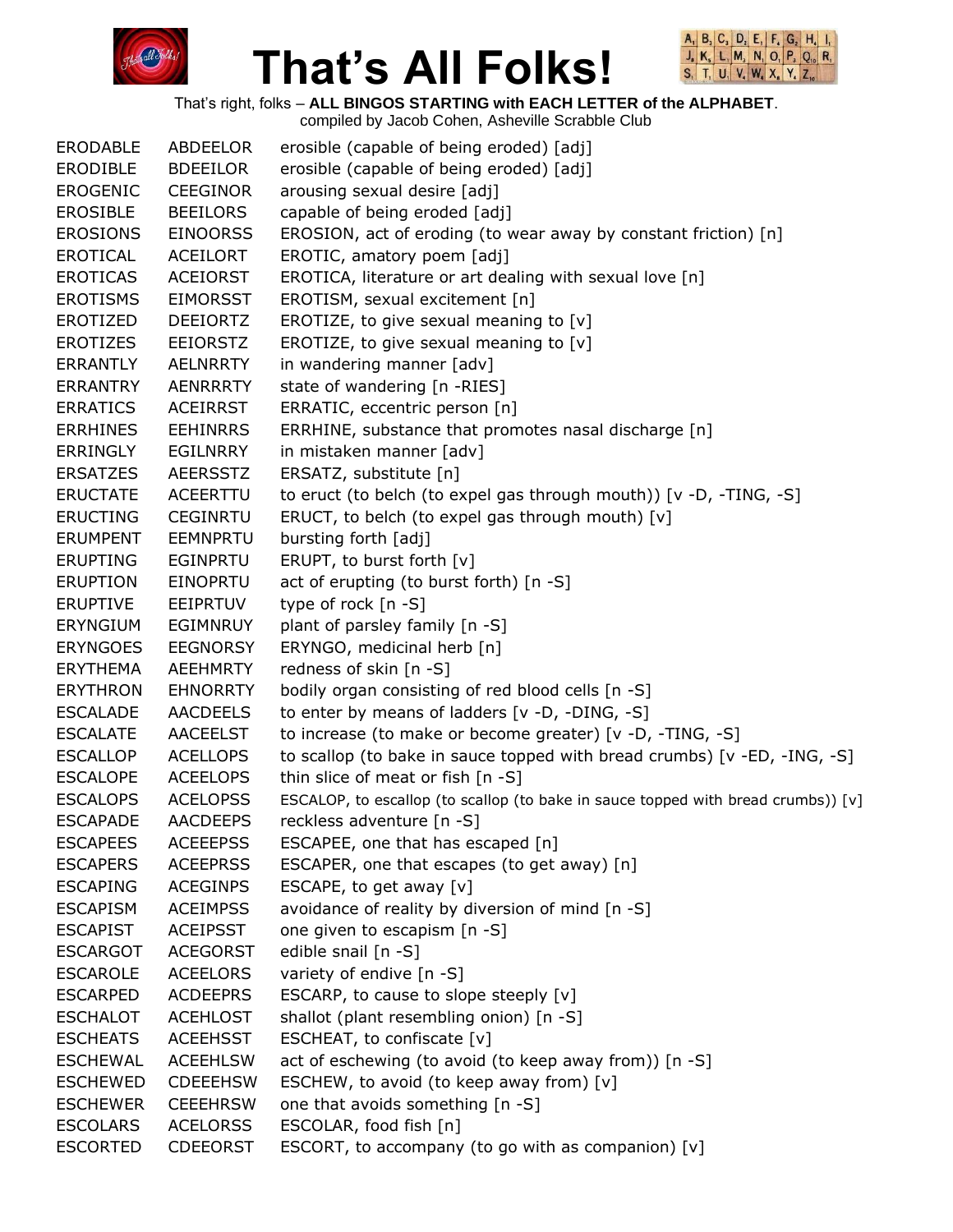



That's right, folks – **ALL BINGOS STARTING with EACH LETTER of the ALPHABET**.

compiled by Jacob Cohen, Asheville Scrabble Club ESCOTING CEGINOST ESCOT, to provide support for [v] ESCROWED CDEEORSW ESCROW, to place in custody of third party [v] ESCUAGES ACEEGSSU ESCUAGE, scutage (tax exacted by feudal lord in lieu of military service) [n] ESCULENT CEELNSTU something that is edible [n -S] ESERINES EEEINRSS ESERINE, toxic alkaloid [n] ESOPHAGI AEGHIOPS tubes connecting mouth to stomach [n ESOPHAGI] ESOTERIC CEEIORST designed for select few [adj] ESPALIER AEEILPRS to furnish with trellis [v -ED, -ING, -S] ESPARTOS AEOPRSST ESPARTO, perennial grass [n] ESPECIAL ACEEILPS special (of distinct kind or character) [adj] ESPIEGLE EEEGILPS playful (frolicsome) [adj] ESPOUSAL AELOPSSU marriage ceremony [n -S] ESPOUSED DEEOPSSU ESPOUSE, to marry (to enter into marriage) [v] ESPOUSER EEOPRSSU one that espouses (to marry (to enter into marriage)) [n -S] ESPOUSES EEOPSSSU ESPOUSE, to marry (to enter into marriage) [v] ESPRESSO EEOPRSSS strong coffee [n -S] ESQUIRED DEEIQRSU ESQUIRE, to escort (to accompany (to go with as companion)) [v] ESQUIRES EEIQRSSU ESQUIRE, to escort (to accompany (to go with as companion)) [v] ESSAYERS AEERSSSY ESSAYER, one that essays (to try (to attempt)) [n] ESSAYING AEGINSSY ESSAY, to try (to attempt (to make effort to do or accomplish)) [v] ESSAYIST AEISSSTY writer of essays (prose compositions) [n -S] ESSENCES CEEENSSS ESSENCE, fundamental nature or quality [n] ESSONITE EEINOSST variety of garnet [n -S] ESTANCIA AACEINST cattle ranch [n -S] ESTATING AEGINSTT ESTATE, to provide with landed property [v] ESTEEMED DEEEEMST ESTEEM, to have high opinion of [v] ESTERASE AEEERSST type of enzyme (complex protein) [n -S] ESTERIFY EEFIRSTY to convert into ester [v -FIED, -ING, -FIES] ESTHESES EEEHSSST ESTHESIS, esthesia (ability to receive sensation) [n] ESTHESIA AEEHISST ability to receive sensation [n -S] ESTHESIS EEHISSST esthesia (ability to receive sensation) [n -SES, -ES] ESTHETES EEEHSSTT ESTHETE, esthetic person [n] ESTHETIC CEEHISTT conception of beauty [n -S] ESTIMATE AEEIMSTT to make approximate judgment of [v -D, -TING, -S] ESTIVATE AEEISTTV to spend summer [v -D, -ING, -S] ESTOPPED DEEOPPST ESTOP, to impede by estoppel [v] ESTOPPEL EELOPPST legal restraint preventing person from contradicting his own previous statement [n -S] ESTOVERS EEORSSTV necessities allowed by law [n -S] ESTRAGON AEGNORST tarragon (perennial herb) [n -S] ESTRANGE AEEGNRST to alienate (to make indifferent or unfriendly) [v -D, -GING, -S] ESTRAYED ADEERSTY ESTRAY, to stray (to wander from proper area or course) [v] ESTREATS AEERSSTT ESTREAT, to copy from court records for use in prosecution [v] ESTRIOLS EILORSST ESTRIOL, estrogen (female sex hormone promoting or producing estrus) [n] ESTROGEN EEGNORST female sex hormone promoting or producing estrus [n -S] ESTRONES EENORSST ESTRONE, estrogen (female sex hormone promoting or producing estrus) [n] ESTRUSES EERSSSTU ESTRUS, period of heat in female mammals [n] ESURIENT EEINRSTU greedy (marked by greed) [adj]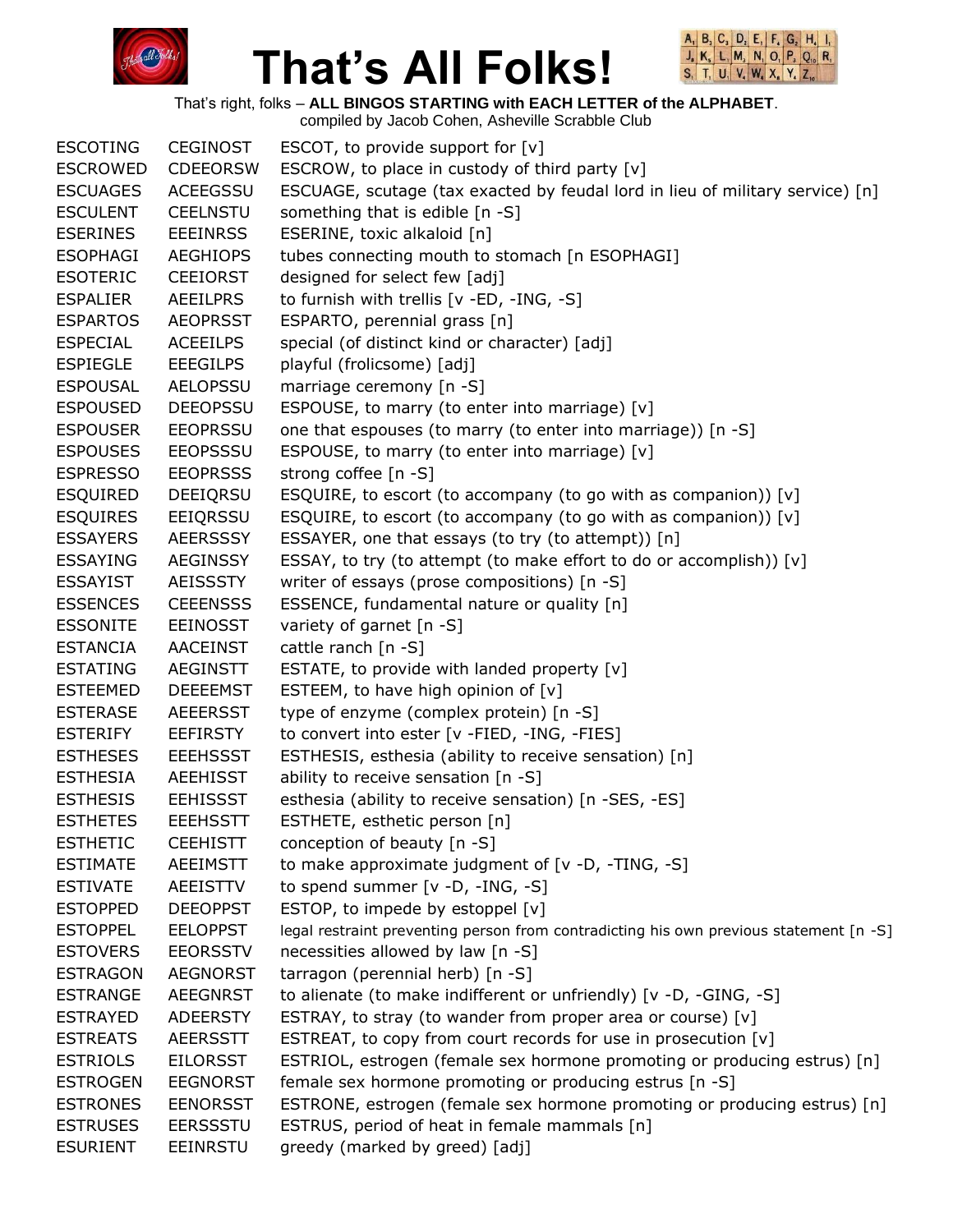



That's right, folks – **ALL BINGOS STARTING with EACH LETTER of the ALPHABET**.

| <b>ETAGERES</b> | <b>AEEEGRST</b> | ETAGERE, ornamental stand [n]                                                                                   |
|-----------------|-----------------|-----------------------------------------------------------------------------------------------------------------|
| <b>ETAMINES</b> | <b>AEEIMNST</b> | ETAMINE, loosely woven fabric [n]                                                                               |
| <b>ETATISMS</b> | <b>AEIMSSTT</b> | ETATISM, state socialism [n]                                                                                    |
| <b>ETCETERA</b> | <b>ACEEERTT</b> | number of additional items [n -S]                                                                               |
| <b>ETCHANTS</b> | <b>ACEHNSTT</b> | ETCHANT, substance used in etching [n]                                                                          |
| <b>ETCHINGS</b> | <b>CEGHINST</b> | ETCHING, etched design [n]                                                                                      |
| <b>ETERNALS</b> | <b>AEELNRST</b> | ETERNAL, something lasting forever [n]                                                                          |
| <b>ETERNISE</b> | <b>EEEINRST</b> | to eternize (to make everlasting) [v -D, -SING, -S]                                                             |
| <b>ETERNITY</b> | <b>EEINRTTY</b> | infinite time [n -TIES]                                                                                         |
| <b>ETERNIZE</b> | <b>EEEINRTZ</b> | to make everlasting [v -D, -ZING, -S]                                                                           |
| <b>ETESIANS</b> | <b>AEEINSST</b> | ETESIAN, annually recurring wind [n]                                                                            |
| <b>ETHANALS</b> | <b>AAEHLNST</b> | ETHANAL, volatile liquid compound [n]                                                                           |
| <b>ETHANOLS</b> | <b>AEHLNOST</b> | ETHANOL, alcohol (flammable liquid) [n]                                                                         |
| <b>ETHEPHON</b> | <b>EEHHNOPT</b> | synthetic plant growth regulator [n -S]                                                                         |
| <b>ETHEREAL</b> | <b>AEEEHLRT</b> | airy (having nature of air) [adj]                                                                               |
| <b>ETHERIFY</b> | <b>EEFHIRTY</b> | to convert into ether [v -FIED, -ING, -FIES]                                                                    |
| <b>ETHERISE</b> | <b>EEEHIRST</b> | to etherize (to treat with ether) [v -D, -SING, -S]                                                             |
| <b>ETHERISH</b> | <b>EEHHIRST</b> | resembling ether (volatile liquid used as anesthetic) [adj]                                                     |
| <b>ETHERIZE</b> | <b>EEEHIRTZ</b> | to treat with ether $[v -D, -ZING, -S]$                                                                         |
| <b>ETHICALS</b> | <b>ACEHILST</b> | ETHICAL, drug sold by prescription only [n]                                                                     |
| <b>ETHICIAN</b> | <b>ACEHIINT</b> | ethicist (specialist in ethics) [n -S]                                                                          |
| <b>ETHICIST</b> | <b>CEHIISTT</b> | specialist in ethics [n -S]                                                                                     |
| <b>ETHICIZE</b> | <b>CEEHIITZ</b> | to make ethical [v -D, -ZING, -S]                                                                               |
| <b>ETHINYLS</b> | <b>EHILNSTY</b> | ETHINYL, ethynyl (univalent chemical radical) [n]                                                               |
| <b>ETHMOIDS</b> | <b>DEHIMOST</b> | ETHMOID, bone of nasal cavity [n]                                                                               |
| <b>ETHNARCH</b> | <b>ACEHHNRT</b> | ruler of people or province [n -S]                                                                              |
| <b>ETHNICAL</b> | <b>ACEHILNT</b> | ETHNIC, member of particular ethnos [adj]                                                                       |
| <b>ETHNONYM</b> | <b>EHMNNOTY</b> | name of ethnic group [n -S]                                                                                     |
| <b>ETHNOSES</b> | <b>EEHNOSST</b> | ETHNOS, group of people who share common and distinctive culture [n]                                            |
| <b>ETHOGRAM</b> | <b>AEGHMORT</b> | list of behavior patterns of species [n -S]                                                                     |
| <b>ETHOLOGY</b> | <b>EGHLOOTY</b> | study of animal behavior [n -GIES]                                                                              |
| <b>ETHOXIES</b> | <b>EEHIOSTX</b> | ETHOXY, ethoxyl (univalent chemical radical) [n]                                                                |
| <b>ETHOXYLS</b> | <b>EHLOSTXY</b> | ETHOXYL, univalent chemical radical [n]                                                                         |
| <b>ETHYLATE</b> | AEEHLTTY        | to introduce ethyl group into [v -D, -TING, -S]                                                                 |
| <b>ETHYLENE</b> | <b>EEEHLNTY</b> | flammable gas $[n - S]$                                                                                         |
| <b>ETHYNYLS</b> | <b>EHLNSTYY</b> | ETHYNYL, univalent chemical radical [n]                                                                         |
| <b>ETIOLATE</b> | AEEILOTT        | to whiten (to make white) [v -D, -TING, -S]                                                                     |
| <b>ETIOLOGY</b> | <b>EGILOOTY</b> | study of causes of diseases [n -GIES]                                                                           |
| <b>ETOUFFEE</b> | <b>EEEFFOTU</b> | Cajun stew [n -S]                                                                                               |
| <b>EUCAINES</b> | <b>ACEEINSU</b> | EUCAINE, anesthetic [n]                                                                                         |
| <b>EUCALYPT</b> | <b>ACELPTUY</b> | evergreen tree [n -S]                                                                                           |
| <b>EUCHARIS</b> | <b>ACEHIRSU</b> | flowering plant [n -ES]                                                                                         |
| <b>EUCHRING</b> | CEGHINRU        | EUCHRE, to prevent from winning three tricks in euchre (card game) $[v]$                                        |
| <b>EUCLASES</b> | ACEELSSU        | EUCLASE, mineral (naturally occurring inorganic substance having characteristic set of physical properties) [n] |
| <b>EUCRITES</b> | <b>CEEIRSTU</b> | EUCRITE, type of meteorite [n]                                                                                  |
| <b>EUCRITIC</b> | <b>CCEIIRTU</b> | EUCRITE, type of meteorite [adj]                                                                                |
| <b>EUDEMONS</b> | <b>DEEMNOSU</b> | EUDEMON, good spirit [n]                                                                                        |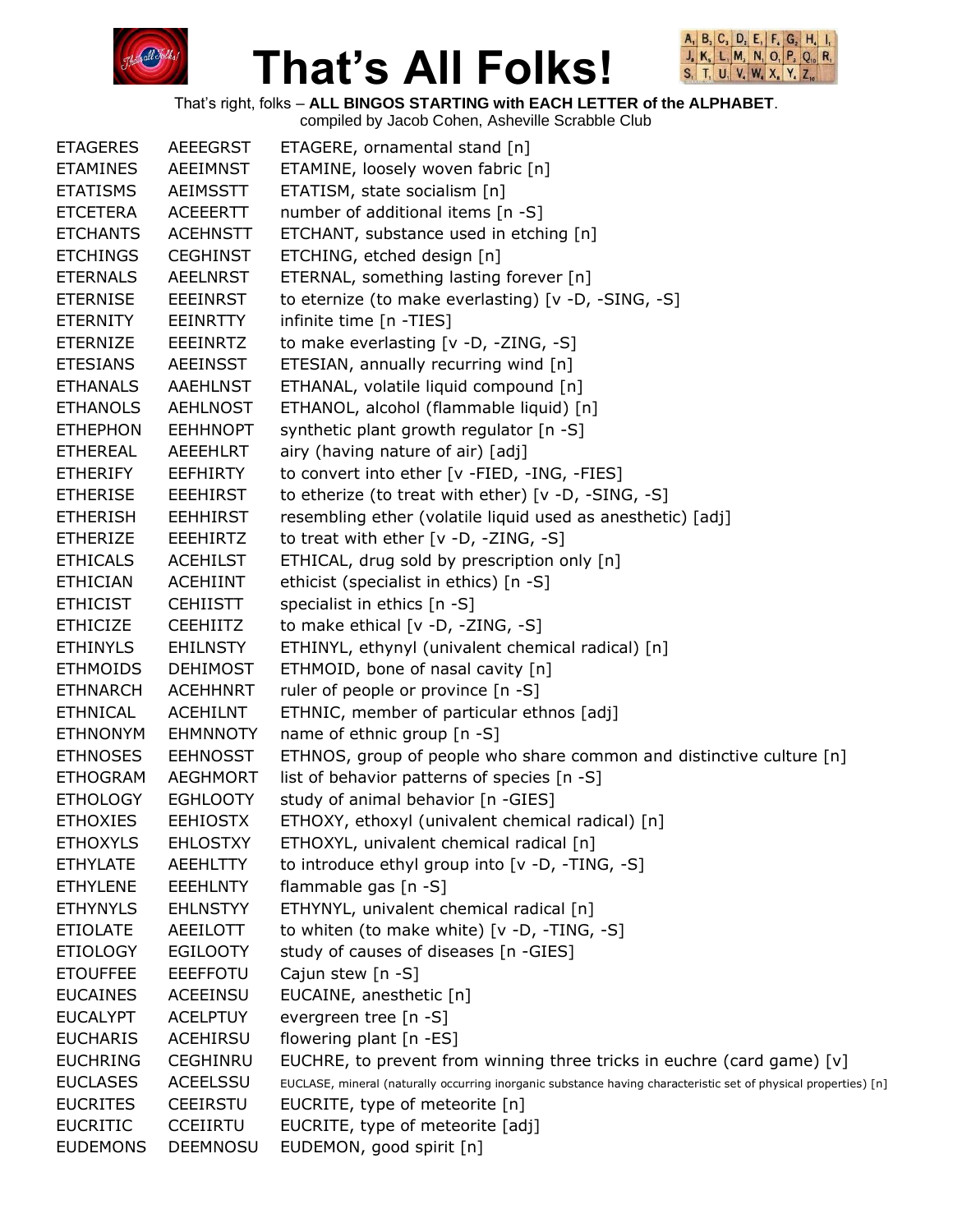



That's right, folks – **ALL BINGOS STARTING with EACH LETTER of the ALPHABET**. compiled by Jacob Cohen, Asheville Scrabble Club

|                 |                 | complied by Jacob Conen, Asheville Scrabble Club                                                          |
|-----------------|-----------------|-----------------------------------------------------------------------------------------------------------|
| <b>EUGENIAS</b> | AEEGINSU        | EUGENIA, tropical evergreen tree [n]                                                                      |
| <b>EUGENICS</b> | <b>CEEGINSU</b> | science of hereditary improvement [n EUGENICS]                                                            |
| <b>EUGENIST</b> | <b>EEGINSTU</b> | student of eugenics [n -S]                                                                                |
| <b>EUGENOLS</b> | <b>EEGLNOSU</b> | EUGENOL, aromatic liquid [n]                                                                              |
| <b>EUGLENAS</b> | <b>AEEGLNSU</b> | EUGLENA, freshwater protozoan [n]                                                                         |
| <b>EUGLENID</b> | DEEGILNU        | euglena (freshwater protozoan) [n -S]                                                                     |
| <b>EULACHAN</b> | AACEHLNU        | eulachon (marine food fish) [n -S]                                                                        |
| <b>EULACHON</b> | <b>ACEHLNOU</b> | marine food fish [n -S]                                                                                   |
| <b>EULOGIAE</b> | AEEGILOU        | EULOGIA, EULOGIUM, eulogy (formal expression of high praise) [n]                                          |
| <b>EULOGIAS</b> | AEGILOSU        | EULOGIA, EULOGIUM, eulogy (formal expression of high praise) [n]                                          |
| <b>EULOGIES</b> | EEGILOSU        | EULOGY, formal expression of high praise [n]                                                              |
| <b>EULOGISE</b> | <b>EEGILOSU</b> | to eulogize (to praise highly) [v -D, -SING, -S]                                                          |
| <b>EULOGIST</b> | <b>EGILOSTU</b> | one that eulogizes (to praise highly) [n -S]                                                              |
| <b>EULOGIUM</b> | EGILMOUU        | eulogy (formal expression of high praise) [n -IA, -S]                                                     |
| <b>EULOGIZE</b> | EEGILOUZ        | to praise highly [v -D, -ZING, -S]                                                                        |
| <b>EUONYMUS</b> | <b>EMNOSUUY</b> | any of genus of shrubs or small trees [n -ES]                                                             |
| <b>EUPATRID</b> | ADEIPRTU        | aristocrat of ancient Athens [n -AE, -S]                                                                  |
| <b>EUPEPSIA</b> | AEEIPPSU        | good digestion [n -S]                                                                                     |
| <b>EUPEPTIC</b> | <b>CEEIPPTU</b> | EUPEPSIA, good digestion [adj]                                                                            |
| <b>EUPHENIC</b> | <b>CEEHINPU</b> | dealing with biological improvement [adj]                                                                 |
| <b>EUPHONIC</b> | <b>CEHINOPU</b> | EUPHONY, pleasant sound [adj]                                                                             |
| <b>EUPHORIA</b> | AEHIOPRU        | feeling of well-being [n -S]                                                                              |
| <b>EUPHORIC</b> | <b>CEHIOPRU</b> | EUPHORIA, feeling of well-being [adj]                                                                     |
| <b>EUPHOTIC</b> | <b>CEHIOPTU</b> | pertaining to upper layer of body of water [adj]                                                          |
| <b>EUPHRASY</b> | <b>AEHPRSUY</b> | annual herb [n -SIES]                                                                                     |
| <b>EUPHROES</b> | <b>EEHOPRSU</b> | EUPHROE, device used to adjust shipboard awning [n]                                                       |
| <b>EUPHUISM</b> | EHIMPSUU        | artificially elegant style of speech or writing [n -S]                                                    |
| <b>EUPHUIST</b> | <b>EHIPSTUU</b> | one given to euphuism [n -S]                                                                              |
| <b>EUPLOIDS</b> | <b>DEILOPSU</b> | EUPLOID, cell having three or more identical genomes [n]                                                  |
| <b>EUPLOIDY</b> | <b>DEILOPUY</b> | state of being euploid (cell having three or more identical genomes) [n -DIES]                            |
| <b>EUPNOEAS</b> | <b>AEENOPSU</b> | EUPNOEA, eupnea (normal breathing) [n]                                                                    |
| <b>EUPNOEIC</b> | <b>CEEINOPU</b> | EUPNOEA, eupnea (normal breathing) [adj]                                                                  |
| <b>EUROKIES</b> | <b>EEIKORSU</b> | EUROKY, ability of organism to live under variable conditions [n]                                         |
| <b>EUROKOUS</b> | <b>EKOORSUU</b> | EUROKY, ability of organism to live under variable conditions [adj]                                       |
| <b>EUROLAND</b> | ADELNORU        | eurozone (area formed by countries using euro) [n -S]                                                     |
| <b>EUROPIUM</b> | <b>EIMOPRUU</b> | metallic element [n -S]                                                                                   |
| <b>EUROZONE</b> | EENOORUZ        | area formed by countries using euro [n -S]                                                                |
| <b>EURYBATH</b> | ABEHRTUY        | organism that can live in wide range of water depths [n [-S]                                              |
| <b>EURYTHMY</b> | <b>EHMRTUYY</b> | harmony of movement or structure [n -MIES]                                                                |
| <b>EUSOCIAL</b> | ACEILOSU        | pertaining to animal society marked by specialization of tasks [adj]                                      |
| <b>EUSTATIC</b> | ACEISTTU        | EUSTACY, worldwide change in sea level [adj]                                                              |
| <b>EUSTELES</b> | <b>EEELSSTU</b> | EUSTELE, plant part [n]                                                                                   |
| <b>EUSTRESS</b> | <b>EERSSSTU</b> | beneficial stress [n -ES]                                                                                 |
| <b>EUTAXIES</b> | <b>AEEISTUX</b> | EUTAXY, good order [n]                                                                                    |
| <b>EUTECTIC</b> | <b>CCEEITTU</b> | alloy that has lowest possible melting point [n -S]                                                       |
| <b>EUTROPHY</b> | <b>EHOPRTUY</b> | healthful nutrition [n -HIES]                                                                             |
| <b>EUXENITE</b> | EEEINTUX        | mineral (naturally occurring inorganic substance having characteristic set of physical properties) [n -S] |
|                 |                 |                                                                                                           |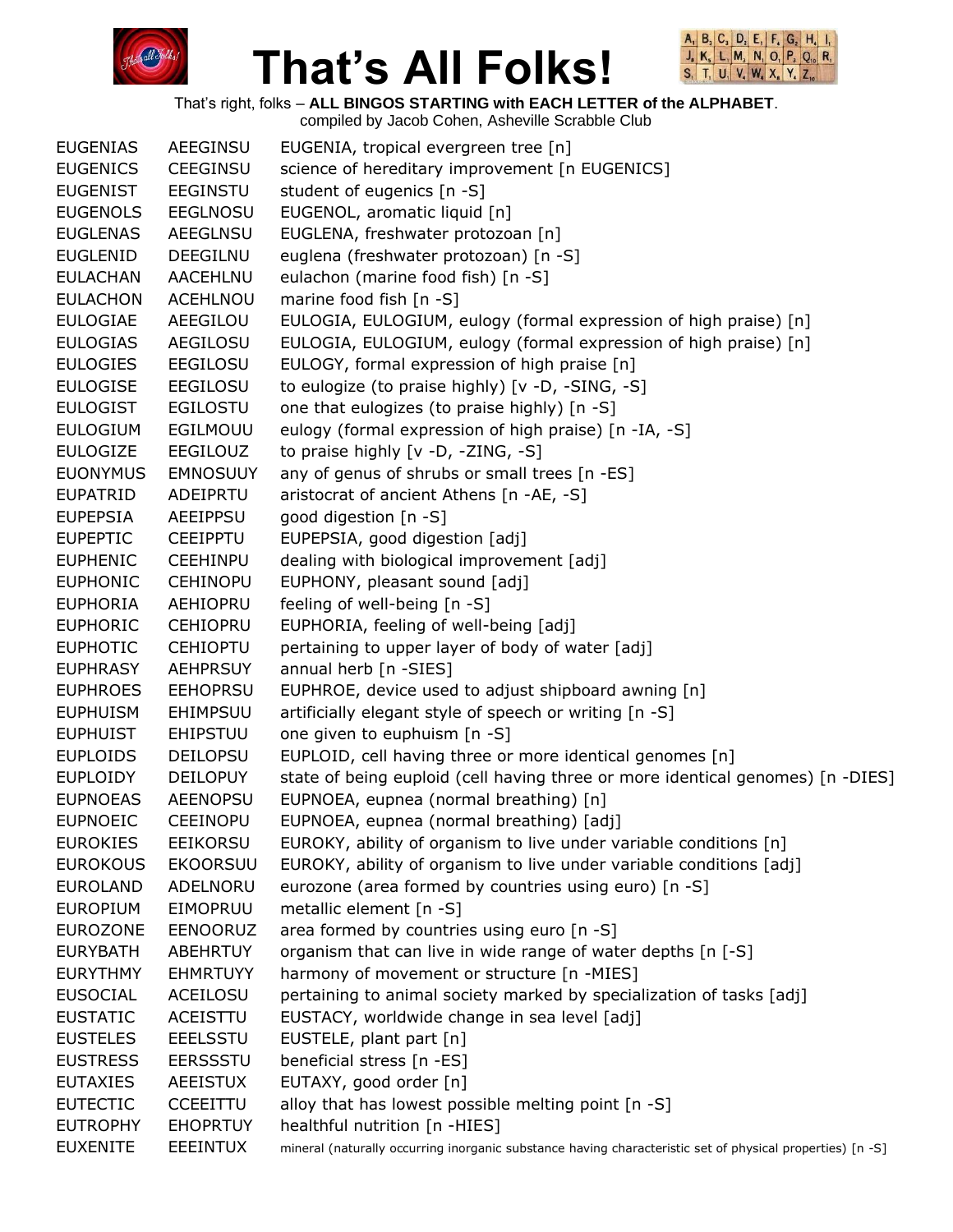



That's right, folks – **ALL BINGOS STARTING with EACH LETTER of the ALPHABET**. compiled by Jacob Cohen, Asheville Scrabble Club

|                 |                 | complica by cacco concit, noncyllic corabbic clab                                         |
|-----------------|-----------------|-------------------------------------------------------------------------------------------|
| <b>EVACUANT</b> | <b>AACENTUV</b> | cathartic medicine [n -S]                                                                 |
| <b>EVACUATE</b> | <b>AACEETUV</b> | to remove from dangerous area [v -D, -TING, -S]                                           |
| <b>EVACUEES</b> | <b>ACEEESUV</b> | EVACUEE, one that is evacuated [n]                                                        |
| <b>EVADABLE</b> | AABDEELV        | EVADE, to escape or avoid by cleverness or deceit [adj]                                   |
| <b>EVADIBLE</b> | ABDEEILV        | EVADE, to escape or avoid by cleverness or deceit [adj]                                   |
| <b>EVALUATE</b> | AAEELTUV        | to determine value of [v -D, -TING, -S]                                                   |
| <b>EVANESCE</b> | <b>ACEEENSV</b> | to fade away $[v -D, -CING, -S]$                                                          |
| <b>EVANGELS</b> | <b>AEEGLNSV</b> | EVANGEL, preacher of gospel [n]                                                           |
| <b>EVASIONS</b> | AEINOSSV        | EVASION, act of evading (to escape or avoid by cleverness or deceit) [n]                  |
| <b>EVECTION</b> | <b>CEEINOTV</b> | irregularity in moon's motion [n -S]                                                      |
| <b>EVENFALL</b> | AEEFLLNV        | twilight (early evening light) [n -S]                                                     |
| <b>EVENINGS</b> | EEGINNSV        | EVENING, latter part of day and early part of night [n]                                   |
| <b>EVENNESS</b> | <b>EEENNSSV</b> | state of being even (flat and smooth) [n -ES]                                             |
| <b>EVENSONG</b> | <b>EEGNNOSV</b> | evening prayer service [n -S]                                                             |
| <b>EVENTERS</b> | <b>EEENRSTV</b> | EVENTER, horse or rider competing in eventing [n]                                         |
| <b>EVENTFUL</b> | <b>EEFLNTUV</b> | momentous [adj]                                                                           |
| <b>EVENTIDE</b> | DEEEINTV        | evening (latter part of day and early part of night) [n -S]                               |
| <b>EVENTING</b> | EEGINNTV        | equestrian competition [n -S]                                                             |
| <b>EVENTIVE</b> | EEEINTVV        | denoting event (something that occurs (to take place)) [adj]                              |
| <b>EVENTUAL</b> | <b>AEELNTUV</b> | occurring at later time [adj]                                                             |
| <b>EVERMORE</b> | <b>EEEMORRV</b> | forever [adv]                                                                             |
| <b>EVERSION</b> | EEINORSV        | act of everting (to turn outward or inside out) [n -S]                                    |
| <b>EVERTING</b> | EEGINRTV        | EVERT, to turn outward or inside out [v]                                                  |
| <b>EVERTORS</b> | <b>EEORRSTV</b> | EVERTOR, muscle that turns part outward [n]                                               |
| EVERYDAY        | ADEERVYY        | routine day [n -S]                                                                        |
| <b>EVERYMAN</b> | <b>AEEMNRVY</b> | typical or ordinary man [n -MEN]                                                          |
| <b>EVERYMEN</b> | <b>EEEMNRVY</b> | EVERYMAN, typical or ordinary man [n]                                                     |
| <b>EVERYONE</b> | <b>EEENORVY</b> | every person [pron]                                                                       |
| EVERYWAY        | AEERVWYY        | in every way [adv]                                                                        |
| <b>EVICTEES</b> | <b>CEEEISTV</b> | EVICTEE, one that is evicted [n]                                                          |
| <b>EVICTING</b> | <b>CEGIINTV</b> | EVICT, to expel by legal process [v]                                                      |
| EVICTION        | CEIINOTV        | act of evicting (to expel by legal process) [n -S]                                        |
| <b>EVICTORS</b> | <b>CEIORSTV</b> | EVICTOR, one that evicts (to expel by legal process) [n]                                  |
| <b>EVIDENCE</b> | CDEEEINV        | to indicate clearly [v -D, -CING, -S]                                                     |
| <b>EVILDOER</b> | <b>DEEILORV</b> | one that does evil [n -S]                                                                 |
| <b>EVILLEST</b> | <b>EEILLSTV</b> | EVIL, morally bad [adj]                                                                   |
| <b>EVILNESS</b> | <b>EEILNSSV</b> | quality of being evil (morally bad) [n -ES]                                               |
| <b>EVINCING</b> | <b>CEGIINNV</b> | EVINCE, to show clearly [v]                                                               |
| <b>EVINCIVE</b> | <b>CEEIINVV</b> | EVINCE, to show clearly [adj]                                                             |
| <b>EVITABLE</b> | ABEEILTV        | EVITE, to avoid (to keep away from) [adj]                                                 |
| <b>EVOCABLE</b> | ABCEELOV        | capable of being evoked [adj]                                                             |
| <b>EVOCATOR</b> | <b>ACEOORTV</b> | one that evokes (to call forth) [n -S]                                                    |
| <b>EVOLUTES</b> | <b>EELOSTUV</b> | EVOLUTE, type of geometric curve [n]                                                      |
| <b>EVOLVERS</b> | <b>EELORSVV</b> | EVOLVER, one that evolves (to develop (to bring to more advanced or effective state)) [n] |
| <b>EVOLVING</b> | <b>EGILNOVV</b> | EVOLVE, to develop (to bring to more advanced or effective state) [v]                     |
| <b>EVONYMUS</b> | <b>EMNOSUVY</b> | euonymus (any of genus of shrubs or small trees) [n -ES]                                  |
| <b>EVULSING</b> | <b>EGILNSUV</b> | EVULSE, to extract forcibly [v]                                                           |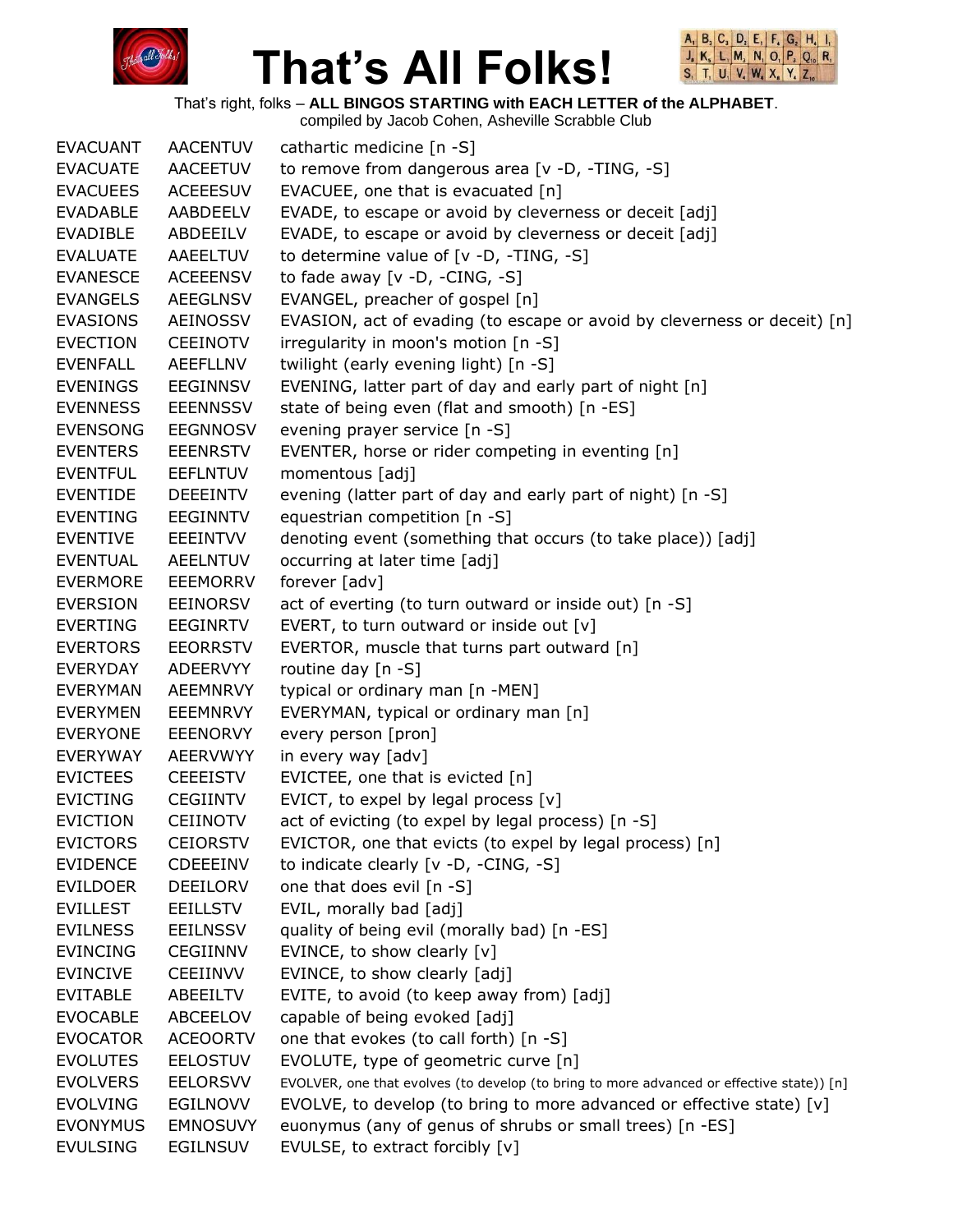



That's right, folks – **ALL BINGOS STARTING with EACH LETTER of the ALPHABET**.

| <b>EVULSION</b> | <b>EILNOSUV</b> | act of pulling out [n -S]                                                |
|-----------------|-----------------|--------------------------------------------------------------------------|
| <b>EXABYTES</b> | ABEESTXY        | EXABYTE, one quintillion bytes [n]                                       |
| <b>EXACTERS</b> | <b>ACEERSTX</b> | EXACTER, one that exacts (to force payment or yielding of) [n]           |
| <b>EXACTING</b> | <b>ACEGINTX</b> | EXACT, to force payment or yielding of $[v]$                             |
| EXACTION        | <b>ACEINOTX</b> | act of exacting (to force payment or yielding of) [n -S]                 |
| <b>EXACTORS</b> | <b>ACEORSTX</b> | EXACTOR, exacter (one that exacts (to force payment or yielding of)) [n] |
| <b>EXAHERTZ</b> | AEEHRTXZ        | one quintillion hertz [n EXAHERTZ, -ES]                                  |
| <b>EXALTERS</b> | <b>AEELRSTX</b> | EXALTER, one that exalts (to raise (to move to higher position)) [n]     |
| <b>EXALTING</b> | AEGILNTX        | EXALT, to raise (to move to higher position) $[v]$                       |
| EXAMINED        | ADEEIMNX        | EXAMINE, to inspect (to look carefully at or over) [v]                   |
| <b>EXAMINEE</b> | AEEEIMNX        | one that is taking examination [n -S]                                    |
| EXAMINER        | AEEIMNRX        | one that examines (to inspect (to look carefully at or over)) [n -S]     |
| <b>EXAMINES</b> | <b>AEEIMNSX</b> | EXAMINE, to inspect (to look carefully at or over) [v]                   |
| <b>EXAMPLED</b> | ADEELMPX        | EXAMPLE, to show by representation [v]                                   |
| <b>EXAMPLES</b> | <b>AEELMPSX</b> | EXAMPLE, to show by representation [v]                                   |
| <b>EXANTHEM</b> | <b>AEEHMNTX</b> | skin eruption [n -S]                                                     |
| <b>EXAPTIVE</b> | AEEIPTVX        | pertaining to exapted function [adj]                                     |
| <b>EXARCHAL</b> | <b>AACEHLRX</b> | EXARCH, ruler of province in Byzantine Empire [adj]                      |
| <b>EXCAVATE</b> | <b>AACEETVX</b> | to dig out [v -D, -TING, -S]                                             |
| EXCEEDED        | <b>CDDEEEEX</b> | EXCEED, to go beyond [v]                                                 |
| <b>EXCEEDER</b> | <b>CDEEEERX</b> | one that exceeds (to go beyond) [n -S]                                   |
| <b>EXCELLED</b> | <b>CDEEELLX</b> | EXCEL, to surpass others [v]                                             |
| <b>EXCEPTED</b> | <b>CDEEEPTX</b> | EXCEPT, to leave out $[v]$                                               |
| <b>EXCERPTS</b> | <b>CEEPRSTX</b> | EXCERPT, to pick out passage from for quoting [v]                        |
| <b>EXCESSED</b> | <b>CDEEESSX</b> | EXCESS, to eliminate position of [v]                                     |
| <b>EXCESSES</b> | <b>CEEESSSX</b> | EXCESS, to eliminate position of $[v]$                                   |
| <b>EXCHANGE</b> | <b>ACEEGHNX</b> | to give and receive reciprocally [v -D, -GING, -S]                       |
| <b>EXCIDING</b> | <b>CDEGIINX</b> | EXCIDE, to excise (to remove by cutting out) $[v]$                       |
| <b>EXCIMERS</b> | <b>CEEIMRSX</b> | EXCIMER, dimer that exists in excited state [n]                          |
| <b>EXCIPLES</b> | <b>CEEILPSX</b> | EXCIPLE, rim around hymenium of various lichens [n]                      |
| <b>EXCISING</b> | <b>CEGIINSX</b> | EXCISE, to remove by cutting out $[v]$                                   |
| <b>EXCISION</b> | <b>CEIINOSX</b> | act of excising (to remove by cutting out) [n -S]                        |
| <b>EXCITANT</b> | <b>ACEINTTX</b> | stimulant [n -S]                                                         |
| <b>EXCITERS</b> | <b>CEEIRSTX</b> | EXCITER, one that excites (to arouse emotions of) [n]                    |
| <b>EXCITING</b> | <b>CEGIINTX</b> | EXCITE, to arouse emotions of $[v]$                                      |
| <b>EXCITONS</b> | <b>CEINOSTX</b> | EXCITON, phenomenon occurring in excited crystal [n]                     |
| <b>EXCITORS</b> | <b>CEIORSTX</b> | EXCITOR, exciter (one that excites (to arouse emotions of)) [n]          |
| <b>EXCLAIMS</b> | <b>ACEILMSX</b> | EXCLAIM, to cry out suddenly [v]                                         |
| <b>EXCLAVES</b> | <b>ACEELSVX</b> | EXCLAVE, portion of country which is isolated in foreign territory [n]   |
| <b>EXCLUDED</b> | <b>CDDEELUX</b> | EXCLUDE, to shut out [v]                                                 |
| <b>EXCLUDER</b> | <b>CDEELRUX</b> | one that excludes (to shut out) [n -S]                                   |
| <b>EXCLUDES</b> | <b>CDEELSUX</b> | EXCLUDE, to shut out [v]                                                 |
| <b>EXCRETAL</b> | <b>ACEELRTX</b> | EXCRETA, excreted matter [adj]                                           |
| <b>EXCRETED</b> | <b>CDEEERTX</b> | EXCRETE, to separate and eliminate from organic body [v]                 |
| <b>EXCRETER</b> | <b>CEEERRTX</b> | one that excretes (to separate and eliminate from organic body) [n -S]   |
| <b>EXCRETES</b> | <b>CEEERSTX</b> | EXCRETE, to separate and eliminate from organic body [v]                 |
| <b>EXCURSUS</b> | <b>CERSSUUX</b> | long appended exposition of topic [n -ES]                                |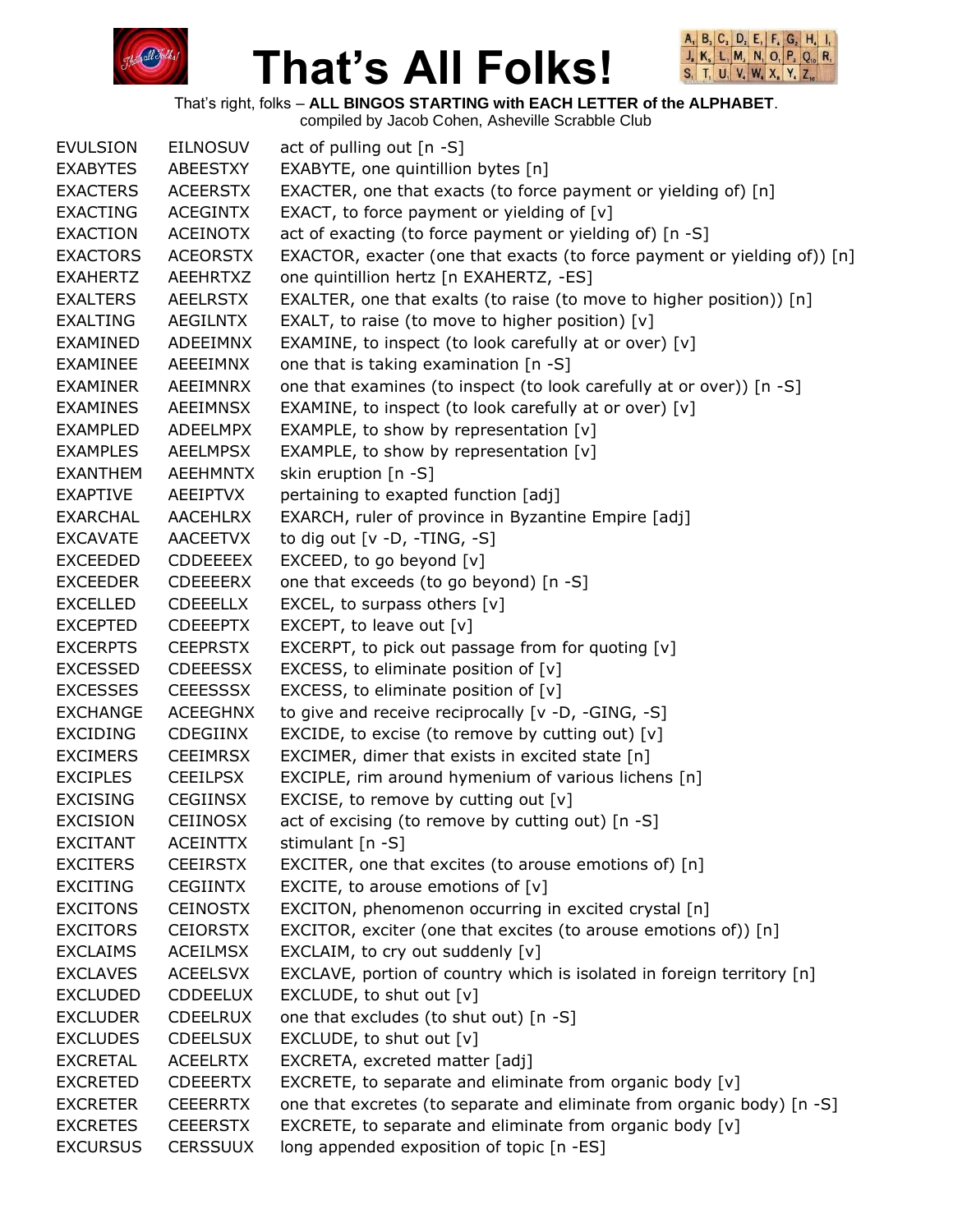



That's right, folks – **ALL BINGOS STARTING with EACH LETTER of the ALPHABET**.

| <b>EXCUSERS</b> | <b>CEERSSUX</b> | EXCUSER, one that excuses (to apologize for) [n]                                    |
|-----------------|-----------------|-------------------------------------------------------------------------------------|
| <b>EXCUSING</b> | <b>CEGINSUX</b> | EXCUSE, to apologize for $[v]$                                                      |
| <b>EXECRATE</b> | <b>ACEEERTX</b> | to curse (to wish evil upon) [v -D, -TING, -S]                                      |
| <b>EXECUTED</b> | <b>CDEEETUX</b> | EXECUTE, to carry out $[v]$                                                         |
| <b>EXECUTER</b> | <b>CEEERTUX</b> | executor (one that executes (to carry out)) [n -S]                                  |
| <b>EXECUTES</b> | <b>CEEESTUX</b> | EXECUTE, to carry out $[v]$                                                         |
| <b>EXECUTOR</b> | <b>CEEORTUX</b> | one that executes (to carry out) [n -S]                                             |
| <b>EXEGESES</b> | <b>EEEEGSSX</b> | EXEGESIS, critical explanation or analysis [n]                                      |
| <b>EXEGESIS</b> | <b>EEEGISSX</b> | critical explanation or analysis [n -SES]                                           |
| <b>EXEGETES</b> | <b>EEEEGSTX</b> | EXEGETE, one skilled in exegesis [n]                                                |
| <b>EXEGETIC</b> | <b>CEEEGITX</b> | EXEGESIS, critical explanation or analysis [adj]                                    |
| <b>EXEMPLAR</b> | AEELMPRX        | one that is worthy of being copied [n -S]                                           |
| <b>EXEMPLUM</b> | EELMMPUX        | example [n -LA]                                                                     |
| <b>EXEMPTED</b> | <b>DEEEMPTX</b> | EXEMPT, to free from obligation required of others [v]                              |
| <b>EXEQUIAL</b> | AEEILQUX        | EXEQUY, funeral procession [adj]                                                    |
| <b>EXEQUIES</b> | EEEIQSUX        | EXEQUY, funeral procession [n]                                                      |
| <b>EXERCISE</b> | <b>CEEEIRSX</b> | to make use of [v -D, -SING, -S]                                                    |
| <b>EXERGUAL</b> | AEEGLRUX        | EXERGUE, space on coin [adj]                                                        |
| <b>EXERGUES</b> | <b>EEEGRSUX</b> | EXERGUE, space on coin [n]                                                          |
| <b>EXERTING</b> | EEGINRTX        | EXERT, to put into action $[v]$                                                     |
| <b>EXERTION</b> | <b>EEINORTX</b> | act of exerting (to put into action) [n -S]                                         |
| <b>EXERTIVE</b> | EEEIRTVX        | tending to exert [adj]                                                              |
| <b>EXHALANT</b> | AAEHLNTX        | something that exhales (to expel air or vapor) [n -S]                               |
| <b>EXHALENT</b> | <b>AEEHLNTX</b> | exhalant (something that exhales (to expel air or vapor)) [n -S]                    |
| <b>EXHALING</b> | AEGHILNX        | EXHALE, to expel air or vapor $[v]$                                                 |
| <b>EXHAUSTS</b> | AEHSSTUX        | EXHAUST, to use up [v]                                                              |
| <b>EXHEDRAE</b> | ADEEEHRX        | EXHEDRA, exedra (curved outdoor bench) [n]                                          |
| <b>EXHIBITS</b> | <b>BEHIISTX</b> | EXHIBIT, to present for public viewing [v]                                          |
| <b>EXHORTED</b> | <b>DEEHORTX</b> | EXHORT, to advise urgently [v]                                                      |
| <b>EXHORTER</b> | <b>EEHORRTX</b> | one that exhorts (to advise urgently) [n -S]                                        |
| <b>EXHUMERS</b> | <b>EEHMRSUX</b> | EXHUMER, one that exhumes (to dig out of earth) [n]                                 |
| <b>EXHUMING</b> | <b>EGHIMNUX</b> | EXHUME, to dig out of earth $[v]$                                                   |
| <b>EXIGENCE</b> | <b>CEEEGINX</b> | exigency (urgency (quality of being urgent (requiring immediate attention))) [n -S] |
| <b>EXIGENCY</b> | <b>CEEGINXY</b> | urgency (quality of being urgent (requiring immediate attention)) [n -CIES]         |
| <b>EXIGIBLE</b> | <b>BEEGIILX</b> | liable to be demanded [adj]                                                         |
| <b>EXIGUITY</b> | <b>EGIITUXY</b> | state of being exiguous (meager (deficient in quantity or quality)) [n -TIES]       |
| <b>EXIGUOUS</b> | <b>EGIOSUUX</b> | meager (deficient in quantity or quality) [adj]                                     |
| <b>EXILABLE</b> | ABEEILLX        | EXILE, to banish from one's own country [adj]                                       |
| <b>EXIMIOUS</b> | <b>EIIMOSUX</b> | excellent [adj]                                                                     |
| <b>EXISTENT</b> | <b>EEINSTTX</b> | something that exists (to be (to have actuality)) [n -S]                            |
| <b>EXISTING</b> | <b>EGIINSTX</b> | EXIST, to be (to have actuality) $[v]$                                              |
| <b>EXITLESS</b> | <b>EEILSSTX</b> | lacking way out [adj]                                                               |
| <b>EXOCARPS</b> | <b>ACEOPRSX</b> | EXOCARP, epicarp (outer layer of pericarp) [n]                                      |
| <b>EXOCRINE</b> | <b>CEEINORX</b> | external secretion [n -S]                                                           |
| <b>EXOCYTIC</b> | <b>CCEIOTXY</b> | pertaining to cellular excretion [adj]                                              |
| <b>EXODERMS</b> | <b>DEEMORSX</b> | EXODERM, ectoderm (outermost germ layer of embryo) [n]                              |
| <b>EXODUSES</b> | <b>DEEOSSUX</b> | EXODUS, movement away [n]                                                           |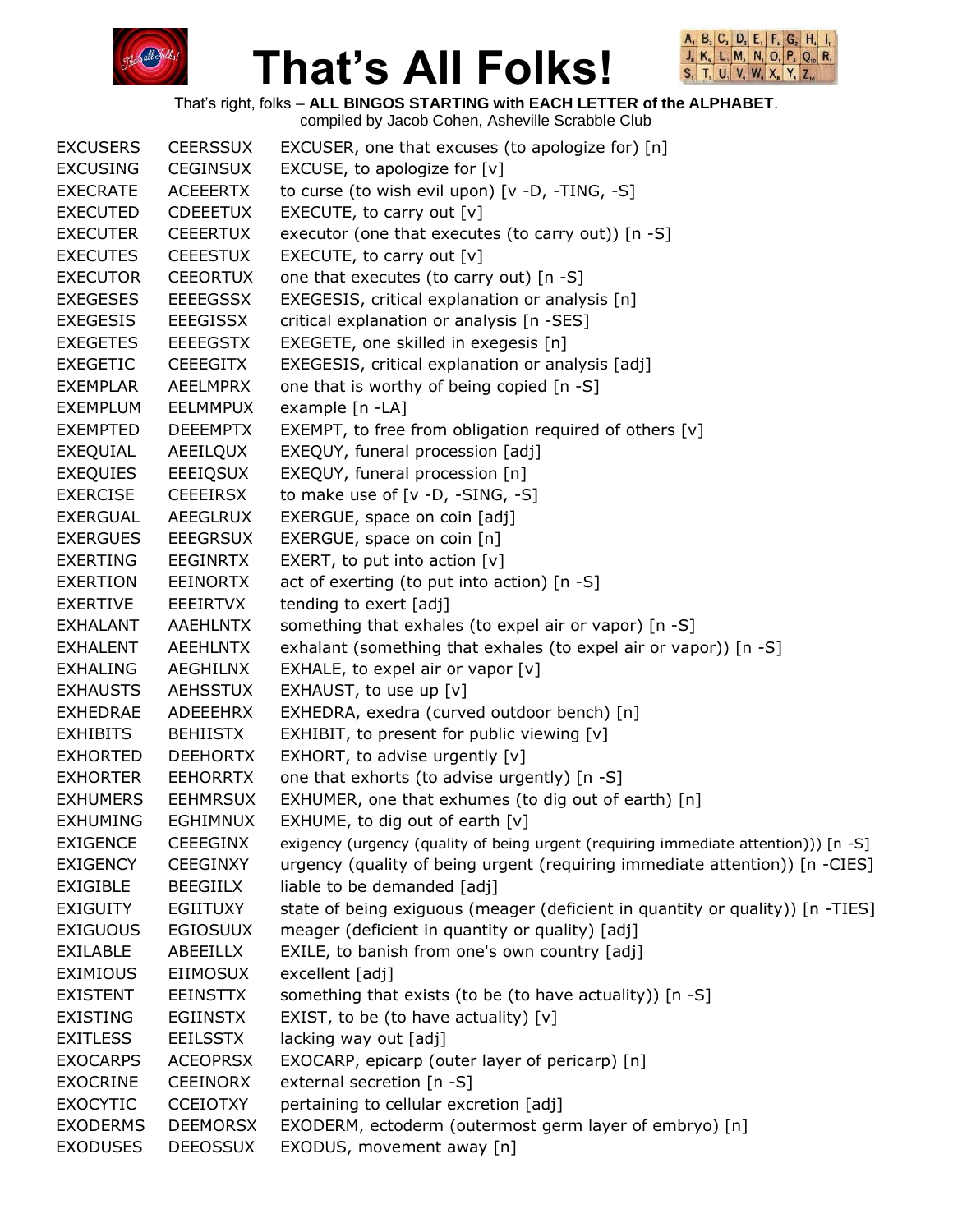



That's right, folks – **ALL BINGOS STARTING with EACH LETTER of the ALPHABET**.

| <b>EXOERGIC</b> | <b>CEEGIORX</b> | releasing energy (capacity for vigorous activity) [adj]                             |
|-----------------|-----------------|-------------------------------------------------------------------------------------|
| <b>EXOGAMIC</b> | <b>ACEGIMOX</b> | EXOGAMY, marriage outside of particular group [adj]                                 |
| <b>EXOGENIC</b> | <b>CEEGINOX</b> | formed or occurring on surface of earth [adj]                                       |
| <b>EXONEREE</b> | <b>EEEENORX</b> | one proven not guilty [n -S]                                                        |
| <b>EXONUMIA</b> | AEIMNOUX        | collectible items other than coins or paper money [n EXONUMIA]                      |
| <b>EXORABLE</b> | ABEELORX        | persuadable [adj]                                                                   |
| <b>EXORCISE</b> | <b>CEEIORSX</b> | to free of evil spirit [v -D, -SING, -S]                                            |
| <b>EXORCISM</b> | <b>CEIMORSX</b> | act of exorcising (to free of evil spirit) [n -S]                                   |
| <b>EXORCIST</b> | <b>CEIORSTX</b> | one who practices exorcism (act of exorcising (to free of evil spirit)) [n -S]      |
| <b>EXORCIZE</b> | <b>CEEIORXZ</b> | to exorcise (to free of evil spirit) [v -D, -ZING, -S]                              |
| <b>EXORDIAL</b> | ADEILORX        | EXORDIUM, beginning [adj]                                                           |
| <b>EXORDIUM</b> | <b>DEIMORUX</b> | beginning [n -IA, -S]                                                               |
| <b>EXOSMOSE</b> | <b>EEMOOSSX</b> | form of osmosis [n -S]                                                              |
| <b>EXOSPORE</b> | <b>EEOOPRSX</b> | outer coat of spore [n -S]                                                          |
| <b>EXOTERIC</b> | <b>CEEIORTX</b> | suitable for public [adj]                                                           |
| <b>EXOTISMS</b> | <b>EIMOSSTX</b> | EXOTISM, exotic (something from another part of world) [n]                          |
| <b>EXOTOXIC</b> | <b>CEIOOTXX</b> | EXOTOXIN, excreted toxin [adj]                                                      |
| <b>EXOTOXIN</b> | <b>EINOOTXX</b> | excreted toxin [n -S]                                                               |
| <b>EXPANDED</b> | <b>ADDEENPX</b> | EXPAND, to increase in size or volume [v]                                           |
| <b>EXPANDER</b> | <b>ADEENPRX</b> | one that expands (to increase in size or volume) [n -S]                             |
| <b>EXPANDOR</b> | <b>ADENOPRX</b> | type of transducer [n -S]                                                           |
| <b>EXPANSES</b> | <b>AEENPSSX</b> | EXPANSE, wide, continuous area [n]                                                  |
| <b>EXPECTED</b> | <b>CDEEEPTX</b> | EXPECT, to anticipate $[v]$                                                         |
| <b>EXPECTER</b> | <b>CEEEPRTX</b> | one that expects (to anticipate) [n -S]                                             |
| <b>EXPEDITE</b> | <b>DEEEIPTX</b> | to speed up progress of [v -D, -TING, -S]                                           |
| <b>EXPELLED</b> | <b>DEEELLPX</b> | EXPEL, to force out [v]                                                             |
| <b>EXPELLEE</b> | <b>EEEELLPX</b> | deportee (one who is deported) [n -S]                                               |
| <b>EXPELLER</b> | <b>EEELLPRX</b> | one that expels (to force out) [n -S]                                               |
| <b>EXPENDED</b> | <b>DDEEENPX</b> | EXPEND, to use up $[v]$                                                             |
| <b>EXPENDER</b> | <b>DEEENPRX</b> | one that expends (to use up) [n -S]                                                 |
| <b>EXPENSED</b> | <b>DEEENPSX</b> | EXPENSE, to charge with costs $[v]$                                                 |
| <b>EXPENSES</b> | <b>EEENPSSX</b> | EXPENSE, to charge with costs [v]                                                   |
| <b>EXPERTED</b> | <b>DEEEPRTX</b> | EXPERT, to serve as authority $[v]$                                                 |
| <b>EXPERTLY</b> | <b>EELPRTXY</b> | skillfully (in skillful (having skill (ability to do something well)) manner) [adv] |
| <b>EXPIABLE</b> | ABEEILPX        | capable of being expiated [adj]                                                     |
| <b>EXPIATED</b> | <b>ADEEIPTX</b> | EXPIATE, to atone for [v]                                                           |
| <b>EXPIATES</b> | <b>AEEIPSTX</b> | EXPIATE, to atone for $[v]$                                                         |
| <b>EXPIATOR</b> | <b>AEIOPRTX</b> | one that expiates (to atone for) [n -S]                                             |
| <b>EXPIRERS</b> | <b>EEIPRRSX</b> | EXPIRER, one that expires (to come to end) [n]                                      |
| <b>EXPIRIES</b> | <b>EEIIPRSX</b> | EXPIRY, termination [n]                                                             |
| <b>EXPIRING</b> | EGIINPRX        | EXPIRE, to come to end [v]                                                          |
| <b>EXPLAINS</b> | <b>AEILNPSX</b> | EXPLAIN, to make plain or understandable [v]                                        |
| <b>EXPLANTS</b> | <b>AELNPSTX</b> | EXPLANT, to remove from natural site of growth and place in medium $[v]$            |
| <b>EXPLICIT</b> | <b>CEIILPTX</b> | statement formerly used at close of book [n -S]                                     |
| <b>EXPLODED</b> | <b>DDEELOPX</b> | EXPLODE, to blow up [v]                                                             |
| <b>EXPLODER</b> | <b>DEELOPRX</b> | one that explodes (to blow up) [n -S]                                               |
| <b>EXPLODES</b> | <b>DEELOPSX</b> | EXPLODE, to blow up [v]                                                             |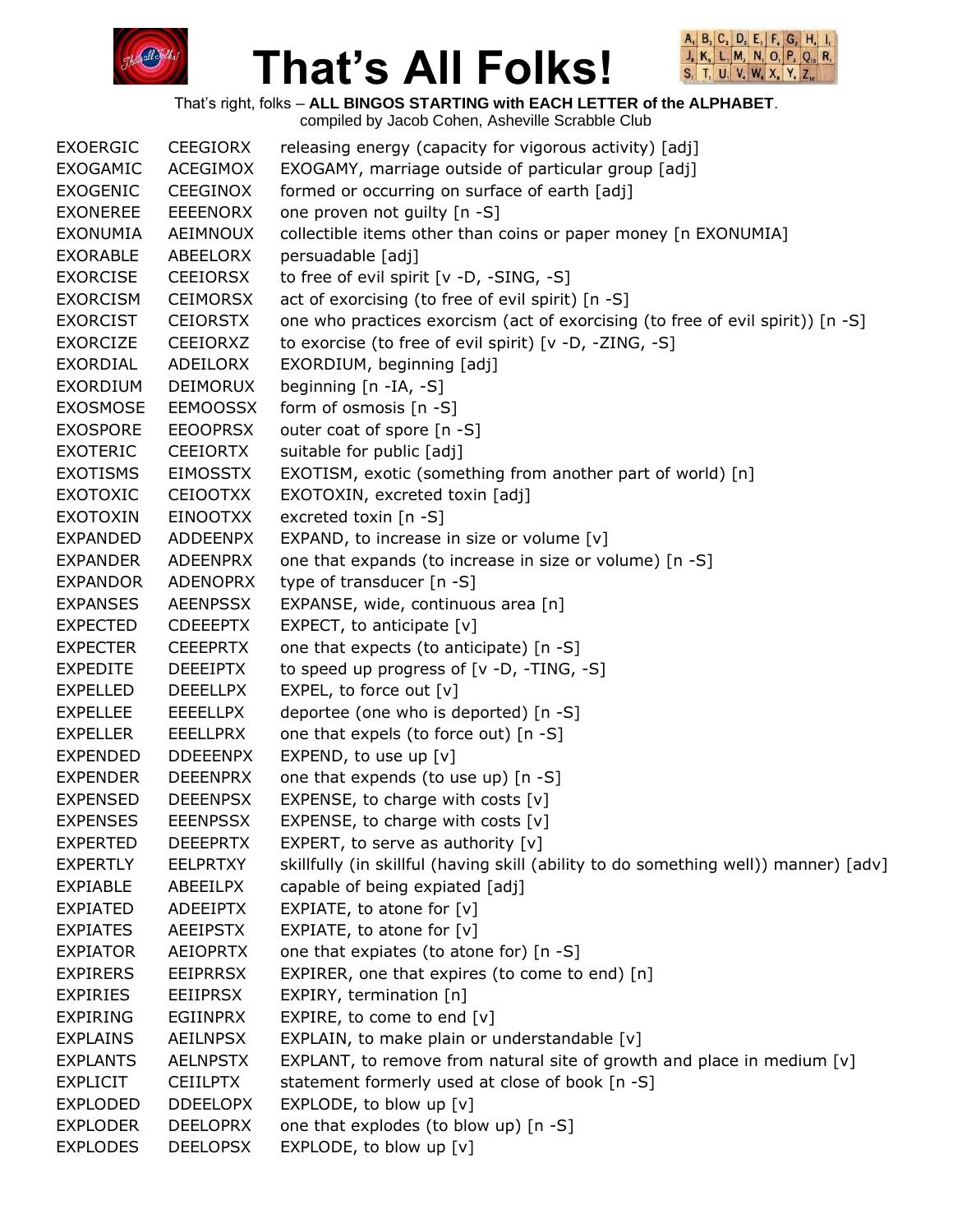



That's right, folks – **ALL BINGOS STARTING with EACH LETTER of the ALPHABET**.

|                 |                 | compiled by Jacob Cohen, Asheville Scrabble Club                             |
|-----------------|-----------------|------------------------------------------------------------------------------|
| <b>EXPLOITS</b> | <b>EILOPSTX</b> | EXPLOIT, to take advantage of [v]                                            |
| <b>EXPLORED</b> | <b>DEELOPRX</b> | EXPLORE, to travel through for purpose of discovery [v]                      |
| <b>EXPLORER</b> | <b>EELOPRRX</b> | one that explores (to travel through for purpose of discovery) [n -S]        |
| <b>EXPLORES</b> | <b>EELOPRSX</b> | EXPLORE, to travel through for purpose of discovery [v]                      |
| <b>EXPONENT</b> | <b>EENNOPTX</b> | one who expounds [n -S]                                                      |
| <b>EXPORTED</b> | <b>DEEOPRTX</b> | EXPORT, to send to other countries for commercial purposes [v]               |
| <b>EXPORTER</b> | <b>EEOPRRTX</b> | one that exports (to send to other countries for commercial purposes) [n -S] |
| <b>EXPOSALS</b> | <b>AELOPSSX</b> | EXPOSAL, exposure (act of exposing (to lay open to view)) [n]                |
| <b>EXPOSERS</b> | <b>EEOPRSSX</b> | EXPOSER, one that exposes (to lay open to view) [n]                          |
| <b>EXPOSING</b> | <b>EGINOPSX</b> | EXPOSE, to lay open to view $[v]$                                            |
| <b>EXPOSITS</b> | <b>EIOPSSTX</b> | EXPOSIT, to expound (to explain in detail) [v]                               |
| <b>EXPOSURE</b> | <b>EEOPRSUX</b> | act of exposing (to lay open to view) [n -S]                                 |
| <b>EXPOUNDS</b> | <b>DENOPSUX</b> | EXPOUND, to explain in detail [v]                                            |
| <b>EXPRESSO</b> | <b>EEOPRSSX</b> | espresso (strong coffee) [n -S]                                              |
| <b>EXPULSED</b> | <b>DEELPSUX</b> | EXPULSE, to expel (to force out) [v]                                         |
| <b>EXPULSES</b> | <b>EELPSSUX</b> | EXPULSE, to expel (to force out) [v]                                         |
| <b>EXPUNGED</b> | <b>DEEGNPUX</b> | EXPUNGE, to delete (to remove written or printed matter) [v]                 |
| <b>EXPUNGER</b> | <b>EEGNPRUX</b> | one that expunges (to delete (to remove written or printed matter)) [n -S]   |
| <b>EXPUNGES</b> | <b>EEGNPSUX</b> | EXPUNGE, to delete (to remove written or printed matter) [v]                 |
| <b>EXSCINDS</b> | <b>CDEINSSX</b> | EXSCIND, to cut out $[v]$                                                    |
| <b>EXSECANT</b> | <b>ACEENSTX</b> | trigonometric function of angle [n -S]                                       |
| <b>EXSECTED</b> | <b>CDEEESTX</b> | EXSECT, to cut out [v]                                                       |
| <b>EXSERTED</b> | <b>DEEERSTX</b> | EXSERT, to thrust out [v]                                                    |
| <b>EXTENDED</b> | <b>DDEEENTX</b> | EXTEND, to stretch out to full length [v]                                    |
| <b>EXTENDER</b> | <b>DEEENRTX</b> | substance added to another substance [n -S]                                  |
| <b>EXTENSOR</b> | <b>EENORSTX</b> | muscle that extends limb [n -S]                                              |
| <b>EXTERIOR</b> | <b>EEIORRTX</b> | part or surface that is outside [n -S]                                       |
| <b>EXTERNAL</b> | <b>AEELNRTX</b> | exterior (part or surface that is outside) [n -S]                            |
| <b>EXTERNES</b> | <b>EEENRSTX</b> | EXTERNE, extern (nonresident of institution) [n]                             |
| <b>EXTINCTS</b> | <b>CEINSTTX</b> | EXTINCT, to extinguish [v]                                                   |
| <b>EXTOLLED</b> | <b>DEELLOTX</b> | EXTOL, to praise highly [v] / EXTOLL, to extol (to praise highly) [v]        |
| <b>EXTOLLER</b> | <b>EELLORTX</b> | one that extols (to praise highly) [n -S]                                    |
| <b>EXTORTED</b> | <b>DEEORTTX</b> | EXTORT, to obtain from person by violence or intimidation [v]                |
| <b>EXTORTER</b> | <b>EEORRTTX</b> | one that extorts (to obtain from person by violence or intimidation) [n -S]  |
| <b>EXTRACTS</b> | <b>ACERSTTX</b> | EXTRACT, to pull or draw out $[v]$                                           |
| <b>EXTRADOS</b> | <b>ADEORSTX</b> | outer curve of arch [n -ES]                                                  |
| <b>EXTRANET</b> | <b>AEENRTTX</b> | intranet that permits limited access by outsiders [n -S]                     |
| <b>EXTREMER</b> | <b>EEEMRRTX</b> | EXTREME, existing in very high degree [adj]                                  |
| <b>EXTREMES</b> | <b>EEEMRSTX</b> | EXTREME, highest degree [n]                                                  |
| <b>EXTREMUM</b> | <b>EEMMRTUX</b> | maximum or minimum of mathematical function [n -MA, -S]                      |
| <b>EXTRORSE</b> | <b>EEORRSTX</b> | facing outward [adj]                                                         |
| <b>EXTRUDED</b> | <b>DDEERTUX</b> | EXTRUDE, to force, thrust, or push out [v]                                   |
| <b>EXTRUDER</b> | <b>DEERRTUX</b> | one that extrudes (to force, thrust, or push out) [n -S]                     |
| <b>EXTRUDES</b> | <b>DEERSTUX</b> | EXTRUDE, to force, thrust, or push out [v]                                   |
| <b>EXTUBATE</b> | ABEETTUX        | to remove tube from [v -D, -TING, -S]                                        |
| <b>EXUDATES</b> | <b>ADEESTUX</b> | EXUDATE, exuded substance [n]                                                |
| <b>EXULTANT</b> | <b>AELNTTUX</b> | exulting [adj]                                                               |
|                 |                 |                                                                              |